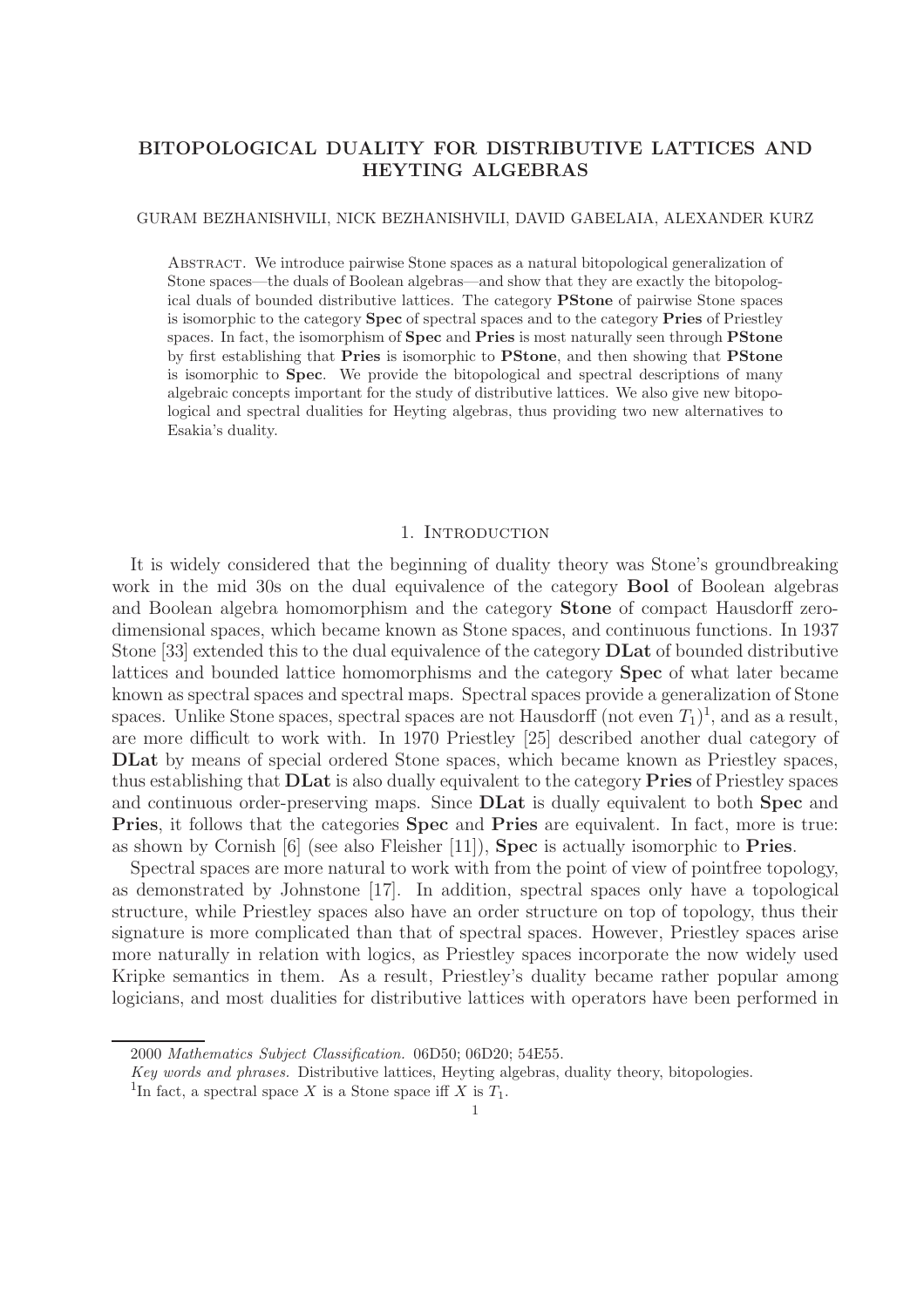terms of Priestley spaces. Here we only mention Esakia's duality for Heyting algebras [8], which is a restricted version of Priestley's duality.<sup>2</sup>

Another way to represent distributive lattices is by means of bitopological spaces, as demonstrated by Jung and Moshier [20]. In fact, bitopological spaces provide a natural medium in establishing the isomorphism between Pries and Spec: with each Priestley space  $(X, \tau, \leq)$ , there are two natural topologies associated with it; the upper topology  $\tau_1$ consisting of open upsets of  $(X, \tau, \leq)$ , and the lower topology  $\tau_2$  consisting of open downsets of  $(X, \tau, \le)$ . Consequently,  $(X, \tau_1, \tau_2)$  is a bitopological space. Moreover, both topologies  $\tau_1$ and  $\tau_2$  are spectral topologies, the Priestley topology  $\tau$  is in fact the join of  $\tau_1$  and  $\tau_2$ , and the spectral space associated with  $(X, \tau, \leq)$  is obtained from  $(X, \tau_1, \tau_2)$  by simply forgetting  $\tau_2$ .

In this paper we provide an explicit axiomatization of the class of bitopological spaces obtained this way. We call these spaces pairwise Stone spaces. On the one hand, pairwise Stone spaces provide a natural generalization of Stone spaces as each of the three conditions defining a Stone space naturally generalizes to the bitopological setting: compact becomes pairwise compact, Hausdorff – pairwise Hausdorff, and zero-dimensional – pairwise zerodimensional. On the other hand, pairwise Stone spaces provide a natural medium in moving from Priestley spaces to spectral spaces and backwards, thus Cornish's isomorphism of Pries and Spec can be established more naturally by first showing that Pries is isomorphic to the category PStone of pairwise Stone spaces and bicontinuous maps, and then showing that PStone is isomorphic to Spec. Thirdly, the signature of pairwise Stone spaces naturally carries the symmetry present in Priestley spaces (and distributive lattices), but hidden in spectral spaces. Moreover, the proof that **DLat** is dually equivalent to **PStone** is simpler than the existing proofs of the dual equivalence of DLat with Spec and Pries. Lastly, the isomorphism of Pries, PStone, and Spec fits nicely in a more general isomorphism of the categories of compact order-Hausdorff spaces, pairwise compact pairwise regular bitopological spaces, and stably compact spaces described in [14, Ch. VI-6] (see also [30] and [24]).

The dualities described above have many applications in logic and computer science. In fact, the basic idea underlying completeness results of (propositional) logics is based on duality theory as the canonical model of a propositional logic is the dual of the Lindenbaum-Tarski algebra of the logic. Duality theory also provides a framework for understanding the relationship between denotational semantics of programs and program logics. In particular, as was shown by Abramsky [1], the denotational semantics and the corresponding program logic are duals of each other. For a recent application of these ideas to the  $\pi$ -calculus see [4]. For an application of duality theory to regular languages we refer to Gehrke et al. [12]. For a variety of applications of compact order-Hausdorff spaces, pairwise compact pairwise regular bitopological spaces, and stably compact spaces in probabilistic systems, we refer to the work of Jung, Moshier, and their collaborators [18, 19, 3, 20]. Here we only mention that there is a dual equivalence between these categories and the category of proximity lattices [32, 21], which are a generalization of distributive lattices, thus providing an interesting generalization of the duality for distributive lattices. We view our pairwise Stone spaces as a particular case of pairwise compact pairwise regular bitopological spaces, and our isomorphism of the categories of Priestley spaces, pairwise Stone spaces, and spectral spaces as a particular case

<sup>2</sup>We note that Esakia's work was independent of Priestley's; a proof that Esakia spaces are Priestley spaces can be found in [10, p. 62].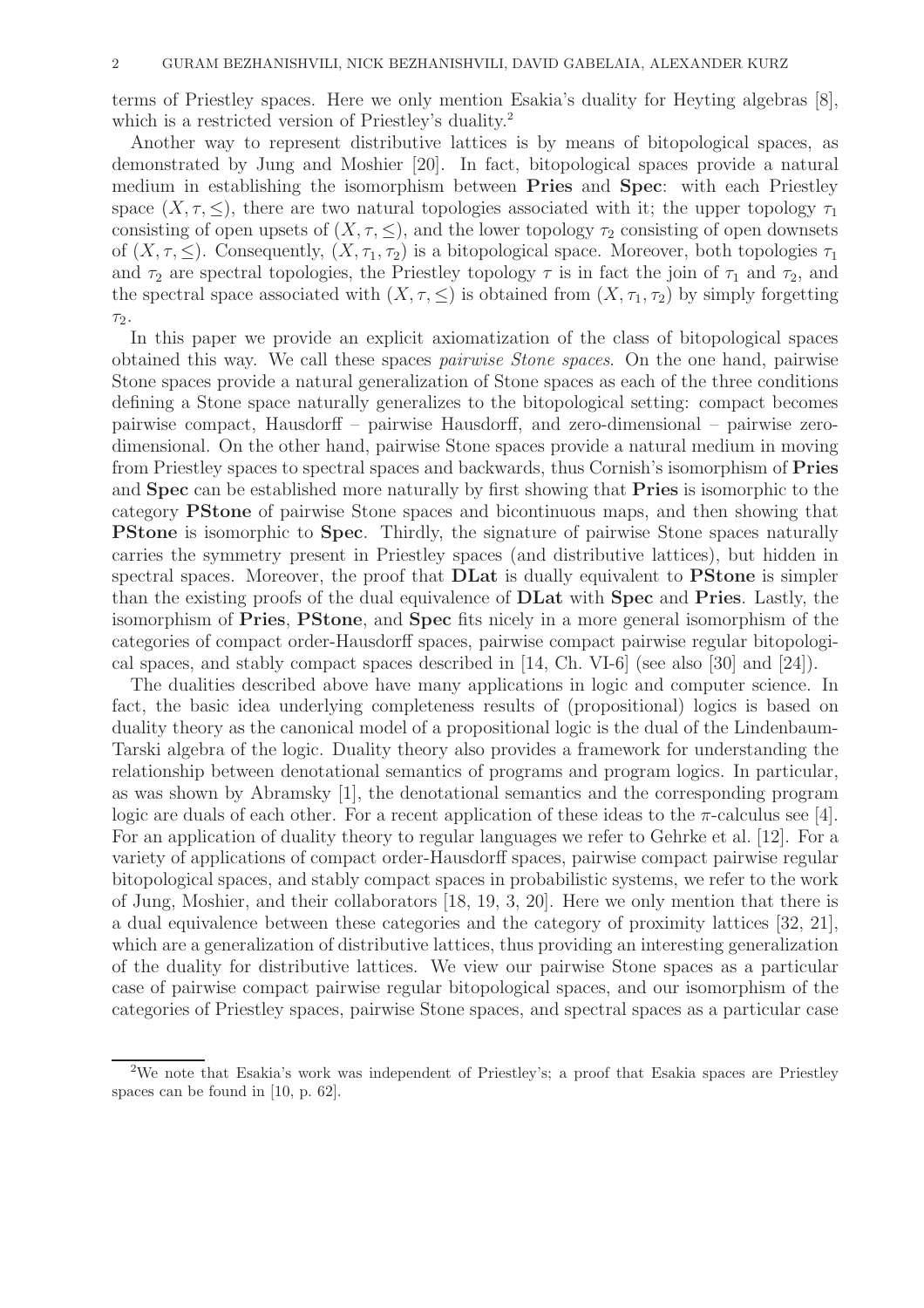of the isomorphism of the categories of compact order-Hausdorff spaces, pairwise compact pairwise regular bitopological spaces, and stably compact spaces.

One of the advantages of Priestley's duality is that many algebraic concepts important for the study of distributive lattices can be easily described by means of Priestley spaces. In addition, we show that they have a natural dual description by means of pairwise Stone spaces. We also give their dual description by means of spectral spaces, which at times is less transparent than the order topological and bitopological descriptions.

Finally, we introduce the subcategories of PStone and Spec, which are isomorphic to the category Esa of Esakia spaces and dually equivalent to the category Heyt of Heyting algebras. This provides an alternative to Esakia's duality in the setting of bitopological spaces and spectral spaces.

The paper is organized as follows. In Section 2 we recall some basic facts about bitopological spaces, introduce pairwise Stone spaces, and study their basic properties. In Section 3 we prove that the category PStone of pairwise Stone spaces is isomorphic to the category Pries of Priestley spaces. In Section 4 we prove that PStone is isomorphic to the category Spec of spectral spaces, thus establishing that all three categories are isomorphic to each other. In Section 5 we give a direct proof that the category **DLat** of distributive lattices is dually equivalent to PStone, thus providing an alternative of Stone's and Priestley's dualities. In Section 6 we give the dual description of many algebraic concepts important for the study of distributive lattices by means of Priestley spaces, pairwise Stone spaces, and spectral spaces. In particular, we give the dual description of filters, prime filters, maximal filters, ideals, prime ideals, maximal ideals, homomorphic images, sublattices, complete lattices, McNeille completions, and canonical completions. At the end of the section we list all the obtained results in one table, which can be viewed as a dictionary of duality theory for distributive lattices, complementing the dictionary given in [27]. Finally, in Section 7 we develop new bitopological and spectral dualities for Heyting algebras, thus providing an alternative to Esakia's duality, and give a table similar to the one given at the end of Section 6, which can be viewed as a dictionary of duality theory for Heyting algebras.

# 2. Pairwise Stone spaces

We recall that a *bitopological space* is a triple  $(X, \tau_1, \tau_2)$ , where X is a nonempty set and  $\tau_1$  and  $\tau_2$  are two topologies on X. Ever since Kelly [22] introduced them, bitopological spaces have been subject of intensive investigation of many topologists. In particular, there has been a lot of research on the "correct" generalization of the basic topological properties to the bitopological setting. A large number of results obtained in this direction is collected in a recent monograph [7]. For our purposes it is important to find the right generalization of the concept of a Stone space. Therefore, we are interested in the bitopological versions of compactness, Hausdorffness, and zero-dimensionality.

There are several ways to generalize a topological property to the bitopological setting. Let  $(X, \tau_1, \tau_2)$  be a bitopological space and let  $\tau = \tau_1 \vee \tau_2$ . For a topological property P, we say that  $(X, \tau_1, \tau_2)$  is  $bi-P$  if both  $(X, \tau_1)$  and  $(X, \tau_2)$  are P, and we say that  $(X, \tau_1, \tau_2)$  is join P if  $(X, \tau)$  is P. For example,  $(X, \tau_1, \tau_2)$  is bi- $T_0$ , bi- $T_1$ , or bi- $T_2$  if both  $(X, \tau_1)$  and  $(X, \tau_2)$ are  $T_0$ ,  $T_1$ , or  $T_2$ , respectively; and  $(X, \tau_1, \tau_2)$  is join  $T_0$ , join  $T_1$ , or join  $T_2$  if  $(X, \tau)$  is  $T_0$ ,  $T_1$ , or  $T_2$ , respectively. However, for our purposes, neither bi-Stone nor join Stone turns out to be the right generalization of the concept of a Stone space to the bitopological setting.

**Definition 2.1.** Let  $(X, \tau_1, \tau_2)$  be a bitopological space.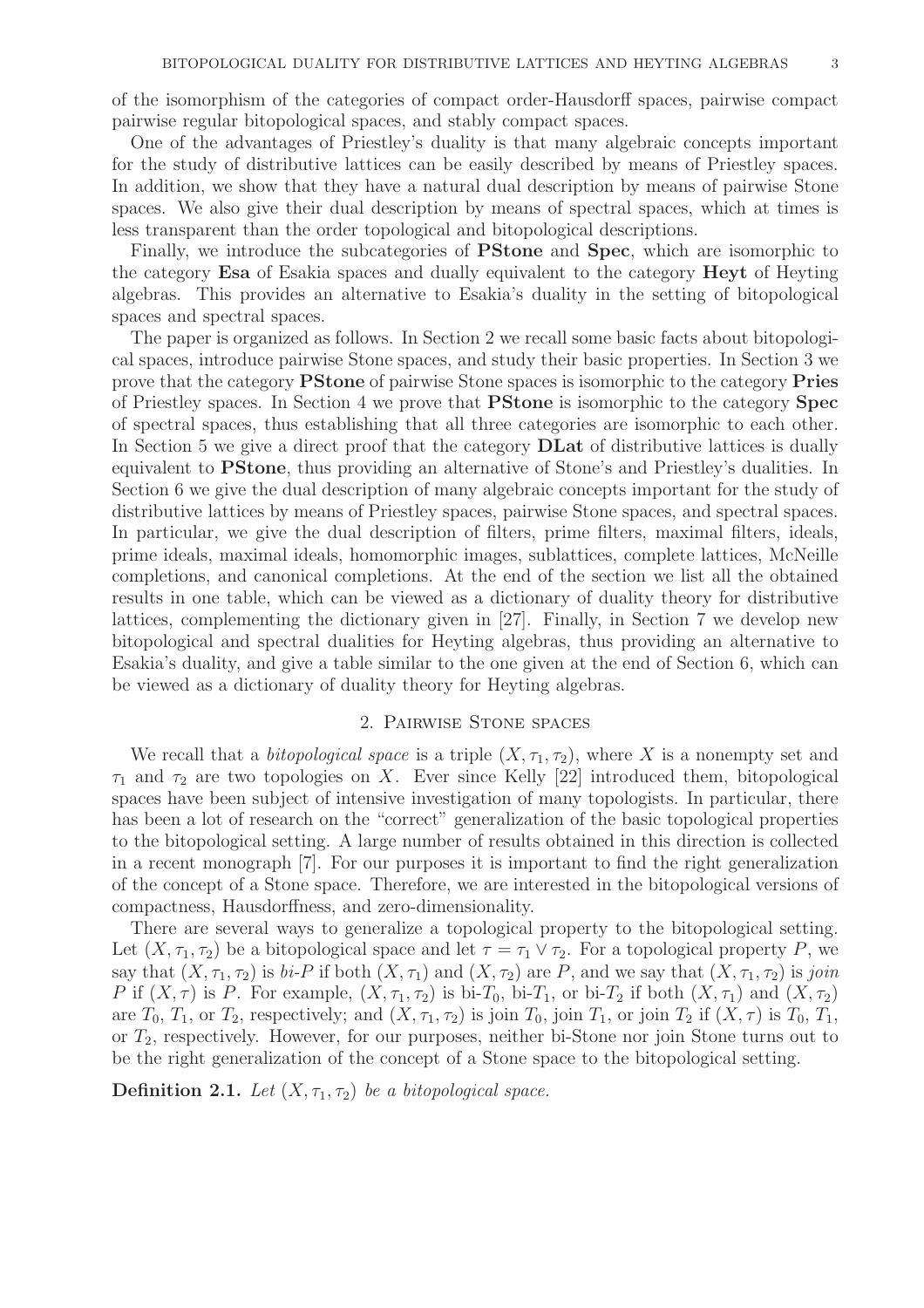- (1) [29, Def. 2.1.1] We call  $(X, \tau_1, \tau_2)$  pairwise  $T_0$  if for any two distinct points  $x, y \in X$ there exists  $U \in \tau_1 \cup \tau_2$  containing exactly one of x, y.
- (2) [29, Def. 2.1.3] We call  $(X, \tau_1, \tau_2)$  pairwise  $T_1$  if for any two distinct points  $x, y \in X$ there exists  $U \in \tau_1 \cup \tau_2$  such that  $x \in U$  and  $y \notin U$ .
- (3) [29, Def. 2.1.8] We call  $(X, \tau_1, \tau_2)$  pairwise  $T_2$  or pairwise Hausdorff if for any two distinct points  $x, y \in X$  there exist disjoint  $U \in \tau_1$  and  $V \in \tau_2$  such that  $x \in U$  and  $y \in V$  or there exist disjoint  $U \in \tau_2$  and  $V \in \tau_1$  with the same property.

Remark 2.2. We have chosen [29] as our primary source of reference, although the concepts of a pairwise  $T_0$  space and a pairwise  $T_1$  space have appeared earlier in the literature.

**Remark 2.3.** It would be more in the vein of Definition 2.1(1) and 2.1(2) if we defined a pairwise  $T_2$  space as a bitopological space satisfying the following condition: For any two distinct points  $x, y \in X$  there exist disjoint  $U, V \in \tau_1 \cup \tau_2$  such that  $x \in U$  and  $y \in V$ . Obviously if  $(X, \tau_1, \tau_2)$  is pairwise  $T_2$ , then it satisfies the condition above, but the converse is not true in general. Nevertheless, we will show below that in the realm of pairwise zerodimensional spaces the two conditions are equivalent.

For a bitopological space  $(X, \tau_1, \tau_2)$ , let  $\delta_1$  denote the collection of closed subsets of  $(X, \tau_1)$ and  $\delta_2$  denote the collection of closed subsets of  $(X, \tau_2)$ . The next definition generalizes the notion of zero-dimensionality to bitopological spaces.

**Definition 2.4.** [28, p. 127] We call a bitopological space  $(X, \tau_1, \tau_2)$  pairwise zero-dimensional if opens in  $(X, \tau_1)$  closed in  $(X, \tau_2)$  form a basis for  $(X, \tau_1)$  and opens in  $(X, \tau_2)$  closed in  $(X, \tau_1)$  form a basis for  $(X, \tau_2)$ ; that is,  $\beta_1 = \tau_1 \cap \delta_2$  is a basis for  $\tau_1$  and  $\beta_2 = \tau_2 \cap \delta_1$  is a basis for  $\tau_2$ .

We point out that if  $(X, \tau_1, \tau_2)$  is pairwise zero-dimensional, then  $\beta_2 = \{U^c \mid U \in \beta_1\}$  and  $\beta_1 = \{V^c \mid V \in \beta_2\}$ . Moreover, both  $\beta_1$  and  $\beta_2$  contain  $\emptyset, X$  and are closed with respect to finite unions and intersections.

**Lemma 2.5.** Suppose that  $(X, \tau_1, \tau_2)$  is pairwise zero-dimensional. Then the following conditions are equivalent:

- (1)  $(X, \tau_1)$  is  $T_0$ .
- (2)  $(X, \tau_2)$  is  $T_0$ .
- (3)  $(X, \tau_1, \tau_2)$  is pairwise  $T_2$ .
- (4) For any two distinct points  $x, y \in X$  there exist disjoint  $U, V \in \tau_1 \cup \tau_2$  such that  $x \in U$  and  $y \in V$ .
- (5)  $(X, \tau_1, \tau_2)$  is join  $T_2$ .
- (6)  $(X, \tau_1, \tau_2)$  is  $bi-T_0$ .

**Proof.** (1)⇒(2): Suppose that  $(X, \tau_1)$  is  $T_0$  and  $x, y$  are two distinct points of X. Then there exists  $U \in \tau_1$  containing exactly one of x, y. Without loss of generality we may assume that  $x \in U$  and  $y \notin U$ . Since  $(X, \tau_1, \tau_2)$  is pairwise zero-dimensional, there exists  $V \in \beta_1$ such that  $x \in V \subseteq U$ . Therefore,  $V^c \in \beta_2$ ,  $y \in V^c$ , and  $x \notin V^c$ . Thus,  $(X, \tau_2)$  is  $T_0$ .

 $(2)$  ⇒ (3): Suppose that  $(X, \tau_2)$  is  $T_0$  and  $x, y$  are two distinct points of X. Then there exists  $U \in \tau_2$  containing exactly one of x, y. Without loss of generality we may assume that  $x \in U$  and  $y \notin U$ . Since  $(X, \tau_1, \tau_2)$  is pairwise zero-dimensional, there exists  $V \in \beta_2$  such that  $x \in V \subseteq U$ . Then  $x \in V \in \beta_2$ ,  $y \in V^c \in \beta_1$ , and  $V, V^c$  are disjoint. Thus,  $(X, \tau_1, \tau_2)$  is pairwise  $T_2$ .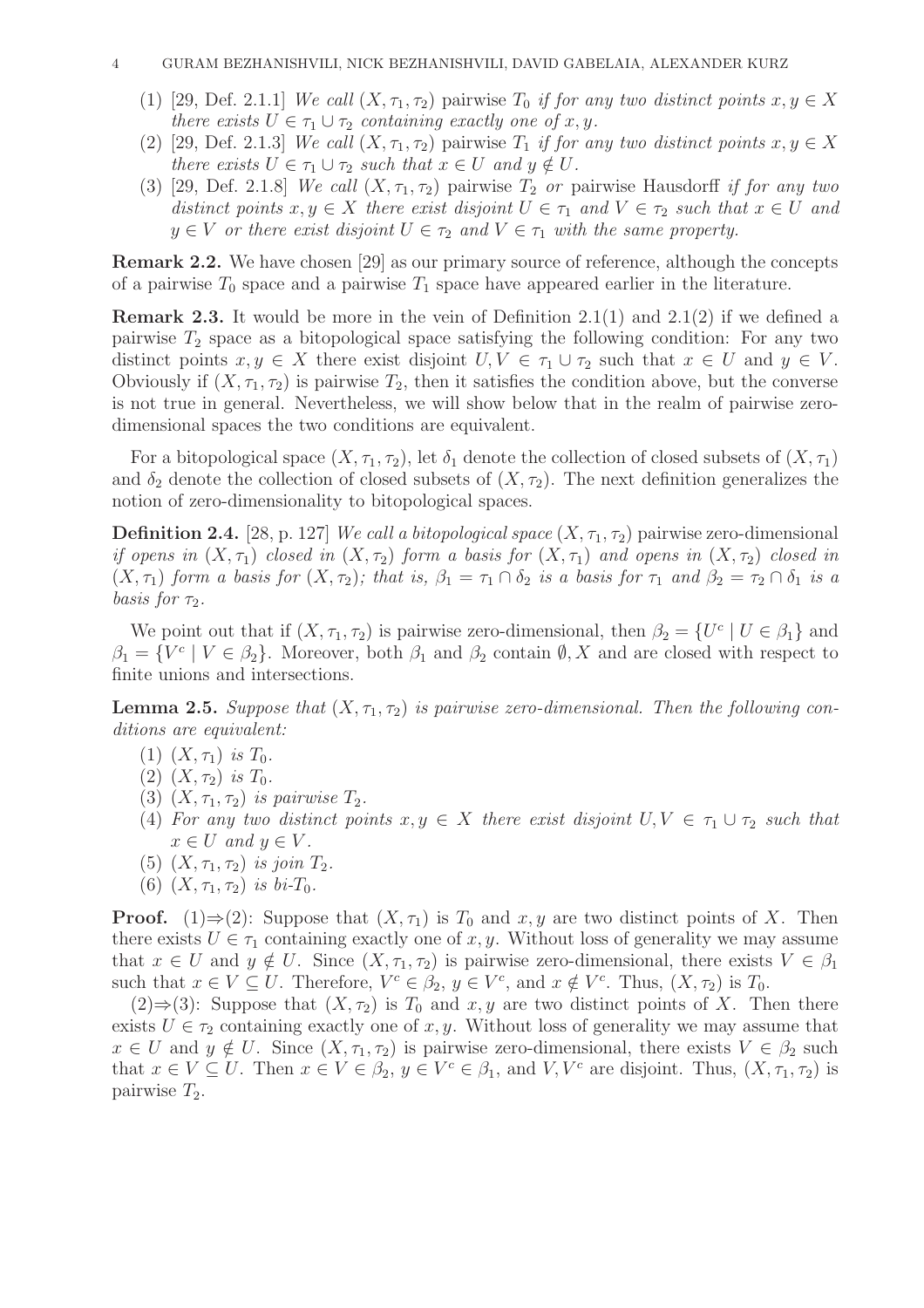$(3) \Rightarrow (4)$  is obvious.

 $(4) \Rightarrow (5)$ : Suppose that x, y are two distinct points of X. By (4), there exist disjoint  $U, V \in \tau_1 \cup \tau_2$  such that  $x \in U$  and  $y \in V$ . Without loss of generality we may assume that  $U, V \in \tau_1$ . Since  $(X, \tau_1, \tau_2)$  is pairwise zero-dimensional, there exists  $U' \in \beta_1$  such that  $x \in U' \subseteq U$ . Let  $V' = X - U'$ . Then  $V \subseteq V'$ , so  $y \in V' \in \beta_2$ , and so there exist two disjoint  $\tau$ -open sets U', V' such that  $x \in U'$  and  $y \in V'$ . Thus,  $(X, \tau_1, \tau_2)$  is join  $T_2$ .

(5)⇒(6): Suppose that  $(X, \tau_1, \tau_2)$  is join  $T_2$ . We show that  $(X, \tau_1)$  is  $T_0$ . Let x, y be two distinct points of X. Since  $(X, \tau_1, \tau_2)$  is pairwise zero-dimensional and join  $T_2$ , there exist  $U_1, U_2 \in \beta_1$  and  $V_1, V_2 \in \beta_2$  such that  $x \in U_1 \cap V_1$ ,  $y \in U_2 \cap V_2$ , and  $U_1 \cap V_1$  and  $U_2 \cap V_2$ are disjoint. If  $y \notin U_1$ , then there is  $U_1 \in \tau_1$  containing exactly one of  $x, y$ . If  $y \in U_1$ , then  $y \notin V_1$ . Therefore,  $y \in U_2 \cap V_1^c$ . Clearly  $U_2 \cap V_1^c \in \beta_1$ . Moreover,  $x \notin U_2 \cap V_1^c$  as  $x \notin V_1^c$ . Thus, there exists  $U_2 \cap V_1^c \in \tau_1$  containing exactly one of  $x, y$ . In either case, we separate  $x, y$ by a  $\tau_1$ -open set, and so  $(X, \tau_1)$  is  $T_0$ . That  $(X, \tau_2)$  is  $T_0$  is proved similarly. Consequently,  $(X, \tau_1, \tau_2)$  is bi- $T_0$ .

 $(6) \Rightarrow (1)$  is obvious.  $\rightarrow$ 

On the other hand,  $(X, \tau_1, \tau_2)$  may be pairwise zero-dimensional and pairwise  $T_2$  without either of  $\tau_1, \tau_2$  being even  $T_1$  as the following simple example shows.

Example 2.6. Let  $X = \{0, 1\}, \tau_1 = \{\emptyset, \{1\}, X\}$  and  $\tau_2 = \{\emptyset, \{0\}, X\}$ . Then both  $\tau_1$  and  $\tau_2$ are the Sierpinski topologies on X, thus both are  $T_0$ , but not  $T_1$ . Nevertheless,  $(X, \tau_1, \tau_2)$  is pairwise zero-dimensional and pairwise  $T_2$ .

The next definition generalizes the notion of compactness to bitopological spaces.

**Definition 2.7.** [29, Def. 2.2.17] We call a bitopological space  $(X, \tau_1, \tau_2)$  pairwise compact if for each cover  $\{U_i \mid i \in I\}$  of X with  $U_i \in \tau_1 \cup \tau_2$ , there exists a finite subcover.

**Remark 2.8.** In [29, Def. 2.2.17] Salbany defines a bitopological space  $(X, \tau_1, \tau_2)$  to be pairwise compact if  $(X, \tau)$  is compact, where  $\tau = \tau_1 \vee \tau_2$ . In our terminology this means that  $(X, \tau_1, \tau_2)$  is join compact. But it is a consequence of Alexander's Lemma—a classical result in general topology—that the two notions of pairwise compact and join compact coincide.

It is obvious that if  $(X, \tau_1, \tau_2)$  is pairwise compact, then both  $(X, \tau_1)$  and  $(X, \tau_2)$  are compact; that is,  $(X, \tau_1, \tau_2)$  is bi-compact. On the other hand, it was observed by Salbany [29, p. 17] that the converse is not true in general. Let  $\sigma_1$  and  $\sigma_2$  denote the collections of compact subsets of  $(X, \tau_1)$  and  $(X, \tau_2)$ , respectively.

**Proposition 2.9.** A bitopological space  $(X, \tau_1, \tau_2)$  is pairwise compact iff  $\delta_1 \subseteq \sigma_2$  and  $\delta_2 \subseteq$  $\sigma_1.$ 

**Proof.**  $[\Rightarrow]$  Suppose that  $(X, \tau_1, \tau_2)$  is pairwise compact. We show that  $\delta_1 \subseteq \sigma_2$ . Let  $A \in \delta_1$ and let  $A \subseteq \bigcup \{U_i \mid i \in I\}$  with  $\{U_i \mid i \in I\} \subseteq \tau_2$ . Then the collection  $\{U_i \mid i \in I\} \cup \{A^c\}$ is a cover of X. Since  $A^c \in \tau_1$  and  $(X, \tau_1, \tau_2)$  is pairwise compact, there exist  $i_1, \ldots, i_n \in I$ such that  $U_{i_1} \cup \cdots \cup U_{i_n} \cup A^c = X$ . It follows that  $A \subseteq U_{i_1} \cup \cdots \cup U_{i_n}$ , and so  $A \in \sigma_2$ . Thus,  $\delta_1 \subseteq \sigma_2$ . That  $\delta_2 \subseteq \sigma_1$  is proved similarly.

 $[\Leftarrow]$  Suppose that  $\delta_1 \subseteq \sigma_2$  and  $\delta_2 \subseteq \sigma_1$ . To show that  $(X, \tau_1, \tau_2)$  is pairwise compact let  $\{U_i \mid i \in I\} \subseteq \tau_1$  and  $\{V_j \mid j \in J\} \subseteq \tau_2$  with  $\bigcup \{U_i \mid i \in I\} \cup \bigcup \{V_j \mid j \in J\} = X$ . We set  $U = \bigcup \{U_i \mid i \in I\}.$  Clearly  $U \in \tau_1$  and  $U \cup \bigcup \{V_j \mid j \in J\} = X$ , so  $U^c \subseteq \bigcup \{V_j \mid j \in J\}.$  Since  $U^c \in \delta_1$  and  $\delta_1 \subseteq \sigma_2$ , we have that  $U^c \in \sigma_2$ . Therefore, there exist  $j_1, \ldots, j_n \in J$  such that  $U^c \subseteq V_{j_1} \cup \cdots \cup V_{j_n}$ . We set  $V = V_{j_1} \cup \cdots \cup V_{j_n}$ . Then  $U \cup V = X$ , so  $V^c \subseteq U = \bigcup \{U_i \mid i \in I\}$ .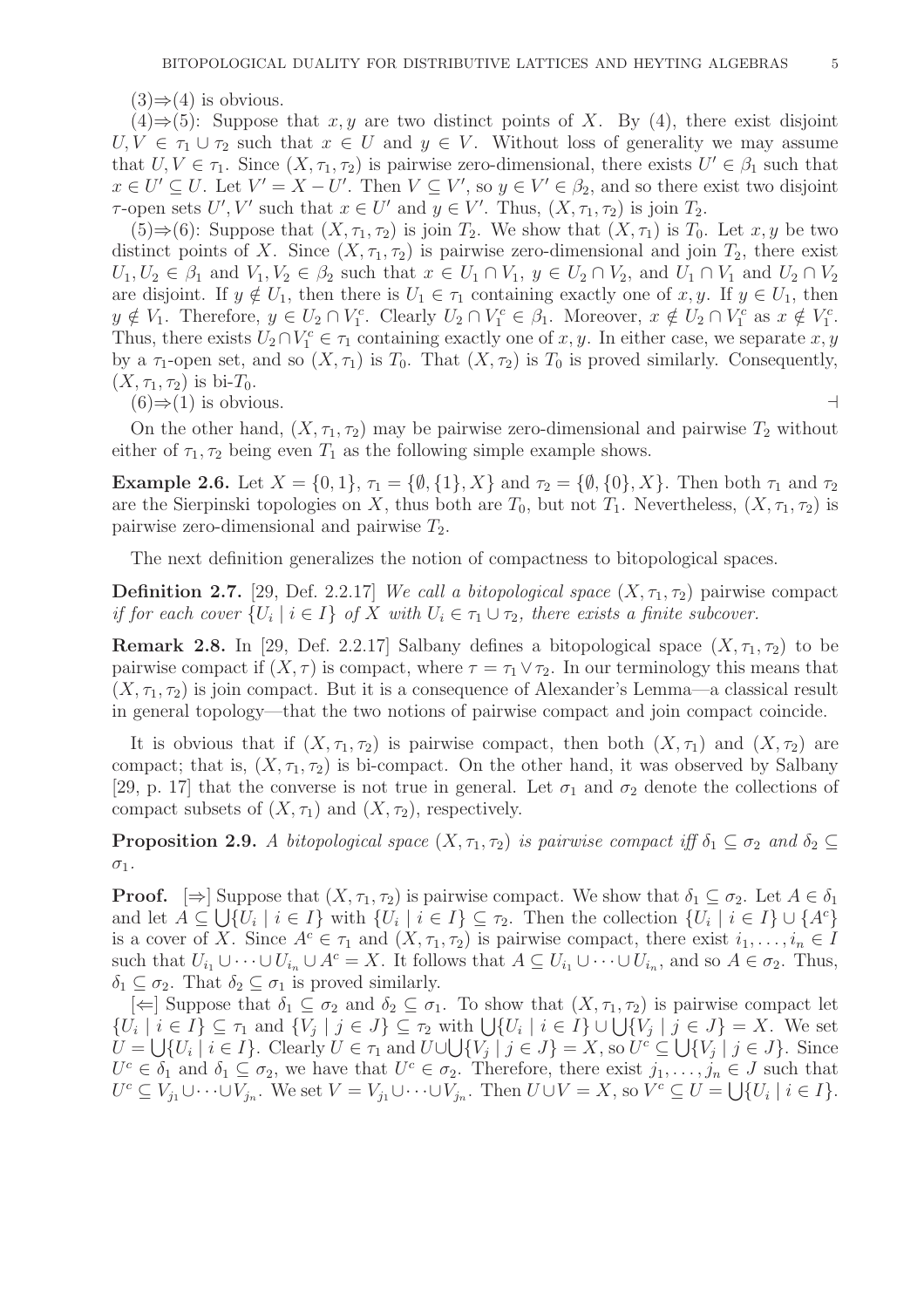Since  $V^c \in \delta_2$  and  $\delta_2 \subseteq \sigma_1$ , we have that  $V^c \in \sigma_1$ . Therefore, there exist  $i_1, \ldots, i_m \in I$  such that  $V^c \subseteq U_{i_1} \cup \cdots \cup U_{i_m}$ . Clearly the finite collection  $\{V_{j_1}, \ldots, V_{j_n}, U_{i_1}, \ldots, U_{i_m}\}$  is a cover of X. Thus, X is pairwise compact.  $\vdash$ 

Now we generalize the notion of a Stone space to that of a pairwise Stone space.

**Definition 2.10.** We call  $(X, \tau_1, \tau_2)$  a pairwise Stone space if it is pairwise compact, pairwise Hausdorff, and pairwise zero-dimensional.

Remark 2.11. In the definition of a pairwise Stone space, pairwise Hausdorff can be replaced by any of the equivalent conditions of Lemma 2.5, and that pairwise compact can be replaced by  $\delta_1 \subseteq \sigma_2$  and  $\delta_2 \subseteq \sigma_1$ , as follows from Proposition 2.9.

Let **PStone** denote the category of pairwise Stone spaces and bi-continuous functions; that is functions which are continuous with respect to both topologies.

## 3. Priestley spaces and pairwise Stone spaces

Let  $(X, \leq)$  be a poset. We recall that  $A \subseteq X$  is an upset if  $x \in A$  and  $x \leq y$  imply  $y \in A$ , and that A is a *downset* if  $x \in A$  and  $y \leq x$  imply  $y \in A$ . For  $Y \subseteq X$  let  $\uparrow Y = \{x \mid \exists y \in Y \text{ with } y \leq x\}$  and  $\downarrow Y = \{x \mid \exists y \in Y \text{ with } x \leq y\}$ . Let  $\mathsf{Up}(X)$  denote the set of upsets and  $\text{Do}(X)$  denote the set of downsets of  $(X, \leq)$ .

Let  $(X, \tau, \leq)$  be an ordered topological space. We denote by  $\text{OpUp}(X)$  the set of open upsets, by  $\text{ClUp}(X)$  the set of closed upsets, and by  $\text{CplUp}(X)$  the set of clopen upsets of  $(X, \tau, \leq)$ . Similarly, let  $OpDo(X)$  denote the set of open downsets,  $ClDo(X)$  denote the set of closed downsets, and  $CpDo(X)$  denote the set of clopen downsets of  $(X, \tau, \leq)$ . The next definition is well-known.

**Definition 3.1.** An ordered topological space  $(X, \tau, \leq)$  is a Priestley space if  $(X, \tau)$  is compact and whenever  $x \nless y$ , there exists a clopen upset A such that  $x \in A$  and  $y \notin A$ .

The second condition in the above definition is known as the *Priestley separation axiom* (PSA for short). The next lemma is well-known.

**Lemma 3.2.** Let  $(X, \tau, \leq)$  be an ordered topological space.

- (1) If  $(X, \tau, \leq)$  is a Priestley space, then  $(X, \tau)$  is a Stone space.
- (2) If  $(X, \tau, \leq)$  is a Priestley space, then  $\uparrow F$  and  $\downarrow F$  are closed for each closed subset F of  $X$ .
- (3) In a Priestley space, every open upset is the union of clopen upsets, every closed upset is the intersection of clopen upsets, every open downset is the union of clopen downsets, and every closed downset is the intersection of clopen downsets.
- (4) In a Priestley space, clopen upsets and clopen downsets form a subbasis for the topology.
- (5)  $(X, \tau, \leq)$  is a Priestley space iff  $(X, \tau)$  is compact and for closed subsets F and G of X, whenever  $\uparrow F \cap \downarrow G = \emptyset$ , there exists a clopen upset A of X such that  $F \subseteq A$  and  $G \subseteq A^c$ .

We will refer to condition (5) in the lemma as the *strong Priestley separation axiom* (SPSA) for short). Let Pries denote the category of Priestley spaces and continuous order-preserving maps. We show that the categories Pries and PStone are isomorphic. To this end, we will define two functors  $\Phi$  : **PStone**  $\rightarrow$  **Pries** and  $\Psi$  : **Pries**  $\rightarrow$  **PStone** which will set the required isomorphism.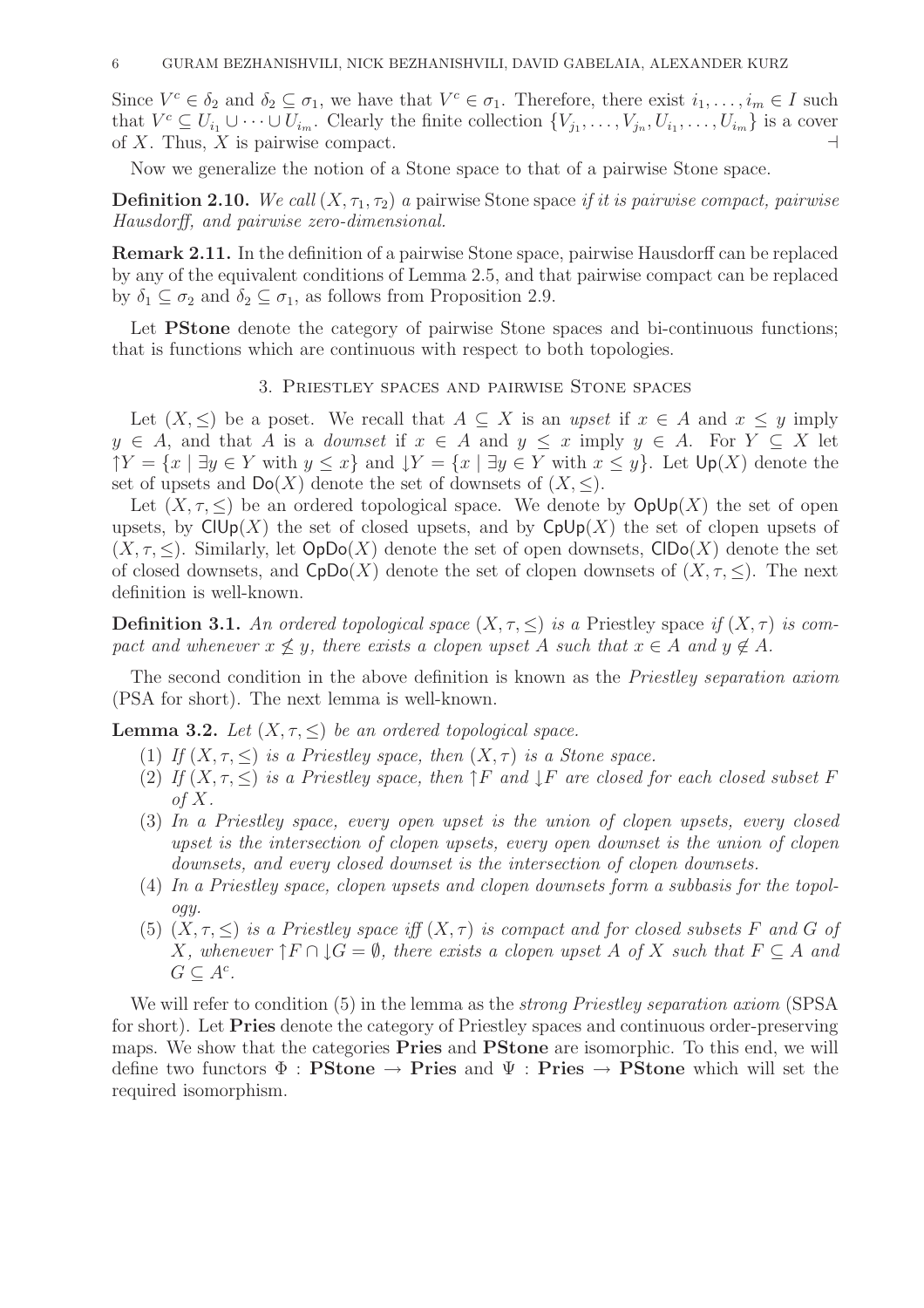For a topological space  $(X, \tau)$ , let  $\leq$  denote the *specialization order* of  $(X, \tau)$ ; that is,

$$
x \leq y
$$
 iff  $x \in Cl(y)$  iff  $(\forall U \in \tau)(x \in U$  implies  $y \in U)$ .

It is well-known that  $\leq$  is reflexive and transitive, and that  $\leq$  is antisymmetric iff  $(X, \tau)$  is  $T_0$ .

**Lemma 3.3.** Let  $(X, \tau_1, \tau_2)$  be a bitopological space,  $\leq_1$  be the specialization order of  $(X, \tau_1)$ , and  $\leq_2$  be the specialization order of  $(X, \tau_2)$ . If  $(X, \tau_1, \tau_2)$  is pairwise zero-dimensional, then  $\langle -1 \rangle = \rangle_2$ .

**Proof.** Let  $(X, \tau_1, \tau_2)$  be pairwise zero-dimensional; that is,  $\beta_1 = \tau_1 \cap \delta_2$  is a basis for  $\tau_1$ and  $\beta_2 = \tau_2 \cap \delta_1$  is a basis for  $\tau_2$ . Then, for each  $x, y \in X$ , we have:

> $x \leq_1 y$  iff  $(\forall U \in \tau_1)(x \in U \text{ implies } y \in U)$ iff  $(\forall U \in \beta_1)(x \in U \text{ implies } y \in U)$ iff  $(\forall U \in \beta_1)(y \in U^c \text{ implies } x \in U^c)$ iff  $(\forall V \in \beta_2)(y \in V \text{ implies } x \in V)$ iff  $(\forall V \in \tau_2)(y \in V \text{ implies } x \in V)$ iff  $y \leq_2 x$ .

> > ⊣

For a pairwise Stone space  $(X, \tau_1, \tau_2)$ , let  $\tau = \tau_1 \vee \tau_2$ , and let  $\leq=\leq_1$  be the specialization order of  $(X, \tau_1)$ .

**Proposition 3.4.** If  $(X, \tau_1, \tau_2)$  is a pairwise Stone space, then  $(X, \tau, \leq)$  is a Priestley space. Moreover:

- (i)  $CpUp(X, \tau, \leq) = \beta_1$ .
- (ii)  $OpUp(X, \tau, \leq) = \tau_1$ .
- (iii)  $\text{ClUp}(X, \tau, \leq) = \delta_2$ .
- (iv)  $CpDo(X, \tau, \leq) = \beta_2$ .
- (v)  $\mathsf{OpDo}(X,\tau,\leq)=\tau_2.$
- (vi)  $\text{CIDo}(X, \tau, \leq) = \delta_1$ .

**Proof.** Since  $(X, \tau_1, \tau_2)$  is pairwise compact,  $(X, \tau_1, \tau_2)$  is join compact, and so  $(X, \tau)$  is compact. Also, as  $(X, \tau_1, \tau_2)$  is pairwise Hausdorff, it follows from Lemma 2.5 that  $(X, \tau_1)$  is T<sub>0</sub>. Therefore,  $\leq=\leq_1$  is a partial order. We show that  $(X, \tau, \leq)$  satisfies PSA. If  $x \not\leq y$ , then  $x \nleq_1 y$ , so there exists  $U \in \beta_1$  such that  $x \in U$  and  $y \notin U$ . Since  $\leq_1$  is the specialization order of  $(X, \tau_1)$ , U is an  $\leq_1$ -upset. From  $U \in \beta_1$  it follows that  $U^c \in \beta_2 \subseteq \tau$ . So both U and  $U^c$  are open in  $(X, \tau)$ , and so U is clopen in  $(X, \tau)$ . Therefore, U is a clopen upset of  $(X, \tau, \leq)$ , implying that  $(X, \tau, \leq)$  satisfies PSA. Thus,  $(X, \tau, \leq)$  is a Priestley space.

(i) We already showed that  $\beta_1 \subset \text{Cplp}(X, \tau, \leq)$ . Let  $A \in \text{Cplp}(X, \tau, \leq)$ . We show that  $A = \bigcup \{U \in \beta_1 \mid U \subseteq A\}$ . That  $\bigcup \{U \in \beta_1 \mid U \subseteq A\} \subseteq A$  is obvious. Let  $x \in A$ . Since A is an upset, for each  $y \in A^c$  we have  $x \not\leq y$ . Therefore,  $x \not\leq_1 y$ , and as  $\beta_1$  is a basis for  $(X, \tau_1)$ , there exists  $U_y \in \beta_1$  such that  $x \in U_y$  and  $y \notin U_y$ . It follows that  $A^c \cap \bigcap \{U_y \mid y \in A^c\} = \emptyset$ . Thus,  $\{A^c\} \cup \{U_y | y \in A^c\}$  is a family of closed subsets of  $(X, \tau)$  with the empty intersection, and as  $(X, \tau)$  is compact, there are  $U_1, \ldots, U_n \in \beta_1$  with  $A^c \cap U_1 \cap \cdots \cap U_n = \emptyset$ . Therefore,  $x \in U_1 \cap \cdots \cap U_n \subseteq A$ . Since  $\beta_1$  is closed under finite intersections, we obtain that there is  $U \in \beta_1$  such that  $x \in U \subseteq A$ . Thus,  $A = \bigcup \{U \in \beta_1 \mid U \subseteq A\}$ . Now since A is a closed subset of a compact space, A is compact, so it is a finite union of elements of  $\beta_1$ , thus  $A \in \beta_1$ .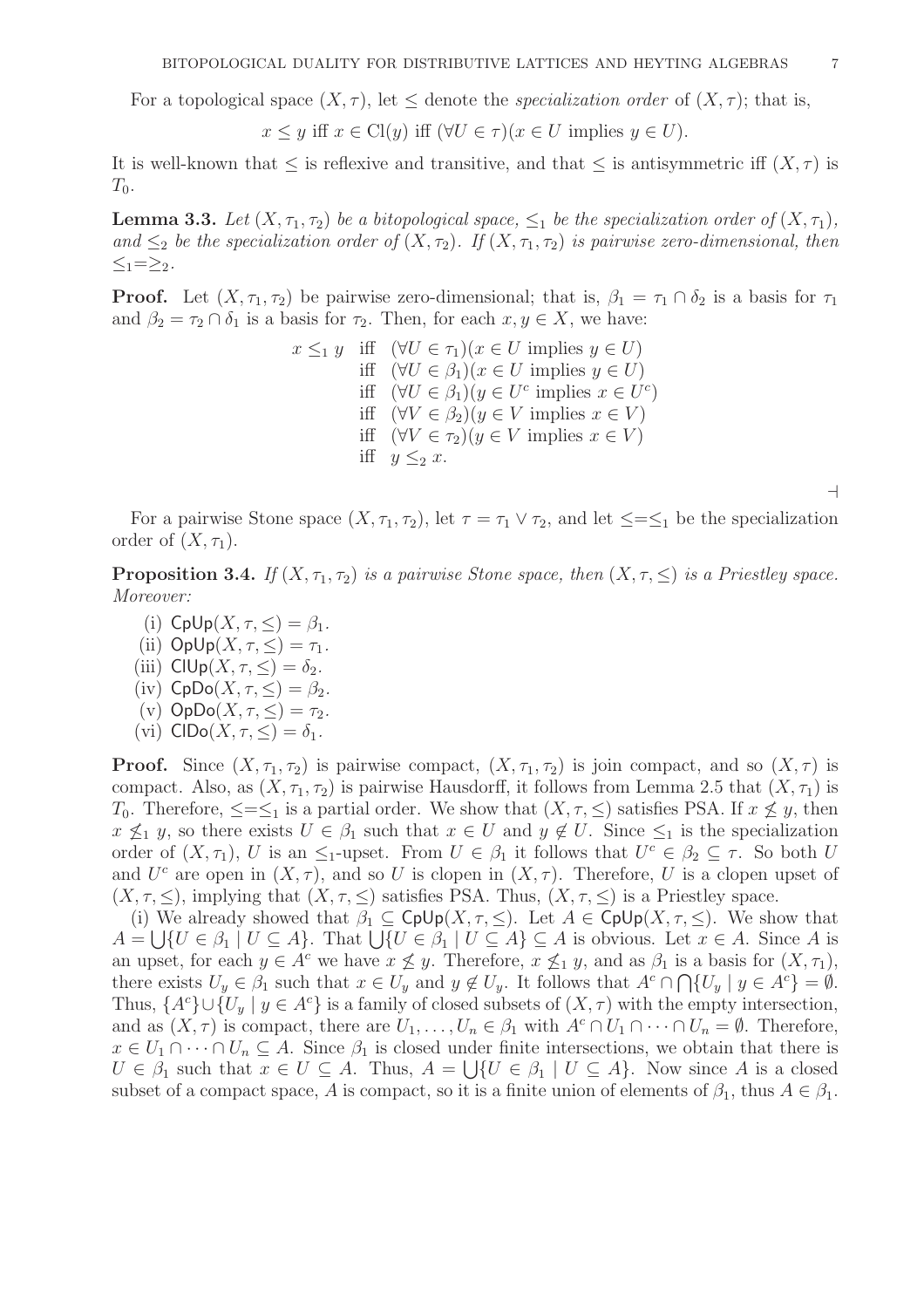(ii) Since every open upset is the union of clopen upsets of  $(X, \tau, \leq)$  and  $\beta_1$  is a basis for  $(X, \tau_1)$ , the result follows from (i).

(iv) and (v) are proved similarly to (i) and (ii).

(iii) Since closed upsets are intersections of clopen upsets of  $(X, \tau, \leq)$ , and clopen upsets are elements of  $\beta_1$ , closed upsets are intersections of elements of  $\beta_1$ . Because  $\beta_1 = \{U^c \mid U \in \beta_2\},\$ intersections of elements of  $\beta_1$  are intersections of complements of elements of  $\beta_2$ , so are complements of unions of elements of  $\beta_2$ . As unions of elements of  $\beta_2$  are elements of  $\tau_2$ , we obtain that closed upsets are complements of elements of  $\tau_2$ , so are elements of  $\delta_2$ . Consequently,  $\text{ClUp}(X, \tau, \leq) = \delta_2$ .

(vi) is proved similarly to (iii).  $\Box$ 

**Proposition 3.5.** Let  $(X, \tau_1, \tau_2)$  and  $(X', \tau'_1, \tau'_2)$  be pairwise Stone spaces. If  $f : (X, \tau_1, \tau_2) \rightarrow$  $(X', \tau'_1, \tau'_2)$  is bi-continuous, then  $f : (X, \tau, \leq) \rightarrow (X', \tau', \leq')$  is continuous and orderpreserving.

**Proof.** Since f is bi-continuous, the f inverse image of every element of  $\tau_1' \cup \tau_2'$  $y'_2$  is an element of  $\tau_1 \cup \tau_2$ . As  $\tau'_1 \cup \tau'_2$ '<sub>2</sub> is a subbasis for  $(X, \tau')$ , it follows that  $f : (X, \tau) \to (\tilde{X'}, \tau')$  is continuous. Also, since the f inverse image of an element of  $\tau_1$ '<sub>1</sub> is an element of  $\tau_1$  and  $\leq'=\leq'_1$ , it follows that  $f:(X,\leq)\to (X',\leq')$  is order-preserving. Thus,  $f:(X,\tau,\leq)\to (X',\tau',\leq')$ is continuous and order-preserving.

We define the functor  $\Phi :$  **PStone**  $\rightarrow$  **Pries** as follows. For  $(X, \tau_1, \tau_2)$  a pairwise Stone space, we put  $\Phi(X, \tau_1, \tau_2) = (X, \tau, \leq),$  and for  $f : (X, \tau, \leq) \to (X', \tau', \leq')$  a bi-continuous map, we put  $\Phi(f) = f$ . It follows from Propositions 3.4 and 3.5 that  $\Phi$  is well-defined.

For  $(X, \tau, \leq)$  a Priestley space, let  $\tau_1 = \text{Oplp}(X, \tau, \leq)$  and  $\tau_2 = \text{Oplp}(X, \tau, \leq)$ . Clearly  $\tau_1$  and  $\tau_2$  are topologies on X.

**Proposition 3.6.** If  $(X, \tau, \leq)$  is a Priestley space, then  $(X, \tau_1, \tau_2)$  is a pairwise Stone space. Moreover:

(i)  $\beta_1 = \text{Cplp}(X, \tau, \leq).$ (ii)  $\beta_2 = \text{CpDo}(X, \tau, \leq).$ (iii)  $\lt = \lt_1 = \gt_2$ .

**Proof.** Since  $(X, \tau)$  is compact and  $\tau_1 \cup \tau_2 \subseteq \tau$ , it follows that  $(X, \tau_1, \tau_2)$  is pairwise compact. To show that  $(X, \tau_1, \tau_2)$  is pairwise Hausdorff, let x, y be two distinct points of X. Since  $\leq$ is a partial order, we have  $x \not\leq y$  or  $y \not\leq x$ . In either case, by PSA, one of the points has a clopen upset neighborhood  $U$  not containing the other. Clearly  $U^c$  is a clopen downset. Therefore,  $U \in \tau_1$  and  $U^c \in \tau_2$  separate x and y. Thus,  $(X, \tau_1, \tau_2)$  is pairwise Hausdorff. That  $(X, \tau_1, \tau_2)$  is pairwise zero-dimensional follows from (i), (ii), and the fact that open upsets are unions of clopen upsets and open downsets are unions of clopen downsets (see Lemma 3.2(3)). Consequently,  $(X, \tau_1, \tau_2)$  is a pairwise Stone space.

(i) For  $U \subseteq X$  we have:

$$
A \in \beta_1 \quad \text{iff} \quad A \in \tau_1 \text{ and } A^c \in \tau_2
$$
\n
$$
\text{iff} \quad A \in \text{OpUp}(X, \tau, \leq) \text{ and } A^c \in \text{OpDo}(X, \tau, \leq)
$$
\n
$$
\text{iff} \quad A \in \text{OpUp}(X, \leq).
$$

Thus,  $\beta_1 = \text{CpUp}(X, \leq)$ .

- (ii) is proved similarly to (i).
- (iii) For  $x, y \in X$ , by PSA, we have: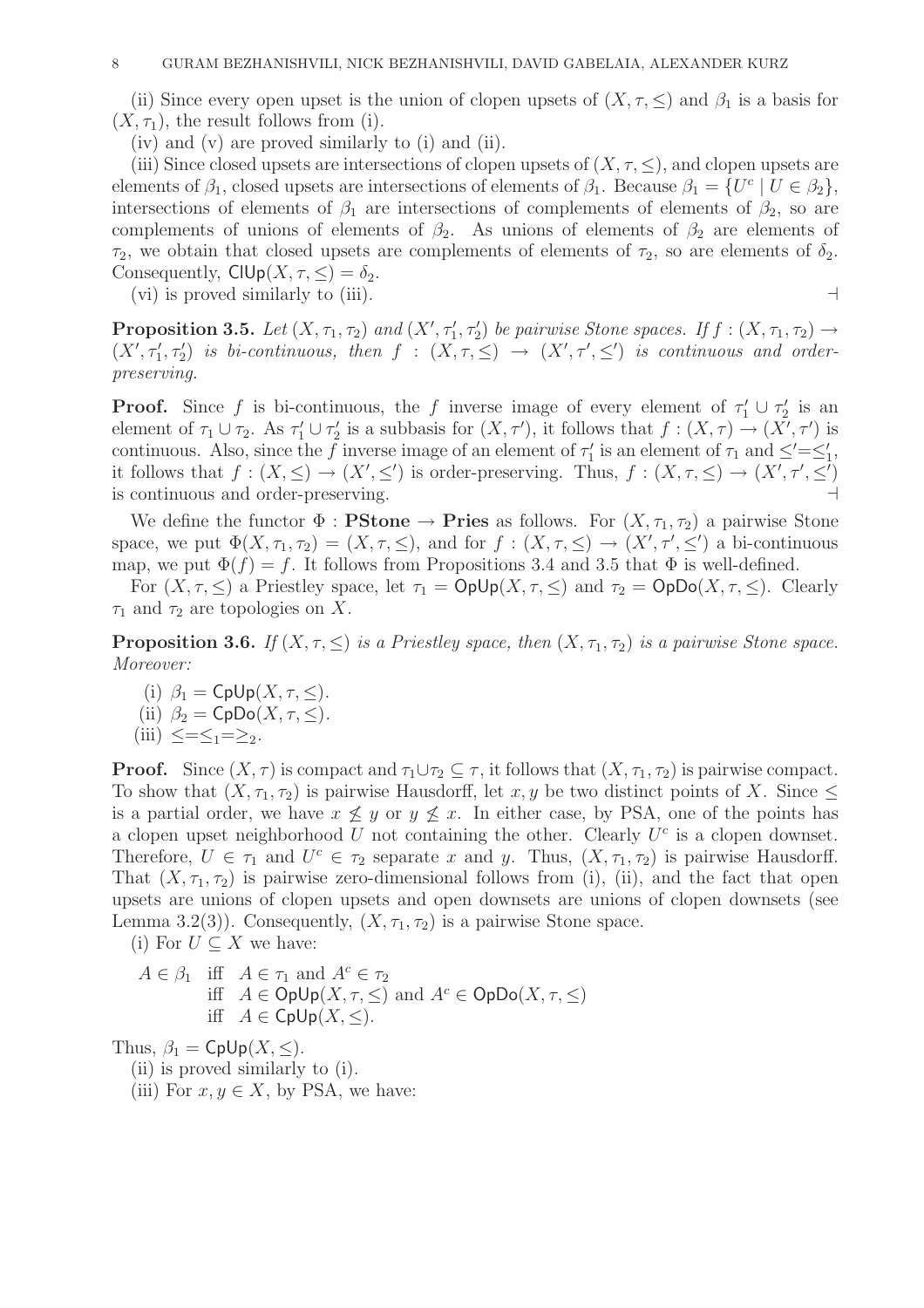$x \leq y$  iff  $(\forall U \in \text{OpUp}(X, \tau, \leq))(x \in U \Rightarrow y \in U)$ iff  $(\forall U \in \tau_1)(x \in U \Rightarrow y \in U)$ iff  $x \leq_1 y$ .

Thus,  $\leq=\leq_1$ . That  $\leq=\geq_2$  is proved similarly.

**Proposition 3.7.** If  $f : (X, \tau, \leq) \to (X', \tau', \leq')$  is continuous and order-preserving, then  $f: (X, \tau_1, \tau_2) \to (X', \tau_1', \tau_2')$  is bi-continuous.

**Proof.** Since f is continuous and order-preserving,  $U \in \text{OpUp}(X', \tau', \leq')$  implies  $f^{-1}(U) \in$  $\mathsf{OpUp}(X, \tau, \leq)$  and  $U \in \mathsf{OpDo}(X', \tau', \leq')$  implies  $f^{-1}(U) \in \mathsf{OpDo}(X, \tau, \leq)$ . By the definition of the topologies,  $\text{OpUp}(X, \tau, \leq) = \tau_1$ ,  $\text{OpUp}(X', \tau', \leq') = \tau_1$  $\tau'_1$ , OpDo $(X, \tau, \leq) = \tau_2$ , and  $\mathsf{OpDo}(X',\tau',\leq')=\tau'_2$ 2. Thus,  $f : (X, \tau_1, \tau_2) \to (X', \tau_1', \tau_2')$  is bi-continuous.  $\dashv$ 

Now we define  $\Psi :$  **Pries**  $\rightarrow$  **PStone** as follows. For  $(X, \tau, \leq)$  a Priestley space, we put  $\Psi(X, \tau, \leq) = (X, \tau_1, \tau_2)$ , and for  $f : (X, \tau, \leq) \to (X', \tau', \leq')$  continuous and order-preserving, we put  $\Psi(f) = f$ . It follows from Propositions 3.6 and 3.7 that  $\Psi$  is well-defined.

**Theorem 3.8.** The functors  $\Phi$  and  $\Psi$  establish an isomorphism between the categories PStone and Pries.

**Proof.** We already verified that  $\Phi$  and  $\Psi$  are well-defined. That they are natural is easy to see. Moreover, for each pairwise Stone space  $(X, \tau_1, \tau_2)$ , by Proposition 3.4, we have  $\Psi\Phi(X,\tau_1,\tau_2) = \Psi(X,\tau,\leq) = (X,\text{Oplp}(X,\tau,\leq),\text{Oplo}(X,\tau,\leq)) = (X,\tau_1,\tau_2).$  Also, for each Priestley space  $(X, \tau, \leq)$ , by Lemma 3.2(4) and Proposition 3.6, we have  $\Phi \Psi(X, \tau, \leq)$  $\leq$ ) =  $\Phi(X, \tau_1, \tau_2) = (X, \tau_1 \vee \tau_2, \leq_1) = (X, \tau, \leq)$ . Thus,  $\Phi$  and  $\Psi$  establish an isomorphism between PStone and Priest. ⊣

# 4. Pairwise Stone spaces and spectral spaces

For a topological space  $(X, \tau)$ , let  $\mathcal{E}(X, \tau)$  denote the set of *compact open* subsets of  $(X, \tau)$ . We recall that  $(X, \tau)$  is *coherent* if  $\mathcal{E}(X, \tau)$  is closed under finite intersections and forms a basis for the topology. We also recall that a subset A of X is irreducible if  $A = F \cup G$ , with F, G closed, implies that  $A = F$  or  $A = G$ , and that  $(X, \tau)$  is sober if every irreducible closed subset of  $(X, \tau)$  is the closure of a point. Clearly a closed subset of X is irreducible iff it is a join-prime element in the lattice of closed subsets of  $(X, \tau)$ . We will use this fact in the proof of Proposition 4.2.

**Definition 4.1.** [16, p. 43] A topological space  $(X, \tau)$  is called a spectral space if  $(X, \tau)$  is compact,  $T_0$ , coherent, and sober.

Let  $(X, \tau)$  and  $(X', \tau')$  be two spectral spaces. We recall [16, p. 43] that a map  $f : (X, \tau) \to$  $(X',\tau')$  is a spectral map if  $U \in \mathcal{E}(X',\tau')$  implies  $f^{-1}(U) \in \mathcal{E}(X,\tau)$ . Clearly every spectral map is continuous.

Let **Spec** denote the category of spectral spaces and spectral maps. It follows from [6] that Spec is isomorphic to Pries. Thus, by Theorem 3.8, Spec is isomorphic to PStone. Nevertheless, we give a direct proof of this result. On the one hand, it will underline the utility of sobriety in the definition of a spectral space; on the other hand, it will provide a more natural proof of Cornish's result that Pries and Spec are isomorphic, by first establishing the intermediate isomorphisms of Pries and PStone and PStone and Spec.

**Proposition 4.2.** If  $(X, \tau_1, \tau_2)$  is a pairwise Stone space, then  $(X, \tau_1)$  is a spectral space. Moreover,  $\mathcal{E}(X,\tau_1)=\beta_1$ .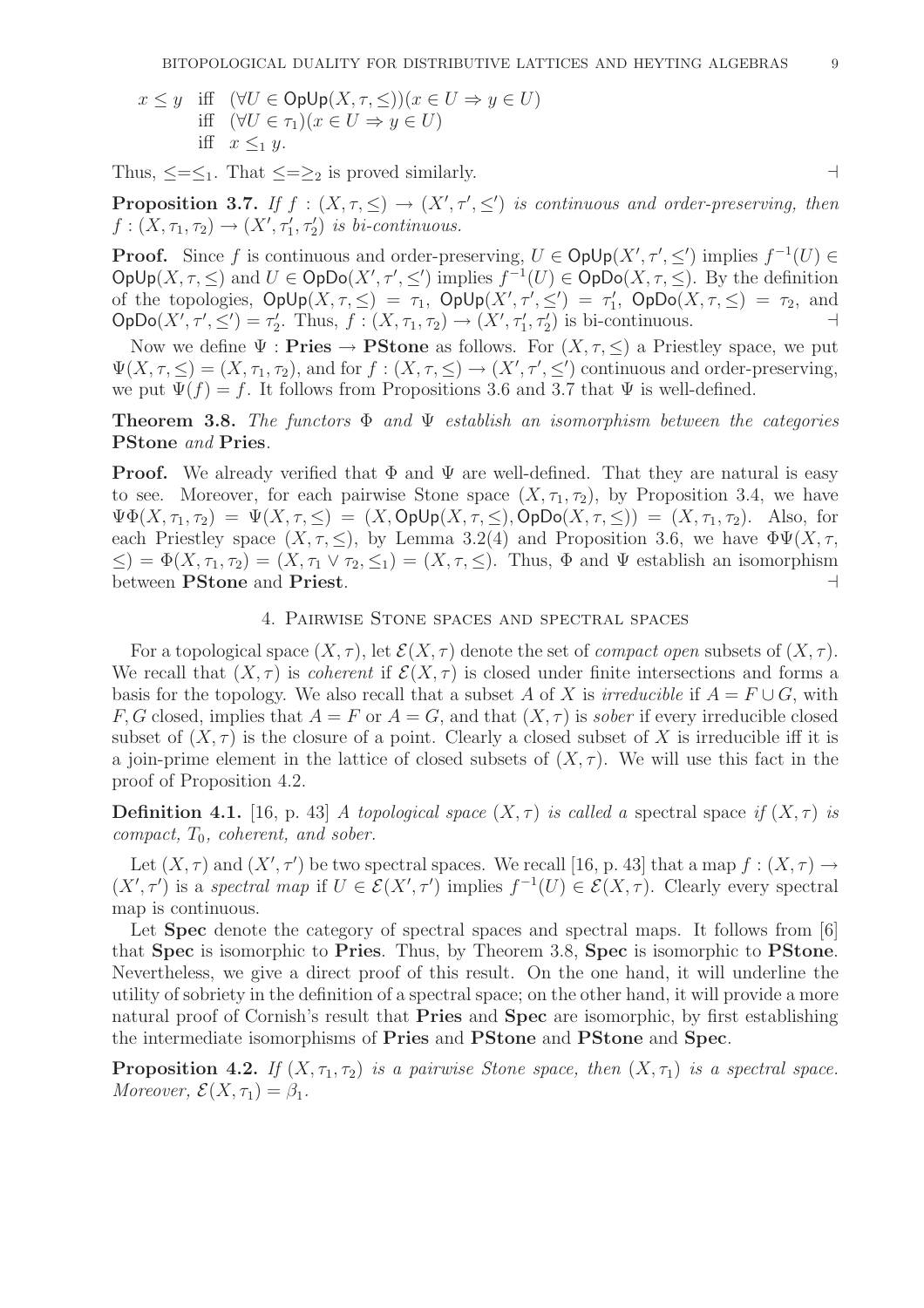**Proof.** Since  $(X, \tau_1, \tau_2)$  is pairwise compact, it is immediate that  $(X, \tau_1)$  is compact. It follows from Lemma 2.5 that  $(X, \tau_1)$  is  $T_0$ . We show that  $\mathcal{E}(X, \tau_1) = \beta_1$ . By Proposition 2.9,  $\beta_1 = \tau_1 \cap \delta_2 \subseteq \tau_1 \cap \sigma_1 = \mathcal{E}(X, \tau_1)$ . Conversely, suppose that  $U \in \mathcal{E}(X, \tau_1)$ . Since  $\beta_1$  is a basis for  $(X, \tau_1)$ , we have U is the union of elements of  $\beta_1$ . As U is compact, it is a finite union of elements of  $\beta_1$ , thus belongs to  $\beta_1$  because  $\beta_1$  is closed under finite unions. Therefore,  $\mathcal{E}(X,\tau_1)=\beta_1$ . It follows that  $\mathcal{E}(X,\tau_1)$  is closed under finite intersections and forms a basis for the topology. Therefore,  $(X, \tau_1)$  is coherent. To show that  $(X, \tau_1)$  is sober, let F be a join-prime element in the lattice of closed subsets of  $(X, \tau_1)$ . We show that F is equal to the closure in  $(X, \tau_1)$  of a point of F. If not, then for each  $x \in F$  there exists  $y \in F$  such that  $y \notin Cl_1(x)$ . Therefore, there exists  $U_y \in \beta_1$  such that  $y \in U_y$  and  $x \notin U_y$ . Let  $U_x = U_y^c$ . Then  $x \in U_x \in \beta_2$ ,  $y \notin U_x$ , and F is covered by the family  $\{U_x \mid x \in F\}$ . Since  $F \in \delta_1 \subseteq \sigma_2$ , there exist  $x_1, \ldots, x_n \in F$  such that  $F \subseteq U_{x_1} \cup \cdots \cup U_{x_n}$ . As F is join-prime in  $\delta_1$  and for each *i* we have  $U_{x_i} \in \beta_2 \subseteq \delta_1$ , there exists k such that  $F \subseteq U_{x_k}$ . On the other hand, the  $y_k$ corresponding to  $x_k$  belongs to F and does not belong to  $U_{x_k}$ , a contradiction. Thus, there is  $x \in F$  such that  $F = \text{Cl}_1(x)$ . Consequently,  $(X, \tau_1)$  is sober, and so  $(X, \tau_1)$  is a spectral space.  $\Box$ 

**Proposition 4.3.** Let  $(X, \tau_1, \tau_2)$  and  $(X', \tau'_1, \tau'_2)$  be two pairwise Stone spaces. If  $f : (X, \tau_1, \tau'_2)$  $\tau_1(\tau_1', \tau_1', \tau_2')$  is bi-continuous, then  $f: (X, \tau_1) \to (X', \tau_1')$  is spectral.

**Proof.** Since  $f$  is bi-continuous, by Proposition 4.2, we have:

$$
U \in \mathcal{E}(X', \tau'_1) \Rightarrow U \in \beta'_1
$$
  
\n
$$
\Rightarrow U \in \tau'_1 \cap \delta'_2
$$
  
\n
$$
\Rightarrow f^{-1}(U) \in \tau_1 \cap \delta_2
$$
  
\n
$$
\Rightarrow f^{-1}(U) \in \beta_1
$$
  
\n
$$
\Rightarrow f^{-1}(U) \in \mathcal{E}(X, \tau_1).
$$

Thus, f is spectral.  $\Box$ 

We define the functor  $F : P$ Stone  $\rightarrow$  Spec as follows. For a pairwise Stone space  $(X, \tau_1, \tau_2)$ , we put  $F(X, \tau_1, \tau_2) = (X, \tau_1)$ , and for  $f: (X, \tau_1, \tau_2) \to (X', \tau_1', \tau_2')$  bi-continuous, we put  $F(f) = f$ . It follows from Propositions 4.2 and 4.3 that F is well-defined. Note that F is a forgetful functor, forgetting the topology  $\tau_2$ .

For  $(X, \tau)$  a spectral space, let  $\tau_1 = \tau$  and  $\tau_2$  be the topology generated by the basis  $\Delta(X,\tau) = \{U^c \mid U \in \mathcal{E}(X,\tau)\}.$ 

**Remark 4.4.** Let  $(X, \tau)$  be a topological space. We recall (see, e.g., [23, Def. 4.4]) that the de Groot dual of  $\tau$  is the topology  $\tau^*$  whose closed sets are generated by compact saturated sets of  $(X, \tau)$ . Since in a spectral space  $(X, \tau)$  the compact saturated sets are exactly the intersections of compact open sets, we obtain that the topology generated by  $\Delta(X, \tau)$  is exactly the de Groot dual  $\tau^*$  of  $\tau$ .

**Proposition 4.5.** If  $(X, \tau)$  is a spectral space, then  $(X, \tau_1, \tau_2)$  is a pairwise Stone space. Moreover:

(i) 
$$
\beta_1 = \mathcal{E}(X, \tau)
$$
.  
(ii)  $\beta_2 = \Delta(X, \tau)$ .

**Proof.** First we show that  $(X, \tau_1, \tau_2)$  is pairwise compact. For this it suffices to show that any collection  $K \subseteq \mathcal{E}(X, \tau) \cup \Delta(X, \tau)$  with the FIP (Finite Intersection Property) has a nonempty intersection. Let  $\delta = \{F \mid F^c \in \tau\}$  denote the collection of closed subsets of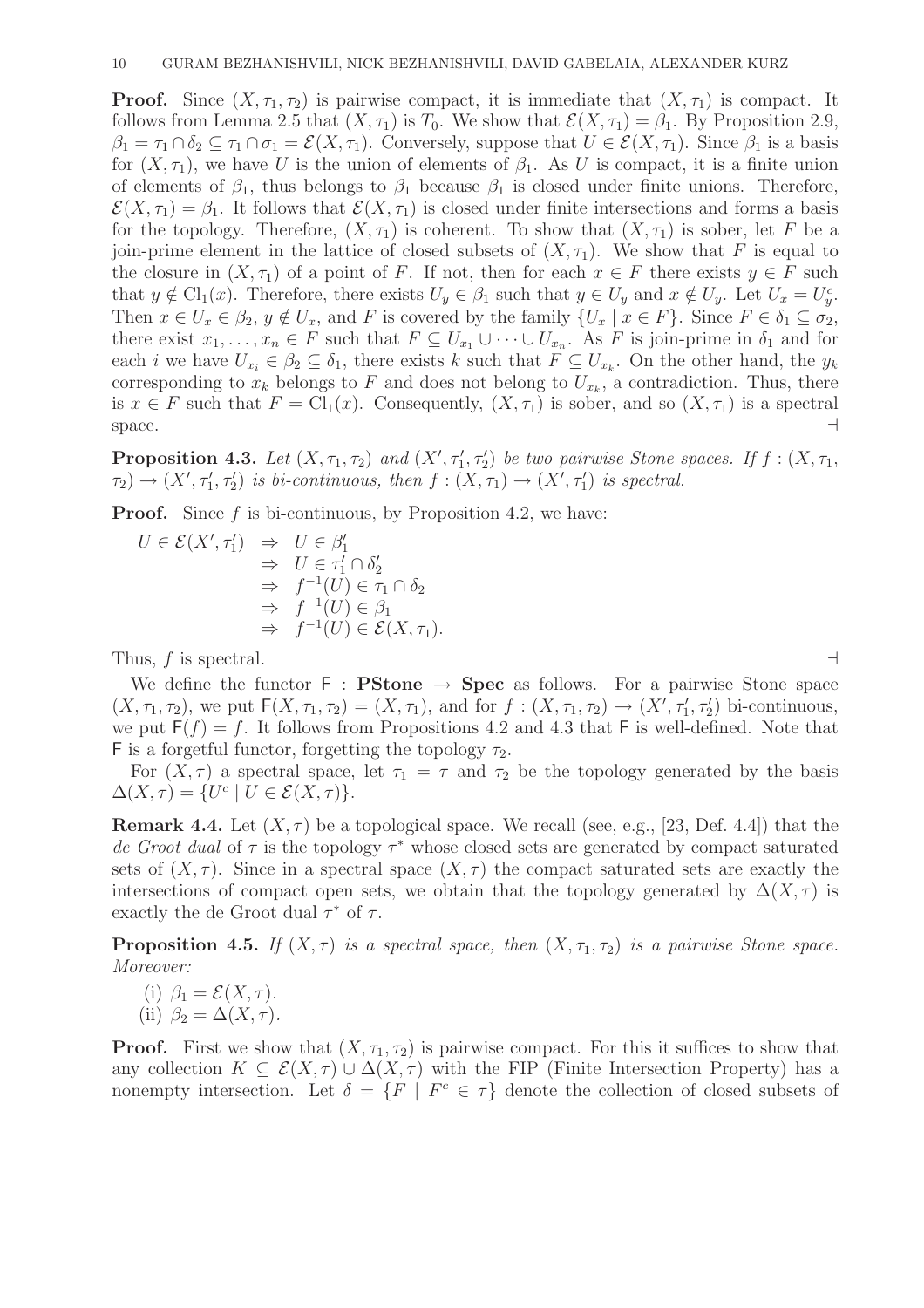$(X, \tau)$ . Since  $\Delta(X, \tau) \subseteq \delta$ , we have that  $K \subseteq \mathcal{E}(X, \tau) \cup \delta$ . To show that  $\bigcap K \neq \emptyset$ , by Zorn's Lemma, we extend K to a maximal subset M of  $\mathcal{E}(X, \tau) \cup \delta$  with the FIP. Let C denote the intersection of all  $\tau$ -closed sets in M; that is,  $C = \bigcap \{F \mid F \in M \cap \delta\}$ . Since  $(X, \tau)$  is compact,  $C \in \delta$  is nonempty. Because  $\mathcal{E}(X, \tau)$  is closed under finite intersections, it is easy to see that the collection  $M \cup \{C\}$  has the FIP, and as M is maximal, we have  $C \in M$ . We show that C is irreducible. Suppose that  $C = A \cup B$  and  $A, B \in \delta$ . If  $M \cup \{A\}$  and  $M \cup \{B\}$  do not have the FIP, then there exist  $A_1, \ldots, A_n \in M$  with  $A_1 \cap \cdots \cap A_n \cap A = \emptyset$  and  $B_1, \ldots, B_m \in M$ with  $B_1 \cap \cdots \cap B_m \cap B = \emptyset$ . This implies that  $A_1 \cap \cdots \cap A_n \cap B_1 \cap \cdots \cap B_m \cap C = \emptyset$ , which is a contradiction. Therefore, either  $M \cup \{A\}$  or  $M \cup \{B\}$  has the FIP. Since M is maximal, either  $A \in M$  or  $B \in M$ . Because of the choice of C, this implies that either  $C \subseteq A$  or  $C \subseteq B$ , and so either  $C = A$  or  $C = B$ . Thus, C is irreducible. As  $(X, \tau)$  is sober,  $C = Cl(x)$  for some  $x \in X$ . It is clear that x belongs to all  $F \in M \cap \delta$  since  $C \subseteq F$  for all such F. Moreover, for each  $U \in M \cap \mathcal{E}(X, \tau)$ , we have  $U \cap \text{Cl}(x) = U \cap C \neq \emptyset$ . Since U is open in  $(X, \tau)$ , this implies that  $x \in U$ . Therefore,  $x \in \bigcap M$ , so  $x \in \bigcap K$ , as  $K \subseteq M$ , and so  $\bigcap K \neq \emptyset$ . Consequently,  $(X, \tau_1, \tau_2)$  is pairwise compact.

We show that  $\beta_1 = \mathcal{E}(X, \tau)$  and  $\beta_2 = \Delta(X, \tau)$ , which establishes that  $(X, \tau_1, \tau_2)$  is pairwise zero-dimensional. By the definition of  $\tau_2$  we have  $\mathcal{E}(X,\tau) \subseteq \delta_2$ , and so  $\mathcal{E}(X,\tau) \subseteq \beta_1$ . Conversely, since  $(X, \tau_1, \tau_2)$  is pairwise compact, by Proposition 2.9, we have  $\beta_1 = \tau_1 \cap \delta_2 \subseteq$  $\tau_1 \cap \sigma_1 = \mathcal{E}(X,\tau)$ . Therefore,  $\beta_1 = \mathcal{E}(X,\tau)$ . Moreover,  $U \in \Delta(X,\tau) \iff U^c \in \mathcal{E}(X,\tau) =$  $\beta_1 = \tau_1 \cap \delta_2 \iff U \in \delta_1 \cap \tau_2 = \beta_2$ . Thus,  $\beta_2 = \Delta(X, \tau)$ .

Lastly, we have for granted that  $(X, \tau_1)$  is  $T_0$ . Therefore, by Lemma 2.5,  $(X, \tau_1, \tau_2)$  is pairwise  $T_2$ , so a pairwise Stone space, which concludes the proof. ⊣

**Proposition 4.6.** Let  $(X, \tau)$  and  $(X', \tau')$  be two spectral spaces. If  $f : (X, \tau) \to (X', \tau')$  is a spectral map, then  $f:(X,\tau_1,\tau_2) \to (X',\tau_1',\tau_2')$  is bi-continuous.

**Proof.** Since f is spectral,  $f : (X, \tau_1) \to (X', \tau'_1)$  is continuous. Moreover, for  $U \in \beta'_2$  we have  $U^c \in \beta'_1$ <sup>1</sup><sub>1</sub>. Therefore,  $f^{-1}(U) = f^{-1}((U^c)^c) = f^{-1}(U^c)^c \in \beta_2$  since  $f^{-1}(U^c) \in \beta_1$ , as f is spectral. Consequently,  $f: (X, \tau_2) \to (X', \tau_2')$  is continuous, and so  $f: (X, \tau_1, \tau_2) \to$  $(X', \tau_1', \tau_2')$  is bi-continuous. ⊣

Now we define the functor  $G : \textbf{Spec} \to \textbf{P}$  Stone as follows. For a spectral space  $(X, \tau)$ , we put  $G(X, \tau) = (X, \tau_1, \tau_2)$ , and for  $f : (X, \tau) \to (X', \tau')$  a spectral map, we put  $G(f) = f$ . It follows from Propositions 4.5 and 4.6 that G is well-defined.

Theorem 4.7. The functors F and G establish an isomorphism between the categories PStone and Spec.

Proof. We already verified that F and G are well-defined. That they are natural is easy to see. Moreover, for each pairwise Stone space  $(X, \tau_1, \tau_2)$  we have  $GF(X, \tau_1, \tau_2) = G(X, \tau_1) =$  $(X, \tau_1, \tau_2)$ , by Proposition 4.2. Also, for each spectral space  $(X, \tau)$  we have  $\mathsf{FG}(X, \tau)$  =  $F(X, \tau_1, \tau_2) = (X, \tau_1) = (X, \tau)$ . Thus, F and G establish an isomorphism between **PStone** and Spec.  $\qquad \qquad \dashv$ 

Putting Theorems 3.8 and 4.7 together, we obtain that the three categories Pries, PStone, and Spec are isomorphic. As we pointed out in the introduction, this can be viewed as a particular case of a more general result of [14, Ch. VI-6] that the categories of compact order-Hausdorff spaces, pairwise compact pairwise regular bitopological spaces, and stably compact spaces are isomorphic. It appears to be an interesting question to investigate how far the above isomorphisms can be pushed. In other words, what are the largest categories of ordered topological spaces, bitopological spaces, and sober spaces which are still isomorphic?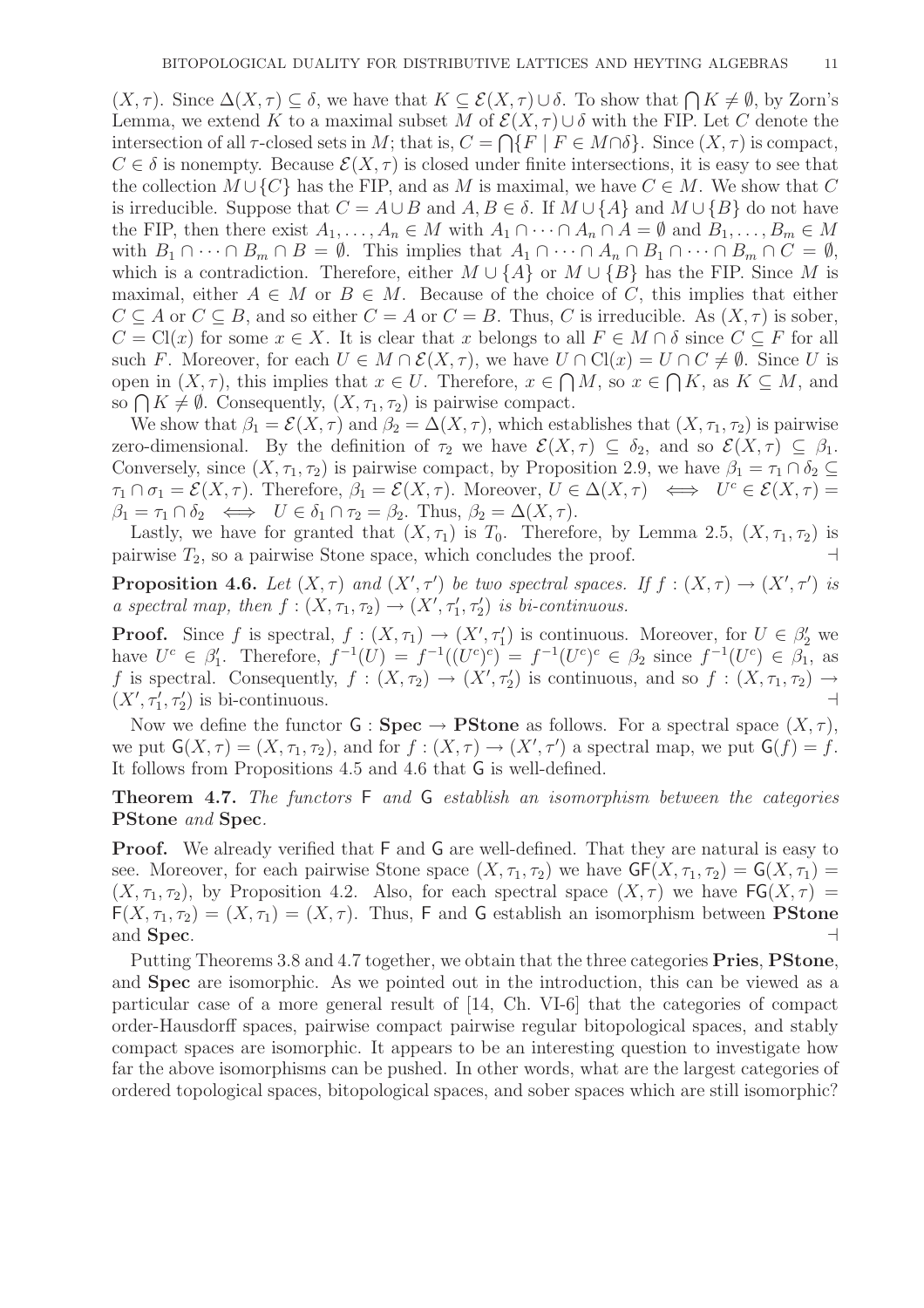## 5. Distributive lattices and pairwise Stone spaces

Since PStone is isomorphic to Spec and Spec is dually equivalent to DLat, it follows that PStone is also dually equivalent to DLat. We give an explicit proof of this result. It will show that of the dual equivalences of DLat with Spec, Pries, and PStone, the dual equivalence of **DLat** with **PStone** is the easiest to establish. Indeed, as we will see below, the proof of compactness of the bitopoligical dual of a bounded distributive lattice L does not require the use of Alexander's Lemma, hence is simpler than in the Priestley case; moreover, the complicated proof of sobriety of the dual spectral space of  $L$  is completely avoided in the bitopological setting.

Let L be a bounded distributive lattice and let  $X = pf(L)$  be the set of prime filters of L. We define  $\phi_+,\phi_-: L \to \varphi(X)$  by

$$
\phi_{+}(a) = \{x \in X \mid a \in x\}
$$
 and  $\phi_{-}(a) = \{x \in X \mid a \notin x\}.$ 

If we think of L as a Lindenbaum algebra and of  $a \in L$  as (an equivalence class of) a formula, then we can think of  $\phi_+(a)$  as the set of points a is true at, and of  $\phi_-(a)$  as the set of points a is false at. It is easy to check that  $\phi_{+}(a) = \phi_{-}(a)^{c}$ , and that the following identities hold:

1<sub>+</sub>: 
$$
\phi_{+}(0) = \emptyset
$$
,  
\n2<sub>+</sub>:  $\phi_{+}(1) = X$ ,  
\n3<sub>+</sub>:  $\phi_{+}(a \wedge b) = \phi_{+}(a) \cap \phi_{+}(b)$ ,  
\n4<sub>+</sub>:  $\phi_{+}(a \vee b) = \phi_{+}(a) \cup \phi_{+}(b)$ ,  
\n4<sub>+</sub>:  $\phi_{+}(a \vee b) = \phi_{+}(a) \cup \phi_{+}(b)$ ,  
\n4<sub>+</sub>:  $\phi_{-}(a) \cap \phi_{-}(a)$ .

Let  $\beta_+ = \phi_+[L] = \{\phi_+(a) \mid a \in L\}, \ \beta_- = \phi_-[L] = \{\phi_-(a) \mid a \in L\}, \ \tau_+$  be the topology generated by  $\beta_+$ , and  $\tau_-$  be the topology generated by  $\beta_-$ .

# **Proposition 5.1.**  $(X, \tau_+, \tau_-)$  is a pairwise Stone space.

**Proof.** We start by showing that  $(X, \tau_+, \tau_-)$  is pairwise Hausdorff. Suppose that  $x \neq y$ . Without loss of generality we may assume that  $x \not\subseteq y$ . Therefore, there exists  $a \in L$  with  $a \in \mathcal{x}$  and  $a \notin \mathcal{y}$ . Thus,  $x \in \phi_+(a) \in \tau_+$  and  $y \in \phi_-(a) \in \tau_-\$ . Since  $\phi_-(a) = \phi_+(a)^c$ ,  $\phi_+(a)$ and  $\phi_-(a)$  are disjoint. Consequently,  $(X, \tau_+, \tau_-)$  is pairwise Hausdorff.

Next we show that  $(X, \tau_+, \tau_-)$  is pairwise compact. For this it is sufficient to show that for each cover of X by elements of  $\beta_+ \cup \beta_-,$  there is a finite subcover. Suppose that  $X =$  $\bigcup \{\phi_+(a_i) \mid i \in I\} \cup \bigcup \{\phi_-(b_j) \mid j \in J\}$  for some  $a_i, b_j \in L$ . Let  $\Delta$  be the ideal generated by  $\{a_i \mid i \in I\}$  and  $\nabla$  be the filter generated by  $\{b_j \mid j \in J\}$ . If  $\Delta \cap \nabla = \emptyset$ , then by the prime filter lemma, there is a prime filter x of L such that  $\nabla \subseteq x$  and  $x \cap \Delta = \emptyset$ . Therefore,  $x \in \phi_+(b_i)$  and  $x \in \phi_-(a_i)$  for each  $j \in J$  and  $i \in I$ . Thus,  $x \notin \phi_-(b_i)$  and  $x \notin \phi_+(a_i)$ for each  $j \in J$  and  $i \in I$ . Consequently,  $\{\phi_+(a_i) \mid i \in I\} \cup \{\phi_-(b_j) \mid j \in J\}$  is not a cover of X, a contradiction. This shows that  $\nabla \cap \Delta \neq \emptyset$ , and so there exist  $b_{j_1}, \ldots, b_{j_n}$  and  $a_{i_1},\ldots,a_{i_m}$  such that  $b_{j_1}\wedge\cdots\wedge b_{j_n}\leq a_{i_1}\vee\cdots\vee a_{i_m}$ . Therefore,  $\phi_+(b_{j_1})\cap\cdots\cap\phi_+(b_{j_n})\subseteq$  $\phi_+(a_{i_1})\cup\cdots\cup\phi_+(a_{i_m})$ , implying that  $\phi_-(b_{j_1})\cup\ldots\phi_-(b_{j_n})\cup\phi_+(a_{i_1})\cup\cdots\cup\phi_+(a_{i_m})=X$ . Thus,  $\{\phi_+(a_{i_1}),\ldots,\phi_+(a_{i_m}),\phi_-(b_{j_1}),\ldots,\phi_-(b_{j_n})\}$  is a finite subcover of  $\{\phi_+(a_i) \mid i \in I\} \cup \{\phi_-(b_j) \mid i \in I\}$  $j \in J$ , and so  $(X, \tau_+, \tau_-)$  is pairwise compact.

Let  $\delta_+$  denote the set of closed subsets and  $\sigma_+$  denote the set of compact subsets of  $(X, \tau_+);$ δ<sup>−</sup> and  $\sigma$ <sup>−</sup> are defined similarly. We show that  $\beta_+ = \tau_+ \cap \delta^-$ . If  $U \in \beta_+$ , then it is clear that  $U \in \tau_+$ . Moreover, since  $U = \phi_+(a)$  for some  $a \in L$ , we have  $U^c = \phi_-(a)$ , and so  $U^c \in \beta_-$ . Thus,  $U \in \delta_-,$  so  $U \in \tau_+ \cap \delta_-,$  and so  $\beta_+ \subseteq \tau_+ \cap \delta_-.$  Conversely, let  $U \in \tau_+ \cap \delta_-.$  Since  $(X, \tau_+, \tau_-)$  is pairwise compact, by Proposition 2.9,  $U \in \tau_+ \cap \sigma_+$ . As  $\beta_+$  is a basis for  $\tau_+$ , we have that U is a union of elements of  $\beta_+$ . Because U is compact, it is a finite such union,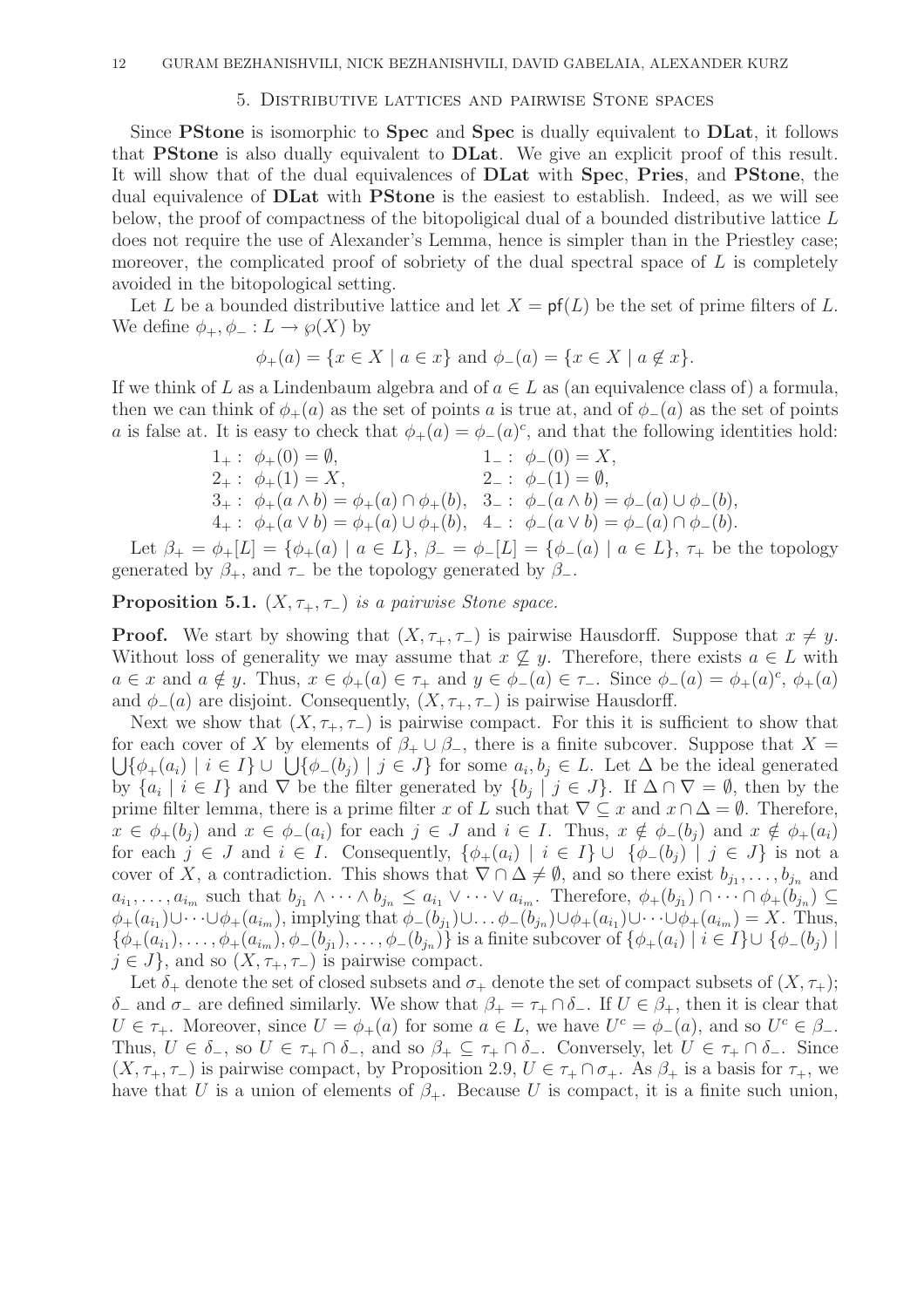thus an element of  $\beta_+$  as  $\beta_+$  is closed under finite unions. Consequently,  $\tau_+ \cap \delta_- \subseteq \beta_+$ , and so  $\beta_+ = \tau_+ \cap \delta_-$ . A similar argument shows that  $\beta_- = \tau_- \cap \delta_+$ . It follows that  $(X, \tau_+, \tau_-)$  is pairwise zero-dimensional, and so  $(X, \tau_+, \tau_-)$  is a pairwise Stone space. ⊣

For a bounded lattice homomorphism  $h: L \to L'$ , let  $f_h: \mathsf{pf}(L') \to \mathsf{pf}(L)$  be given by  $f_h(x) = h^{-1}(x)$ . It is easy to check that  $f_h$  is well-defined.

**Proposition 5.2.** The map  $f_h$  is bi-continuous.

**Proof.** Let  $a \in L$ . Then it is easy to verify that  $f_h^{-1}$  $h_h^{-1}(\phi_+(a)) = \phi_+'(ha)$  and  $f_h^{-1}$  $\int_h^{-1} (\phi_-(a)) =$  $\phi_{-}'(ha)$ . Therefore, the inverse image of each element of  $\beta_{+}$  is in  $\beta_{+}'$  and the inverse image of each element of  $\beta_-$  is in  $\beta_-'$ . Thus,  $f_h$  is bi-continuous.  $\rightarrow$ 

This allows us to define the contravariant functor  $(-)_* : \mathbf{DLat} \to \mathbf{P}$  Stone as follows. For a bounded distributive lattice L, we let  $L_* = (X, \tau_+, \tau_-)$ , where  $X = \mathsf{pf}(L)$ ,  $\tau_+$  is the topology generated by the basis  $\beta_+ = \phi_+[L]$ , and  $\tau_-$  is the topology generated by the basis  $\beta_- = \phi_-[L]$ . For  $h \in \text{hom}(L, L')$ , we let  $h_* = h^{-1}$ . It follows from Propositions 5.1 and 5.2 that the functor  $(-)_*$  is well-defined.

For a pairwise Stone space  $(X, \tau_1, \tau_2)$  it is easy to see that  $(\beta_1, \cap, \cup, \emptyset, X)$  is a bounded distributive lattice. (Note that  $(\beta_2, \cap, \cup, \emptyset, X)$  is also a bounded distributive lattice dually isomorphic to  $(\beta_1, \cap, \cup, \emptyset, X)$ .) If  $f: X \to X'$  is a bi-continuous map, then for each  $U \in \beta'_1$  $\frac{1}{1}$ , we have  $U \in \tau'_1 \cap \delta'_2$ 2. Since f is bi-continuous,  $f^{-1}(U) \in \tau_1 \cap \delta_2$ . Therefore,  $f^{-1}(U) \in \beta_1$ . Moreover, it is clear that  $f^{-1}$ :  $\beta'_1 \rightarrow \beta_1$  is a bounded lattice homomorphism. We define the contravariant functor  $(-)^* : \mathbf{P}$  **Stone**  $\rightarrow \mathbf{DLat}$  as follows. For a pairwise Stone space  $(X, \tau_1, \tau_2)$ , we let  $(X, \tau_1, \tau_2)^* = (\beta_1, \cap, \cup, \emptyset, X)$ , and for  $f \in \text{hom}(X, X')$ , we let  $f^* = f^{-1}$ . Then the functor  $(-)^*$  is well-defined.

**Theorem 5.3.** The functors  $(-)_*$  and  $(-)^*$  establish a dual equivalence between **DLat** and PStone.

**Proof.** For a bounded distributive lattice L, we have  $L_*^* = \phi_+[L]$ , and so  $\phi_+$  is a lattice isomorphism from L to  $L^*$ . For a pairwise Stone space  $(X, \tau_1, \tau_2)$ , let  $\psi : X \to X^*$  be given by  $\psi(x) = \{U \in X^* \mid x \in U\}$ . It is easy to see that  $\psi$  is well-defined. Since X is pairwise Hausdorff,  $\psi$  is 1-1. To see that  $\psi$  is onto, let P be a prime filter of  $\beta_1$ . We let  $Q = \{V \in \beta_2 \mid Q^c \notin P\}$ . It is easy to see that Q is a prime filter of  $\beta_2$ , and that P ∪ Q has the FIP. Since X is pairwise compact and pairwise Hausdorff, there is  $x \in X$ such that  $\bigcap (P \cup Q) = \{x\}$ . Therefore,  $\psi(x) = P$ , and so  $\psi$  is onto. Moreover, for  $U \in \beta_1$ we have  $\psi^{-1}(\phi_+(U)) = U \in \beta_1$  and  $\psi^{-1}(\phi_-(U)) = U^c \in \beta_2$ . Therefore, f is bi-continuous. Furthermore, for  $U \in \beta_1$ , because  $\psi$  is a bijection,  $\psi^{-1}(\phi_+(U)) = U$  implies  $\psi(U) = \phi_+(U)$ , and  $\psi^{-1}(\phi_-(U)) = U^c$  implies  $\psi(U^c) = \phi_-(U)$ . Thus, f is bi-open, and so f is a bihomeomorphism from X to  $X^*$ . That the functors  $(-)_*$  and  $(-)^*$  are natural is standard to prove. Consequently,  $(-)_*$  and  $(-)^*$  establish a dual equivalence between **DLat** and PStone. ⊣

Remark 5.4. It is worth pointing out that as in the case of the spectral and Priestley dualities, the dual equivalence between **DLat** and **PStone** is also induced by the *schizophrenic object*  $2 = \{0, 1\}$ . It has many lives: In **DLat** it is the two-element lattice; in **Spec** it is the Sierpinski space with the spectral topology  $\tau_1 = \{\emptyset, \{1\}, \{0, 1\}\};$  in **Pries** it is the two-element ordered topological space with the discrete topology and the order  $\leq$  given by  $x \leq y$  iff  $x = y$  or  $x = 0$  and  $y = 1$ ; finally in **PStone** it is the two element bitopological space with two Sierpinski topologies  $\tau_1$  and  $\tau_2 = \{\emptyset, \{0\}, \{0,1\}\}.$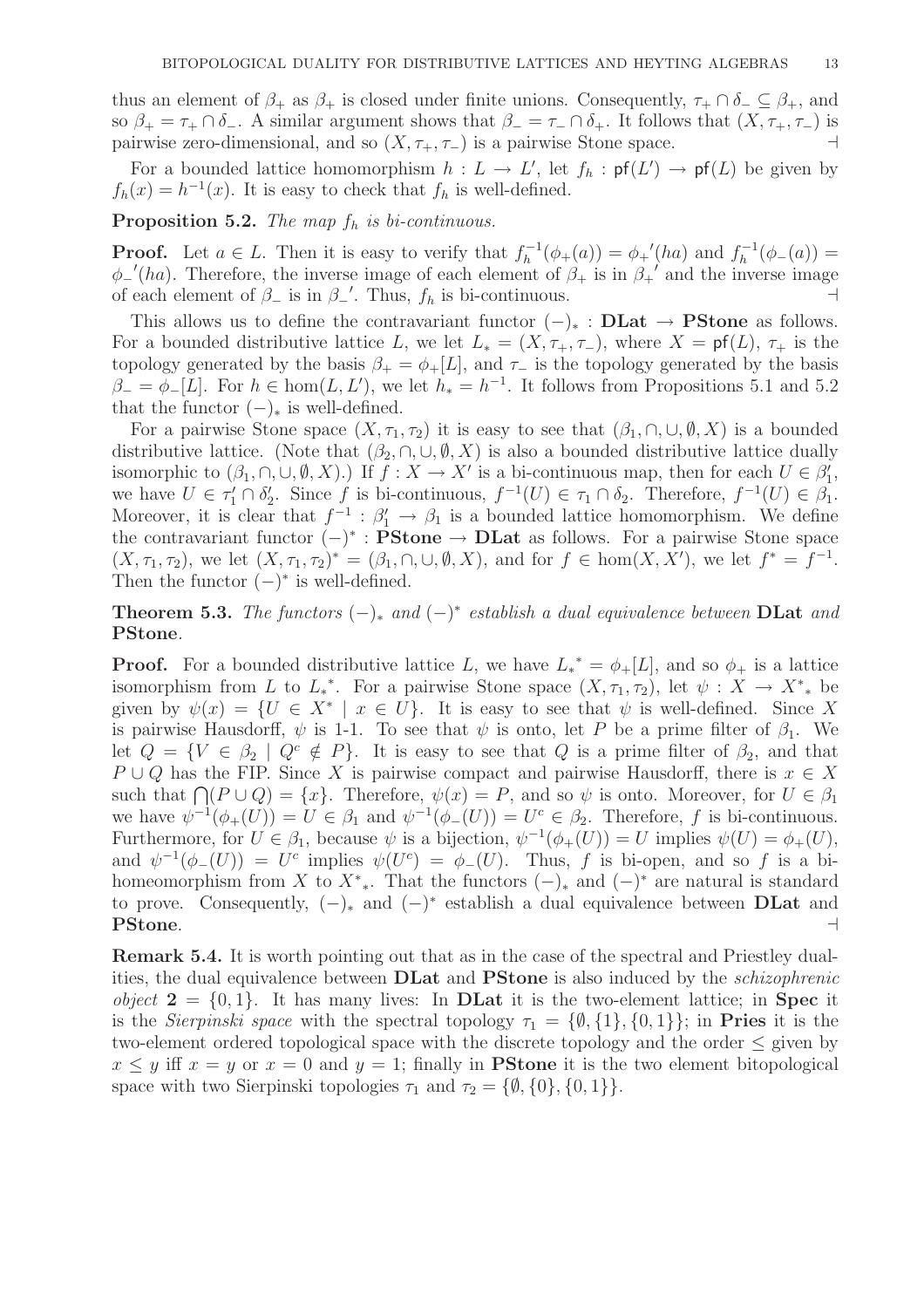### 6. Duality

In this section we use the isomorphism of **Pries**, **PStone**, and **Spec**, and their dual equivalence to DLat to obtain the dual description of the algebraic concepts important for the study of distributive lattices. In particular, we give the dual descriptions of filters, ideals, homomorphic images, sublattices, canonical completions, and MacNeille completions of bounded distributive lattices. We also give the dual description of complete distributive lattices. The dual description of these concepts by means of Priestley spaces is known. Some of these concepts have also been described by means of spectral spaces. We complete the picture by giving the spectral description of the remaining concepts as well as describing them all by means of pairwise Stone spaces. At the end of the section we give a table, which serves as a dictionary of duality theory for distributive lattices, complementing the dictionary given in [27].

6.1. Filters and ideals. We start by the dual description of filters, prime filters, and maximal filters, as well as ideals, prime ideals, and maximal ideals of bounded distributive lattices by means of Priestley spaces.

Let L be a bounded distributive lattice and let  $(X, \tau, \leq)$  be the Priestley space of L. We recall that the poset  $(Fi(L), \supset)$  of filters of L is isomorphic to the poset  $(CIUp(X), \supset)$  of closed upsets of X, that the poset  $(\text{Id}(L), \subseteq)$  of ideals of L is isomorphic to the poset  $(\text{OpUp}(X), \subseteq)$ of open upsets of  $X$ , and that the isomorphisms are obtained as follows. With each filter  $F$ of L we associate the closed upset  $C_F = \bigcap \{ \varphi(a) \mid a \in L \}$  of X, and with each closed upset C of X we associate the filter  $F_C = \{a \in L \mid C \subseteq \varphi(a)\}\$  of L. Then  $F \subseteq G$  iff  $C_F \supseteq C_G$ ,  $F_{C_F} = F$ , and  $C_{F_C} = C$ . Therefore,  $(Fi(L), \supseteq)$  is isomorphic to  $(CIUp(X), \subseteq)$ . Also, with each ideal I of L we associate the open upset  $U_I = \bigcup \{ \varphi(a) \mid a \in I \}$  of X, and with each open upset U of X we associate the ideal  $I_U = \{a \in L \mid \varphi(a) \subseteq U\}$  of L. Then  $I \subseteq J$  iff  $U_I \subseteq U_J$ ,  $I_{U_I} = I$ , and  $U_{I_{U}} = U$ . Thus,  $(\text{Id}(L), \subseteq)$  is isomorphic to  $(\text{OpUp}(X), \subseteq)$ .

Let  $(X, \tau_1, \tau_2)$  be the pairwise Stone space corresponding to  $(X, \tau, \le)$ . By Proposition 3.6,  $\beta_1 = \text{Cplp}(X)$  and  $\beta_2 = \text{Cplo}(X)$ . Therefore,  $\tau_1 = \text{Oplp}(X)$  and  $\tau_2 = \text{Oplo}(X)$ , and so  $\delta_1 = \text{CIDo}(X)$  and  $\delta_2 = \text{CIDp}(X)$ . Thus,  $(\text{Fi}(L), \supseteq)$  is isomorphic to  $(\delta_2, \subseteq)$  and  $(\text{Id}(L), \subseteq)$  is isomorphic to  $(\tau_1, \subseteq)$ . Let  $(X, \tau_1)$  be the spectral space corresponding to  $(X, \tau_1, \tau_2)$ . Then clearly  $(\mathsf{Id}(L), \subseteq)$  is isomorphic to the poset of  $\tau_1$ -open sets. In order to characterize  $(\mathsf{Fi}(L), \supseteq)$ in terms of  $(X, \tau_1)$ , we recall [14, Def. O-5.3] that a subset A of a topological space is saturated if it is an intersection of open subsets of the space; alternatively,  $A$  is saturated if it is an upset in the specialization order. We define A to be *co-saturated* if A is a union of closed subsets; alternatively, A is co-saturated if it is a downset in the specialization order.

Let  $(X, \tau, \leq)$  be a Priestley space,  $(X, \tau_1, \tau_2)$  be the corresponding pairwise Stone space, and  $(X, \tau_1)$  be the corresponding spectral space. Then it is clear that for  $A \subseteq X$ , we have that the following four conditions are equivalent: (i) A is an upset of  $(X, \tau, \leq)$ , (ii) A is a  $\tau_1$ -saturated subset of  $(X, \tau_1, \tau_2)$ , (iii) A is a  $\tau_2$ -co-saturated subset of  $(X, \tau_1, \tau_2)$ , and (iv) A is a saturated subset of  $(X, \tau_1)$ . Similarly, for  $B \subseteq X$ , we have that the following four conditions are equivalent: (i) B is a downset of  $(X, \tau, \leq)$ , (ii) B is a  $\tau_1$ -co-saturated subset of  $(X, \tau_1, \tau_2)$ , (iii) B is a  $\tau_2$ -saturated subset of  $(X, \tau_1, \tau_2)$ , and (iv) B is a co-saturated subset of  $(X, \tau_1)$ .

For a pairwise Stone space  $(X, \tau_1, \tau_2)$  and for  $i = 1, 2$ , let  $S_i(X)$  denote the set of  $\tau_i$ saturated sets and  $\mathsf{CS}_i(X)$  denote the set of  $\tau_i$ -co-saturated sets. Then  $\mathrm{Up}(X) = \mathsf{S}_1(X) =$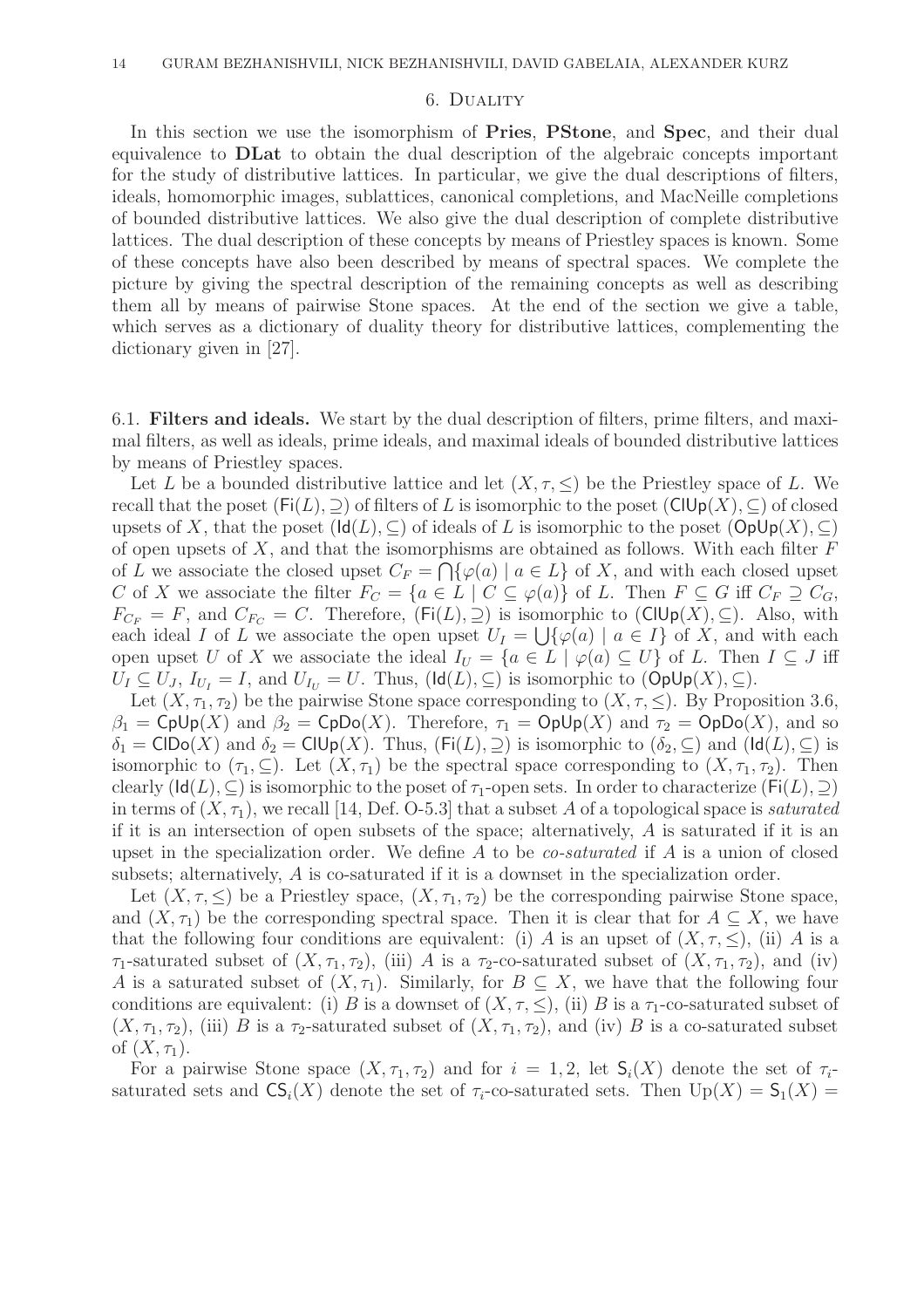$CS_2(X)$  and  $Do(X) = CS_1(X) = S_2(X)$ . This gives us the following characterization of closed upsets and closed downsets of  $(X, \tau, \leq)$ .

**Theorem 6.1.** Let  $(X, \tau, \leq)$  be a Priestley space,  $(X, \tau_1, \tau_2)$  be the corresponding pairwise Stone space, and  $(X, \tau_1)$  be the corresponding spectral space. For  $C \subseteq X$ , the following conditions are equivalent:

- (1) C is a closed upset of  $(X, \tau, \leq)$ .
- (2) C is a  $\tau_2$ -closed set of  $(X, \tau_1, \tau_2)$ .
- (3) C is a compact saturated set of  $(X, \tau_1)$ .

**Proof.** As we already observed,  $(1) \Leftrightarrow (2)$  follows from Proposition 3.6. Next we show that (1)⇒(3). Since C is an upset of X, C is saturated in  $(X, \tau_1)$ . As C is closed in  $(X, \tau)$  and  $(X, \tau)$  is Hausdorff, C is a compact subset of  $(X, \tau)$ . Therefore, C is also compact in  $(X, \tau)$ . Thus, C is compact and saturated in  $(X, \tau_1)$ . Finally, we show that  $(3) \Rightarrow (1)$ . Since C is saturated in  $(X, \tau_1)$ , C is an upset of X. We show that C is closed in  $(X, \tau)$ . Let  $x \notin C$ . Then for each  $c \in C$  we have  $c \nleq x$ . Therefore, there is a clopen upset  $U_c$  of X such that  $c \in U_c$  and  $x \notin U_c$ . Thus,  $C \subseteq \bigcup \{U_c \mid c \in C\}$ . By Propositions 3.6 and 4.2, each  $U_c$  belongs to  $\mathcal{E}(X,\tau_1)$ . Since C is compact, there are  $c_1,\ldots c_n \in C$  such that  $C \subseteq U_{c_1} \cup \cdots \cup U_{c_n}$ . But then  $V = U_{c_1}^c \cap \cdots \cap U_{c_n}^c$  is a clopen downset of X containing x and having the empty intersection with  $\overline{C}$ . Thus,  $\overline{C}$  is closed.  $\overline{C}$ 

A similar argument gives us:

**Theorem 6.2.** Let  $(X, \tau, \leq)$  be a Priestley space,  $(X, \tau_1, \tau_2)$  be the corresponding pairwise Stone space, and  $(X, \tau_1)$  be the corresponding spectral space. For  $D \subseteq X$ , the following conditions are equivalent:

- (1) D is a closed downset of  $(X, \tau, \leq)$ .
- (2) D is a  $\tau_1$ -closed set of  $(X, \tau_1, \tau_2)$ .
- (3) D is a compact saturated set of  $(X, \tau_2)$ .

For a pairwise Stone space  $(X, \tau_1, \tau_2)$  and  $i = 1, 2$ , let  $\mathsf{KS}_i(X)$  denote the set of compact saturated subsets of X. Then the following characterization of filters and ideals of a bounded distributive lattice is an immediate consequence of the results obtained above.

**Corollary 6.3.** Let L be a bounded distributive lattice,  $(X, \tau, \leq)$  be its Priestley space,  $(X, \tau_1, \tau_2)$  be its pairwise Stone space, and  $(X, \tau_1)$  be its spectral space. Then:

- (1)  $(Fi(L), \supseteq) \simeq (ClUp(X), \subseteq) = (\delta_2, \subseteq) = (KS_1(X), \subseteq).$
- (2)  $(\text{Id}(L), \subseteq) \simeq (\text{OpUp}(X), \subseteq) = (\tau_1, \subseteq).$

Remark 6.4. Corollary 6.3(1) is a particular case of the celebrated Hofmann-Mislove theorem. To see this, let X be a sober space. We recall that a filter F of the lattice  $\tau$  of open subsets of X is *Scott open* if for a family  $\{U_i \mid i \in I\}$  of open subsets of X, from  $\bigcup \{U_i \mid i \in I\} \in F$  it follows that there exist  $i_1, \ldots, i_n \in I$  such that  $U_{i_1} \cup \cdots \cup U_{i_n} \in F$ . Let  $SFi(\tau)$  denote the set of Scott open filters of  $\tau$ . Then the Hofmann-Mislove theorem states that  $(\mathsf{SFi}(\tau), \supseteq)$  is isomorphic to  $(\mathsf{KS}(X), \subseteq)$ . Observing that if X is spectral, then  $(SFi(\tau), \supset)$  is actually isomorphic to  $(Fi(\mathcal{E}(X)), \supset)$ , we see that Corollary 6.3(1) expresses the Hofmann-Mislove theorem in the particular case of spectral spaces.

Now we turn to the dual description of prime filters and prime ideals of L. Let  $(X, \tau, \leq)$ be the Priestley space of L. It is well-known that a filter F of L is prime iff  $C_F = \uparrow x$  for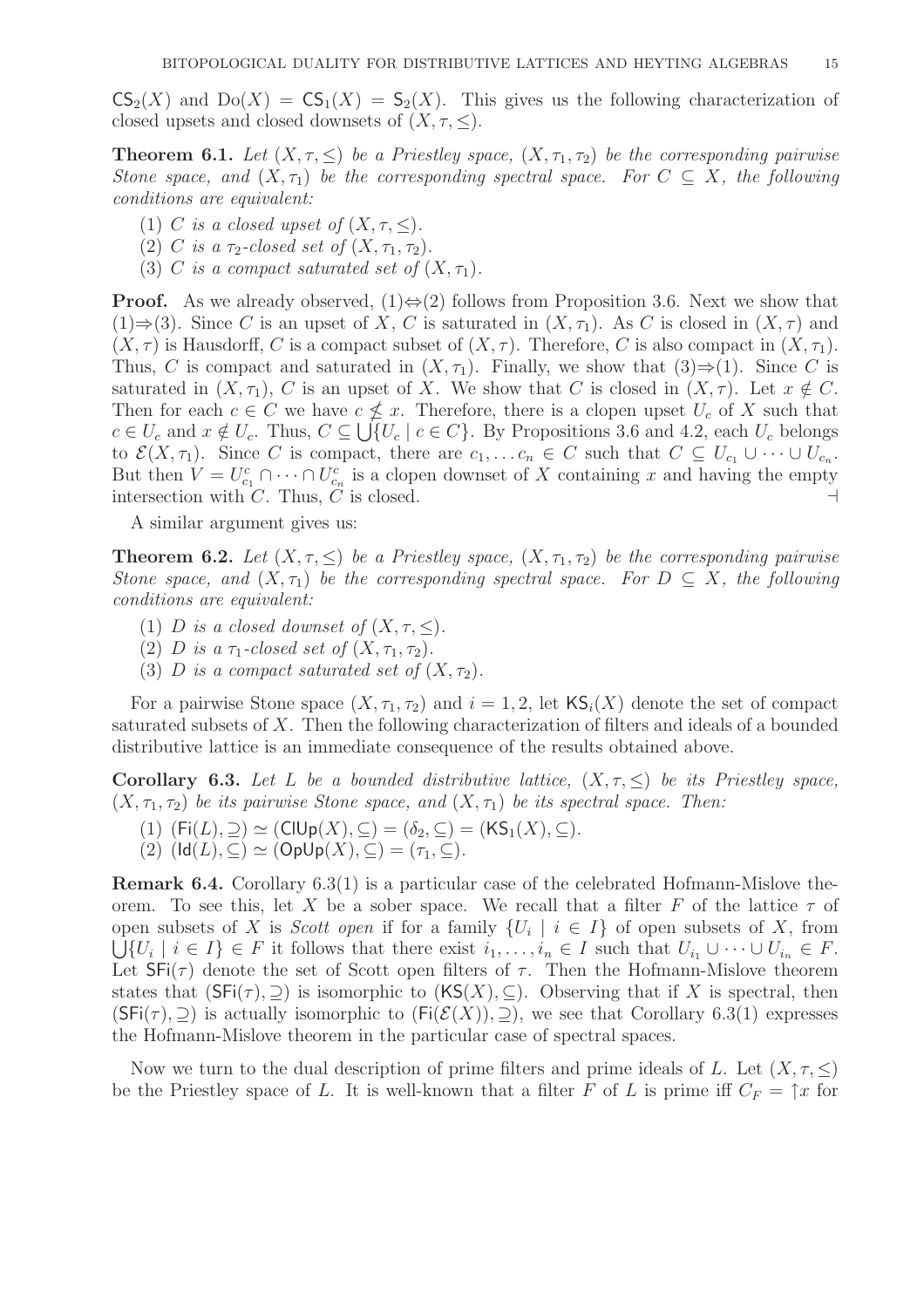some  $x \in X$ , and that an ideal I of L is prime iff  $U_I = (\downarrow x)^c$  for some  $x \in X$ . Now we give the dual description of prime filters and prime ideals of L by means of pairwise Stone and spectral spaces of L.

**Lemma 6.5.** Let  $(X, \tau, \leq)$  be a Priestley space,  $(X, \tau_1, \tau_2)$  be the corresponding pairwise Stone space, and  $(X, \tau_1)$  be the corresponding spectral space. Then for each  $A \subseteq X$  we have:

- (1)  $Cl_1(A) = \text{ICl}(A)$ .
- (2)  $\text{Cl}_2(A) = \uparrow \text{Cl}(A)$ .

**Proof.** (1) We have  $\text{Cl}_1(A) = \bigcap \{B \in \delta_1 \mid A \subseteq B\} = \bigcap \{B \in \text{CIDo}(X) \mid A \subseteq B\}$ . By Lemma 3.2(2),  $\mathcal{L}Cl(A)$  is a closed downset, and clearly  $A \subseteq \mathcal{L}Cl(A)$ . Therefore,  $Cl_1(A) \subseteq$  $\downarrow$ Cl(A). Conversely, suppose that  $x \notin Cl_1(A)$ . Then there is  $U \in \tau_1$  such that  $x \in U$  and  $U \cap A = \emptyset$ . Since  $\tau_1 = \mathsf{OpUp}(X)$ , then U is an open upset of X. As U is open in  $(X, \tau)$ , from  $U \cap A = \emptyset$  it follows that  $U \cap \text{Cl}(A) = \emptyset$ . Because U is an upset,  $U \cap \text{Cl}(A) = \emptyset$  implies  $U \cap \text{LCI}(A) = \emptyset$ . Thus,  $x \notin \text{LCI}(A)$ , and so  $\text{Cl}_1(A) = \text{LCI}(A)$ .

 $(2)$  is proved similarly.  $\rightarrow$ 

Let  $(X, \tau_1, \tau_2)$  be a bitopological space. Following [14, Def. O-5.3], for  $A \subset X$  and  $i = 1, 2$ , we define the  $\tau_i$ -saturation of A as  $\text{Sat}_i(A) = \bigcap \{U \in \tau_i \mid A \subseteq U\}$ . Obviously  $\text{Sat}_1(A) = \uparrow_1 A$ and  $\text{Sat}_2(A) = \downarrow_2 A$ . This immediately gives us the following corollary to Lemma 6.5.

**Corollary 6.6.** Let  $(X, \tau, \leq)$  be a Priestley space,  $(X, \tau_1, \tau_2)$  be the corresponding pairwise Stone space, and  $(X, \tau_1)$  be the corresponding spectral space. Then for each closed set A of  $(X, \tau)$  we have:

- (1)  $\downarrow A = Cl_1(A) = Sat_2(A)$ .
- (2)  $\uparrow A = Cl_2(A) = Sat_1(A)$ .

In particular, for each  $x \in X$  we have:

- (1)  $\downarrow x = Cl_1(x) = Sat_2(x)$ .
- $(2)$   $\uparrow x = Cl_2(x) = Sat_1(x)$ .

Putting these results together, we obtain the following dual description of prime filters and prime ideals of L.

Corollary 6.7. Let L be a bounded distributive lattice,  $(X, \tau, \leq)$  be its Priestley space,  $(X, \tau_1, \tau_2)$  be its pairwise Stone space, and  $(X, \tau_1)$  be its spectral space. For a filter F of L, the following conditions are equivalent:

- (1)  $F$  is a prime filter of  $L$ .
- (2)  $C_F = \uparrow x$  for some  $x \in X$ .
- (3)  $C_F = \text{Cl}_2(x)$  for some  $x \in X$ .
- (4)  $C_F = \text{Sat}_1(x)$  for some  $x \in X$ .

Also, for an ideal I of L, the following conditions are equivalent:

- $(1)$  *I* is a prime ideal of L.
- (2)  $U_I = (\downarrow x)^c$  for some  $x \in X$ .
- (3)  $U_I = [\mathrm{Cl}_1(x)]^c$  for some  $x \in X$ .
- (4)  $U_I = [\text{Sat}_2(x)]^c$  for some  $x \in X$ .

Another consequence of our results is the dual description of maximal filters and maximal ideals of L. Let  $(X, \tau, \leq)$  be the Priestley space of L. We let max X and minX denote the sets of maximal and minimal points of  $X$ , respectively. From the dual description of prime filters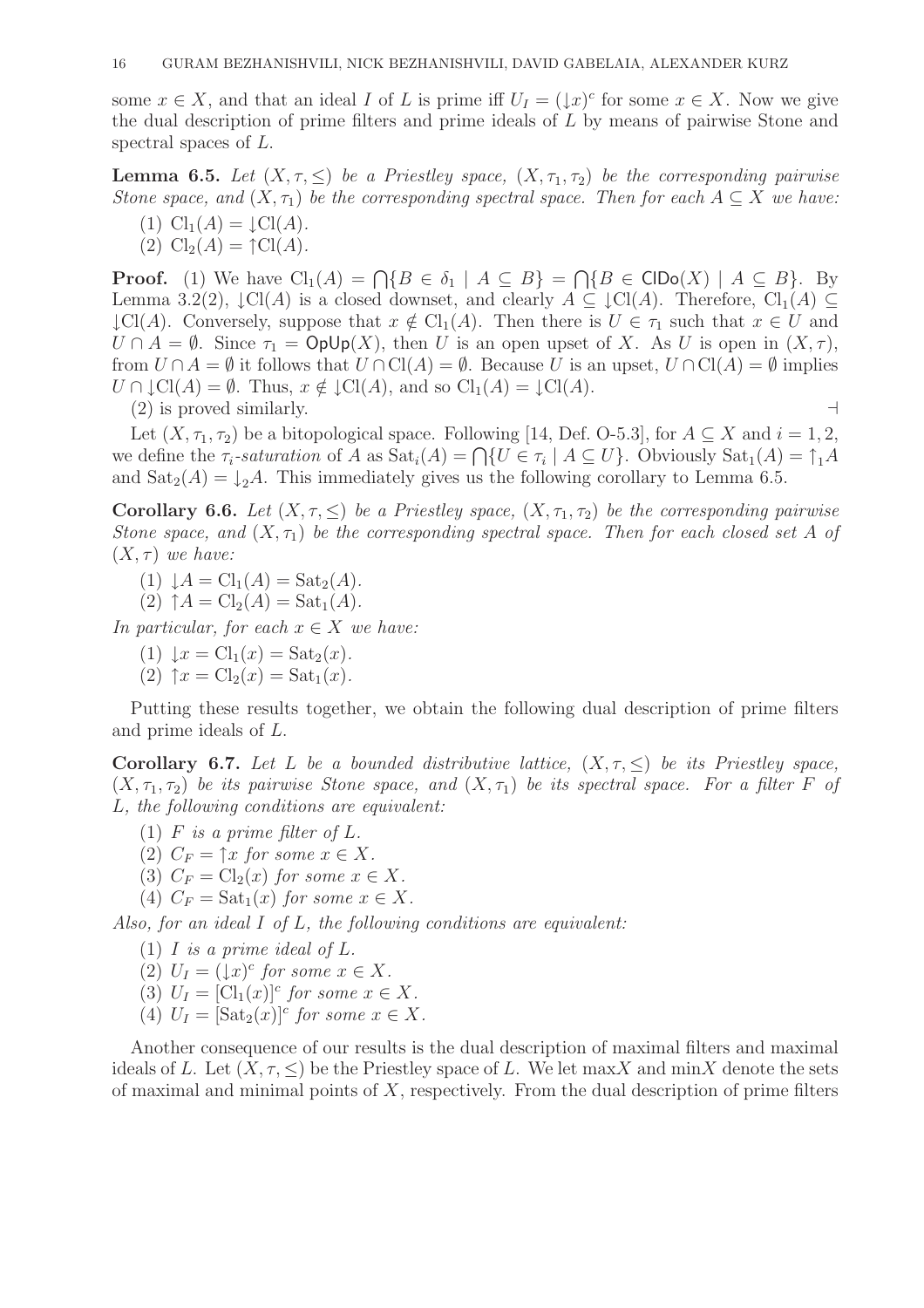and prime ideals of L it immediately follows that a filter F of L is maximal iff  $C_F = \{x\}$   $(=\uparrow x)$ for some  $x \in \max X$ , and that an ideal I of L is maximal iff  $U_I = \{x\}^c (= (\downarrow x)^c)$  for some  $x \in \min X$ . This together with the above corollary immediately give us:

Corollary 6.8. Let L be a bounded distributive lattice,  $(X, \tau, \leq)$  be its Priestley space,  $(X, \tau_1, \tau_2)$  be its pairwise Stone space, and  $(X, \tau_1)$  be its spectral space. For a filter F of L, the following conditions are equivalent:

(1)  $F$  is a maximal filter of  $L$ .

(2)  $C_F = \{x\}$  for some  $x \in X$  with  $\uparrow x = \{x\}.$ 

- (3)  $C_F = \{x\}$  for some  $x \in X$  with  $\text{Cl}_2(x) = \{x\}.$
- (4)  $C_F = \{x\}$  for some  $x \in X$  with  $\text{Sat}_1(x) = \{x\}.$

Also, for an ideal I of L, the following conditions are equivalent:

- (1)  $I$  is a maximal ideal of  $L$ .
- (2)  $U_I = \{x\}^c$  for some  $x \in X$  with  $\downarrow x = \{x\}.$
- (3)  $U_I = \{x\}^c$  for some  $x \in X$  with  $Cl_1(x) = \{x\}.$
- (4)  $U_I = \{x\}^c$  for some  $x \in X$  with  $\text{Sat}_2(x) = \{x\}.$

6.2. Homomorphic images. It is well-known (see, e.g., [27, Cor. 2.5]) that homomorphic images of a bounded distributive lattice  $L$  are in 1-1 correspondence with closed subsets of the Priestley space  $(X, \tau, \leq)$  of L. Now we give the dual description of homomorphic images of L in terms of the pairwise Stone space and spectral space of L.

**Lemma 6.9.** Let  $(X, \tau, \leq)$  be a Priestley space and let  $(X, \tau_1, \tau_2)$  be its corresponding pairwise Stone space. For  $C \subseteq X$ , the following conditions are equivalent.

- (1) C is closed in  $(X, \tau, \leq)$ .
- (2) C is compact in  $(X, \tau, \leq)$ .
- (3) C is pairwise compact in  $(X, \tau_1, \tau_2)$ .

**Proof.** That  $(1) \Leftrightarrow (2)$  is obvious since  $(X, \tau)$  is compact and Hausdorff. That  $(2) \Rightarrow (3)$  is straightforward. To see that  $(3) \Rightarrow (2)$ , it follows from  $(3)$  that each cover  $\{U_i \mid i \in I\}$  of C, with  $U_i \in \tau_1 \cup \tau_2$ , has a finite subcover. Now use Alexander's Lemma. ⊣

For a topological space  $(X, \tau)$  and a subset Y of X, let  $\tau^Y$  denote the subspace topology on Y; that is,  $\tau^Y = \{ U \cap Y \mid U \in \tau \}.$ 

**Definition 6.10.** Let  $(X, \tau)$  be a spectral space. We call a subset Y of X a spectral subset of X if  $(Y, \tau^Y)$  is a spectral space and  $U \in \mathcal{E}(X, \tau)$  implies  $U \cap Y \in \mathcal{E}(Y, \tau^Y)$ .

**Theorem 6.11.** Let  $(X, \tau_1, \tau_2)$  be a pairwise Stone space and let  $(X, \tau_1)$  be its corresponding spectral space. For  $Y \subseteq X$ , the following conditions are equivalent.

- (1) Y is pairwise compact in  $(X, \tau_1, \tau_2)$ .
- (2) Y is a spectral subset of  $(X, \tau_1)$ .

**Proof.** (1)⇒(2): Since Y is pairwise compact, by Theorem 6.9, Y is closed in the corresponding Priestley space  $(X, \tau, \leq)$ . Let  $\leq^Y$  denote the restriction of  $\leq$  to Y. Then  $(Y, \tau^Y, \leq^Y)$  is a Priestley space. By Propositions 3.6 and 4.2,  $(Y, \tau^Y)$  is a spectral space. Let  $U \in \mathcal{E}(X)$ . Again using Propositions 3.6 and 4.2 we obtain  $U \in \text{Cplp}(X, \tau, \leq)$ . Therefore,  $U \cap Y \in \mathsf{Cplp}(Y, \tau^Y, \leq^Y)$ . Thus,  $U \cap Y \in \mathcal{E}(Y, \tau^Y_1)$ , and so Y is a spectral subset of  $(X, \tau_1)$ .

(2)⇒(1): Let Y be a spectral subset of  $(X, \tau_1)$  and let  $\Delta(Y, \tau_1^Y) = \{Y - U \mid U \in \mathcal{E}(Y, \tau_1^Y)\}.$ We show that  $\tau_2^Y$  is the topology generated by  $\Delta(Y, \tau_1^Y)$ . For this we show that  $\mathcal{E}(Y, \tau_1^Y)$  =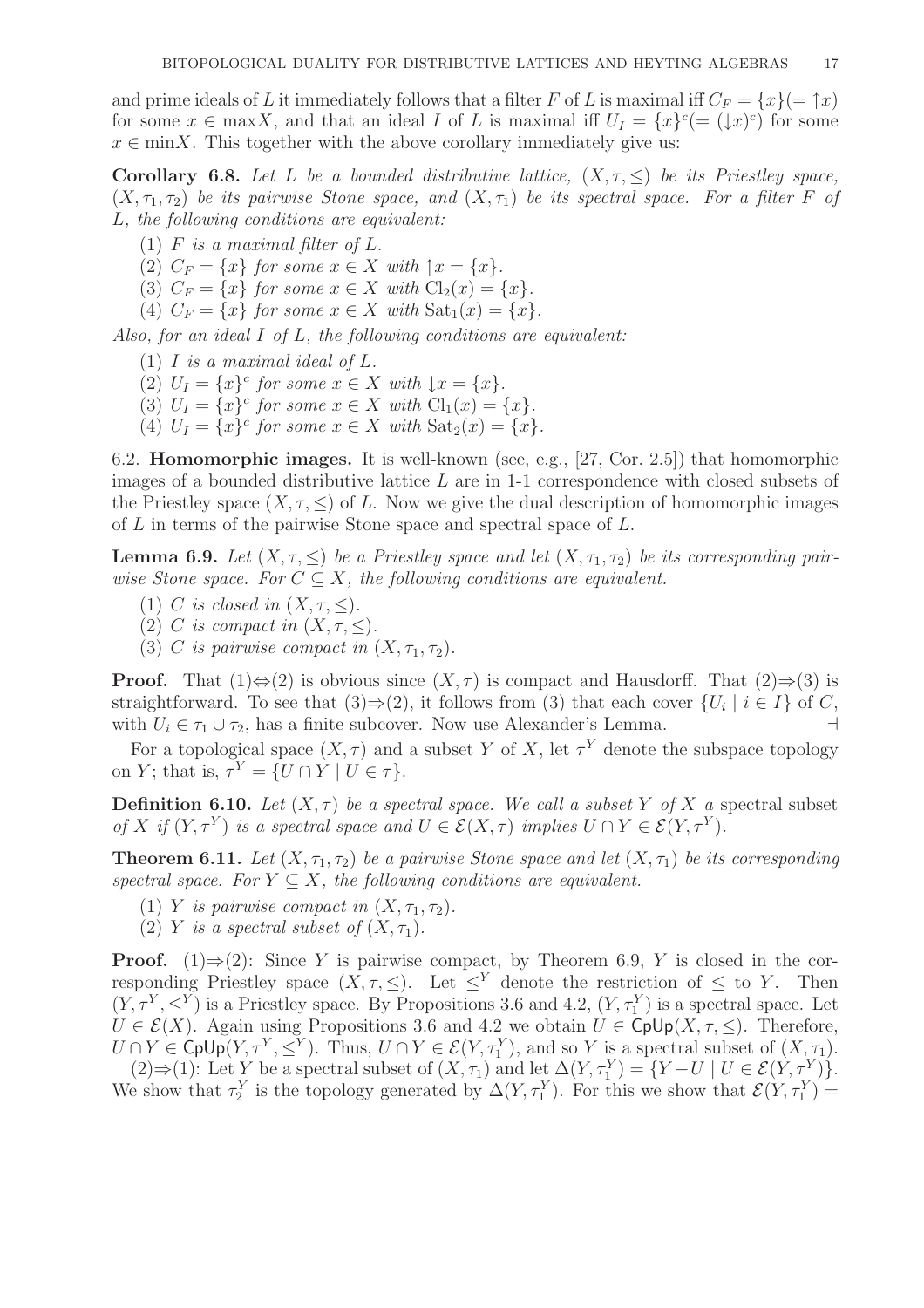

## Figure 1

 $\{U \cap Y \mid U \in \mathcal{E}(X, \tau_1)\}\$ . Since Y is a spectral subset, we have  $\{U \cap Y \mid U \in \mathcal{E}(X, \tau_1)\}\subseteq$  $\mathcal{E}(Y, \tau_1^Y)$ . Conversely, suppose that  $U \in \mathcal{E}(Y, \tau_1^Y)$ . Then there is  $V \in \tau_1$  such that  $U = V \cap Y$ . From  $V \in \tau_1$  it follows that  $V = \bigcup \{V_i \mid i \in I\}$  for some family  $\{V_i \mid i \in I\} \subseteq \mathcal{E}(X, \tau_1)$ . Then  $U = \bigcup \{V_i \mid i \in I\} \cap Y = \bigcup \{V_i \cap Y \mid i \in I\}.$  Since U is compact and  $V_i \cap Y$  are open in  $(Y, \tau_1^Y),$ there exist  $i_1, \ldots, i_n \in I$  such that  $U = (V_{i_1} \cap Y) \cup \cdots \cup (V_{i_n} \cap Y) = (V_{i_1} \cup \cdots \cup V_{i_n}) \cap Y$ . Let  $W = V_{i_1} \cup \cdots \cup V_{i_n}$ . Since  $\mathcal{E}(X, \tau_1)$  is closed under finite unions,  $W \in \mathcal{E}(X, \tau_1)$ . Therefore,  $U = W \cap Y$  for some  $W \in \mathcal{E}(X, \tau_1)$ . Thus,  $\mathcal{E}(Y, \tau_1^Y) \subseteq \{U \cap Y \mid U \in \mathcal{E}(X, \tau_1)\}$ , and so  $\mathcal{E}(Y,\tau_1^Y) = \{U \cap Y \mid U \in \mathcal{E}(X,\tau_1)\}\.$  Consequently,  $\Delta(Y,\tau_1^Y) = \{Y - U \mid U \in \mathcal{E}(Y,\tau_1^Y)\}\$  ${Y - (V \cap Y) \mid V \in \mathcal{E}(X, \tau_1)} = {Y - V \mid V \in \mathcal{E}(X, \tau_1)},$  and so  $\tau_2^Y$  is the topology generated by  $\Delta(Y, \tau_1^Y)$ . Now, since  $(Y, \tau_1^Y)$  is a spectral space, by Proposition 4.5,  $(Y, \tau_1^Y, \tau_2^Y)$  is pairwise compact. It follows that Y is pairwise compact in  $(X, \tau_1, \tau_2)$ .

Now putting the above results together, we obtain the following dual description of homomorphic images of  $L$  by means of all three dual spaces of  $L$ .

Corollary 6.12. Let L be a bounded distributive lattice,  $(X, \tau, \leq)$  be its Priestley space,  $(X, \tau_1, \tau_2)$  be its pairwise Stone space, and  $(X, \tau_1)$  be its spectral space. Then there is a 1-1 correspondence between (i) homomorphic images of L, (ii) closed subsets of  $(X, \tau, \leq)$ , (iii) pairwise compact subsets of  $(X, \tau_1, \tau_2)$ , and *(iv)* spectral subsets of  $(X, \tau_1)$ .

**Proof.** As follows from [27, Cor. 2.5], homomorphic images of L are in 1-1 correspondence with closed subsets of  $(X, \tau, \leq)$ . Lemma 6.9 and Theorem 6.11 imply that closed subsets of  $(X, \tau, \leq)$  are in 1-1 correspondence with pairwise compact subsets of  $(X, \tau_1, \tau_2)$ , which are in 1-1 correspondence with spectral subsets of  $(X, \tau_1)$ . The result follows. ⊣

We conclude this subsection by giving an example of a subset Y of a spectral space  $(X, \tau)$ such that  $(Y, \tau^Y)$  is a spectral space, but there exists  $U \in \mathcal{E}(X, \tau)$  such that  $U \cap Y \notin \mathcal{E}(Y, \tau^Y)$ . Therefore, the condition " $U \in \mathcal{E}(X, \tau)$  implies  $U \cap Y \in \mathcal{E}(Y, \tau^Y)$ " can not be omitted from Definition 6.10.

**Example 6.13.** Let  $(X, \tau)$  be the ordinal  $\omega + 1 = \omega \cup {\omega}$  with the interval topology. Then each  $n \in \omega$  is an isolated point of X and  $\omega$  is the only limit point of X. For  $x, y \in X$  we set  $x \leq y$  iff  $x = y$  or  $x = 0$  and  $y = \omega$  (see Figure 1). It is easy to verify that  $(X, \tau, \leq)$  is a Priestley space. Let  $(X, \tau_1, \tau_2)$  be the corresponding pairwise Stone space and  $(X, \tau_1)$  be the corresponding spectral space. We let  $Y = X - \{\omega\}$ . Then  $(Y, \tau_1^Y)$  is a spectral space. On the other hand,  $U = X - \{0\}$  is compact open in  $(X, \tau_1)$ , however  $U \cap Y = \omega - \{0\}$  is not compact in  $(Y, \tau^Y)$ . Therefore, Y is not a spectral subset of  $(X, \tau_1)$ .

6.3. Sublattices. The dual description of bounded sublattices of a bounded distributive lattice by means of its Priestley space can be found in [2, 5, 31]. We will rephrase it in our terminology. We recall that a *quasi-order Q* on a set X is a reflexive and transitive relation on X. We call the pair  $(X, Q)$  a quasi-ordered set. For a quasi-ordered set  $(X, Q)$ , we call  $A \subseteq X$  a *Q-upset* of X if  $x \in A$  and  $xQy$  imply  $y \in A$ .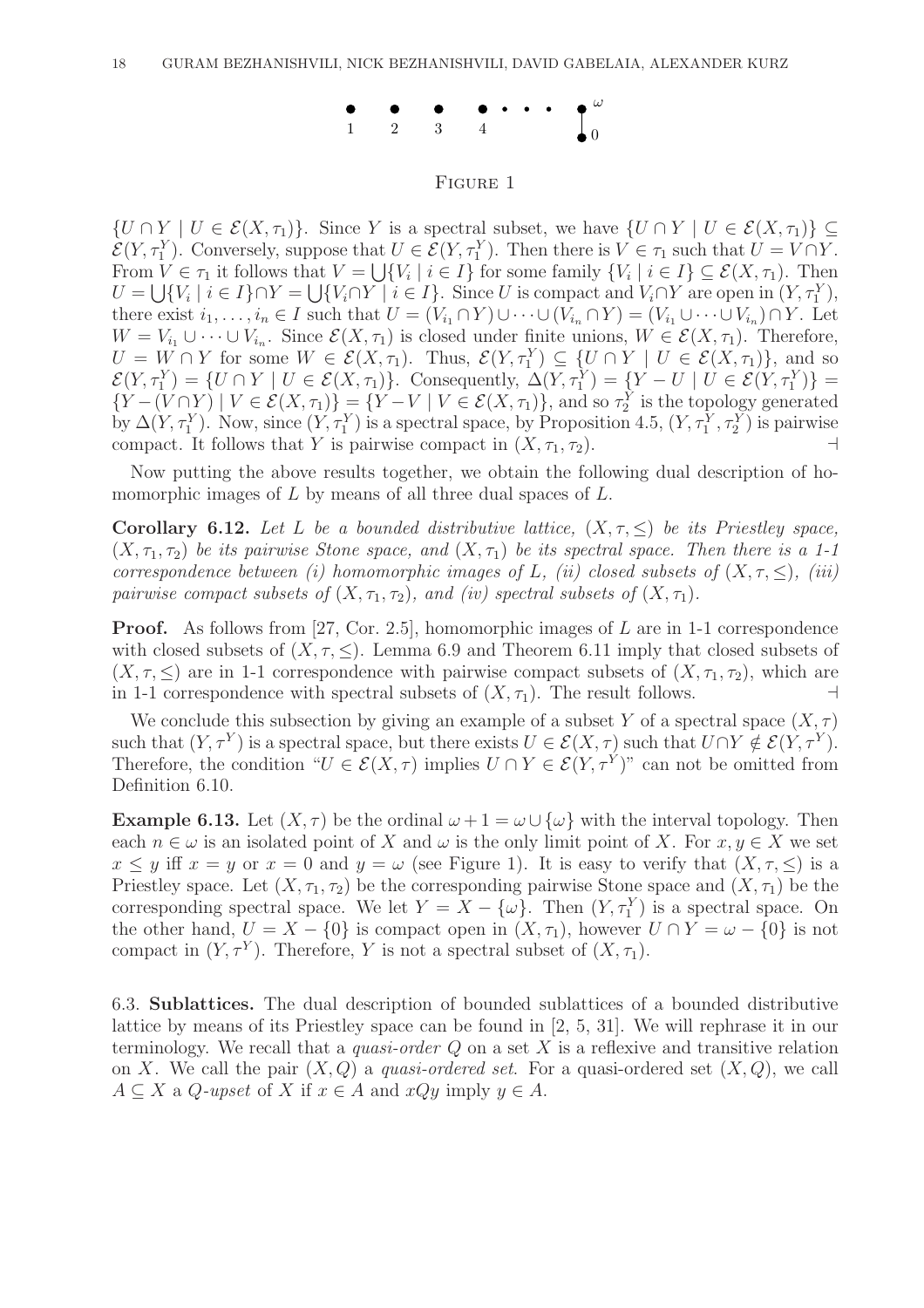**Definition 6.14.** Let X be a topological space and Q be a quasi-order on X. We call  $Q$  a Priestley quasi-order on X if for each  $x, y \in X$  with  $x \mathcal{Q}y$  there exists a clopen Q-upset A of X such that  $x \in A$  and  $y \notin A$ .

**Theorem 6.15.** [31, Thm. 3.7] Let L be a bounded distributive lattice and  $(X, \tau, \leq)$  be the Priestley space of L. Then there is a dual isomorphism between the poset  $(S_L, \subset)$  of bounded sublattices of L and the poset  $(Q_X, \subset)$  of Priestley quasi-orders on X extending  $\leq$ .

**Proof.** (Sketch) For  $S \in \mathsf{S}_L$ , we define  $Q_S$  on X by  $xQ_Sy$  iff  $x \cap S \subseteq y \cap S$ . Then  $Q_S \in \mathsf{Q}_X$ , and  $S \subseteq K$  implies  $Q_K \subseteq Q_S$  for each  $S, K \in \mathsf{S}_L$ . Therefore,  $S \mapsto Q_S$  is an order-reversing map from  $\mathsf{S}_L$  to  $\mathsf{Q}_X$ . For  $Q \in \mathsf{Q}_X$ , we let  $S_Q = \{a \in L \mid \phi(a) \text{ is a } Q\text{-upset of } X\}$ . Then  $S_Q$  is a bounded sublattice of L, and  $Q \subseteq R$  implies  $S_R \subseteq S_Q$  for each  $Q, R \in \mathsf{Q}_X$ . Thus,  $Q \mapsto S_Q$  is an order-reversing map from  $\mathsf{Q}_X$  to  $\mathsf{S}_L$ . Moreover,  $S_{Q_S} = S$  and  $Q_{S_Q} = Q$  for each  $S \in \mathsf{S}_L$  and  $Q \in \mathsf{Q}_X$ . It follows that the order-reversing maps  $S \mapsto Q_S$  and  $Q \mapsto S_Q$ are inverses of each other. Consequently,  $(S_L, \subseteq)$  is dually isomorphic to  $(Q_X, \subseteq)$ .

Now we characterize Priestley quasi-orders extending ≤ by means of pairwise Stone spaces and spectral spaces.

Definition 6.16. Let  $(\tau_1, \tau_2)$  and  $(\tau_1')$  $(t_1', \tau_2')$  be two bitopologies on X. We say that  $(\tau_1, \tau_2)$  is finer than  $(\tau_1)$  $\tau'_1, \tau'_2$ ) and that  $(\tau'_1)$  $\tau'_1, \tau'_2$ ) is coarser than  $(\tau_1, \tau_2)$  if  $\tau'_1 \subseteq \tau_1$  and  $\tau'_2 \subseteq \tau_2$ .

**Lemma 6.17.** Let  $(X, \tau, \leq)$  be a Priestley space and  $(X, \tau_1, \tau_2)$  be the corresponding pairwise Stone space. Then the poset  $(Q_X, \subseteq)$  of Priestley quasi-orders on X is dually isomorphic to the poset  $(Z_X, \subseteq)$  of pairwise zero-dimensional bi-topologies on X coarser than  $(\tau_1, \tau_2)$ .

**Proof.** For a Priestley quasi-order Q on X, let  $\tau_1^Q$  be the set of open Q-upsets and  $\tau_2^Q$  be the set of open Q-downsets of X. Clearly  $(\tau_1^Q)$  $^{1Q}_{1}, \tau^Q_2$  $\mathcal{L}^{Q}_{2}$ ) is a bitopology on X coarser than  $(\tau_1, \tau_2)$ . Moreover,  $\beta_1^Q = \tau_1^Q \cap \delta_2^Q$  $Q_2^Q$  is exactly the set of clopen Q-upsets of X and  $\beta_2^Q = \tau_2^Q \cap \delta_1^Q$  $\frac{Q}{1}$  is exactly the set of clopen  $Q$ -downsets of  $X$ . Since  $Q$  is a Priestley quasi-order, clopen  $Q$ upsets are a basis for open Q-upsets and clopen Q-downsets are a basis for open Q-downsets. Therefore,  $(\tau_1^Q)$  $^{1Q}_{1}, \tau^Q_2$  $\binom{Q}{2}$  is pairwise zero-dimensional. For two Priestley quasi-orders Q and R on X, we show  $Q \subseteq R$  implies  $\tau_1^R \subseteq \tau_1^Q$  and  $\tau_2^R \subseteq \tau_2^Q$ <sup>2</sup>. Let  $U \in \tau_1^R$ . Then U is an open R-upset of X. Since  $Q \subseteq R$ , U is also a Q-upset of X. Thus,  $U \in \tau_1^Q$ <sup>2</sup>. That  $\tau_2^R \subseteq \tau_2^Q$  $2^{\mathcal{Q}}$  is proved similarly. It follows that  $Q \mapsto (\tau_1^Q)$  $^{Q}_{1}, \tau^{Q}_{2}$  $\mathbb{R}^Q_2$ ) is an order-reversing map from  $\mathsf{Q}_X$  to  $\mathsf{Z}_X$ .

Let  $(\tau_1)$  $(1, \tau_1')$  be a pairwise zero-dimensional bitopology on X coarser than  $(\tau_1, \tau_2)$ . We define  $Q_{(\tau_1',\tau_2')}$  to be the specialization order of  $\tau_1'$  $\frac{1}{1}$ . Since  $(\tau_1)$  $T_1', \tau_2'$  is pairwise zero-dimensional,  $Q_{(\tau_1', \tau_2')}$ is the dual of the specialization order of  $\tau_2'$ <sup>'</sup><sub>2</sub>. Because  $Q_{(\tau'_1, \tau'_2)}$  is a specialization order, it is clear that  $Q_{(\tau_1',\tau_2')}$  is a quasi-order. From  $\tau_1' \subseteq \tau_1$  it follows that  $Q_{(\tau_1',\tau_2')}$  extends the specialization order of  $\tau_1$ . Consequently,  $Q_{(\tau_1', \tau_2')}$  extends  $\leq$ . We show that  $Q_{(\tau_1', \tau_2')}$  is a Priestley quasi-order. If  $x\mathscr{A}_{(\tau'_1,\tau'_2)}y$ , then there exists  $U \in \tau'_1$ <sup>1</sup><sub>1</sub> such that  $x \in U$  and  $y \notin U$ . Since  $(\tau_1')$  $\left( \frac{1}{1}, \tau_2' \right)$  is pairwise zero-dimensional, we may assume that  $U \in \beta'_1$ '<sub>1</sub>. Therefore, U is clopen in  $\tau$ . Clearly each  $U \in \tau_1'$ <sup>'</sup><sub>1</sub> is a  $Q_{(\tau_1', \tau_2')}$ -upset. Thus, there exists a clopen  $Q_{(\tau_1', \tau_2')}$ -upset U of X such that  $x \in U$ and  $y \notin U$ . For  $(\tau_1')^2$  $(\tau_1', \tau_2'), (\tau_1''$  $\left(\tau''_1, \tau''_2\right) \in \mathsf{Z}_X$ , we show  $\left(\tau'_1\right)$  $\tau'_1, \tau'_2) \subseteq (\tau''_1)$  $Q_{(\tau_1'',\tau_2'')} \text{ implies } Q_{(\tau_1'',\tau_2'')} \subseteq Q_{(\tau_1',\tau_2')}$ . Let  $xQ_{(\tau''_1, \tau''_2)}y$ . Then  $x \in U$  implies  $y \in U$  for each  $U \in \tau''_1$  $y''$ . Therefore,  $x \in U$  implies  $y \in U$ for each  $U \in \tau_1'$ '<sub>1</sub>. Thus,  $xQ_{(\tau'_1,\tau'_2)}y$ . It follows that  $(\tau'_1)$  $Q_{(\tau_1', \tau_2')}$  is an order-reversing map from  $Z_X$  to  $Q_X$ .

We show that  $Q_{(\tau_1^Q, \tau_2^Q)} = Q$  and  $(\tau_1^{Q_{(\tau_1', \tau_2')}})$  $Z_X$ . Indeed,  $xQ_{(\tau_1^Q, \tau_2^Q)}y$  iff  $(\forall U \in \tau_1^Q)$  $\frac{Q_{(\tau_1',\tau_2')}}{1},\tau_2^{Q_{(\tau_1',\tau_2')}}$  $\binom{Q_{(\tau'_1, \tau'_2)}}{2} = (\tau'_1)$  $\tau'_1, \tau'_2$ ) for each  $Q \in \mathsf{Q}_X$  and  $(\tau'_1)$  $_1', \tau_2') \in$  $\binom{Q}{1}(x \in U \Rightarrow y \in U)$ , which is equivalent to  $xQy$  since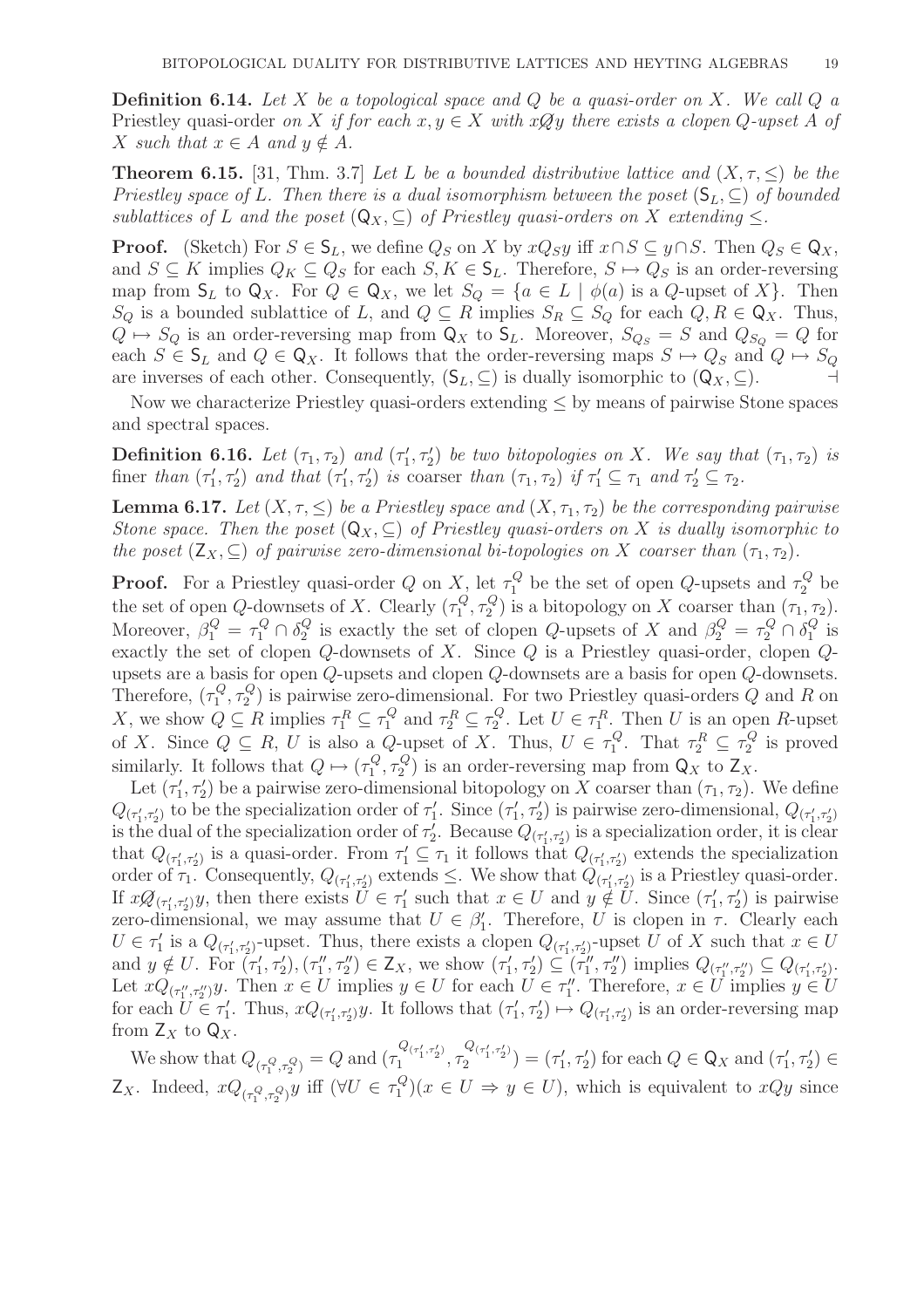Q is a Priestley quasi-order. Thus,  $Q_{(\tau_1^Q, \tau_2^Q)} = Q$ . Moreover,  $U \in \tau_1^{Q_{(\tau_1^{\prime}, \tau_2^{\prime})}}$  $i_1^{(n_1, n_2)}$  iff U is an open  $Q_{(\tau'_1, \tau'_2)}$ -upset of X. Clearly  $U \in \tau'_1$  $\frac{1}{1}$  implies U is an open  $Q_{(\tau_1', \tau_2')}$ -upset of X. Conversely, let U be an open  $Q_{(\tau_1', \tau_2')}$ -upset of X. We show that  $U = \bigcup_{i=1}^{n} V_i \in \tau_1'$  $\}'_1 \mid V \subseteq U$ . Clearly  $\bigcup \{V \in \tau'_1$  $Q'_1 \mid V \subseteq U$   $\subseteq U$ . Let  $x \in U$ . Since U is a  $Q_{(\tau'_1, \tau'_2)}$ -upset, for each  $y \in U^c$  we have  $x\mathscr{A}_{(\tau'_1,\tau'_2)}y$ . Therefore, there exists  $V_y \in \tau'_1$  $y'_1$  such that  $x \in V_y$  and  $y \notin V_y$ . Since  $\beta'_1$ 1 is a basis for  $\tau_1'$ '<sub>1</sub>, we may assume that  $V_y \in \beta'_1$ ''<sub>1</sub>. Thus,  $\bigcap \{V_y \mid y \in U^c\} \cap U^c = \emptyset$ . Since U<sup>c</sup> and each  $V_y$  is closed in  $\tau$  and  $\tau$  is compact, there exist  $V_1, \ldots, V_n \in \beta'_1$  such that U and each  $V_y$  is closed in f and f is compact, there exist  $V_1, \ldots, V_n \in P_1$ <br>  $V_1 \cap \cdots \cap V_n \cap U^c = \emptyset$ . So  $x \in V_1 \cap \cdots \cap V_n \subseteq U^c$ , and so  $U \subseteq \bigcup \{V \in \tau'_1\}$  $'_{1}$  |  $V \subseteq U$  }. Consequently,  $U \in \tau_1'$ ''
<sup>Q</sup>( $\tau'_1$ , $\tau'_2$ ) =  $\tau'_1$  $\frac{1}{1}$ . A similar argument shows that  $\tau_2^{Q_{(\tau_1',\tau_2')}} = \tau_2'$  $\frac{Q}{2}$ . Thus,  $(\tau_1^{Q_{(\tau_1',\tau_2')}})$  $\frac{Q_{(\tau_1',\tau_2')}}{1},\tau_2^{Q_{(\tau_1',\tau_2')}}$  $\binom{Q(\tau'_1,\tau'_2)}{2} = (\tau'_1)$  $(1, \tau_2')$ . It follows that the order-reversing maps  $Q \mapsto (\tau_1^Q)$  $^{1Q}_{1}, \tau^Q_2$  $\begin{pmatrix} \overline{Q} \\ 2 \end{pmatrix}$  and  $(\tau_1)$  $Q_{(\tau_1',\tau_2')}$  are inverses of each other. Thus,  $(Q_X,\subseteq)$  is dually isomorphic to  $(Z_X, \subseteq)$ . ⊣

**Definition 6.18.** Let  $\tau$  be a spectral topology on X and let  $\tau'$  be a coherent topology on X coarser than  $\tau$ . We call  $\tau'$  strongly coherent if the set  $\mathcal{E}(X, \tau')$  of compact open subsets of  $(X, \tau')$  is equal to the set  $\tau' \cap \sigma$  of open subsets of  $(X, \tau')$  that are compact in  $(X, \tau)$ .

**Lemma 6.19.** Let  $(X, \tau_1, \tau_2)$  be a pairwise Stone space and  $(X, \tau_1)$  be the corresponding spectral space. Then the poset  $(Z_X, \subseteq)$  of pairwise zero-dimensional bitopologies  $(\tau_1)$  $\left(\frac{1}{1}, \tau'_{2}\right)$  on X coarser than  $(\tau_1, \tau_2)$  is isomorphic to the poset  $(\mathsf{SC}_X, \subseteq)$  of strongly coherent topologies  $\tau'_1$ 1 on X coarser than  $\tau_1$ .

**Proof.** Let  $(\tau_1)$  $(1, \tau_2')$  be a pairwise zero-dimensional bitopology on X coarser than  $(\tau_1, \tau_2)$ . Then  $\tau_1'$ '' is a topology on X coarser than  $\tau_1$ . Let  $\beta'_1 = \tau'_1 \cap \delta'_2$ <sup>2</sup>. We show that  $\mathcal{E}(X, \tau_1') = \beta_1' =$  $\tau'_1 \cap \sigma_1$ . Let  $U \in \mathcal{E}(X, \tau'_1)$ . Since  $\beta'_1$ '<sub>1</sub> is a basis for  $\tau_1'$  $\int_1^1 U$  is the union of elements of  $\beta'_1$  $y_1$  contained in U. As U is compact in  $(X, \tau'_1)$ , U is a finite union of elements of  $\beta'_1$  $'_{1}$ , so U is an element of  $\beta_1'$ '<sub>1</sub>, and so  $\mathcal{E}(X, \tau_1') \subseteq \beta_1'$ ''
<sup>1</sup>. Now let  $U \in \beta_1'$ '<sub>1</sub>. Because  $(X, \tau_1, \tau_2)$  is pairwise compact,  $\delta_2 \subseteq \sigma_1$ . Therefore,  $\delta_2' \subseteq \delta_2 \subseteq \sigma_1$ , and so  $\beta_1' \subseteq \tau_1' \cap \delta_2' \subseteq \tau_1' \cap \sigma_1$ . Finally, let  $U \in \tau_1' \cap \sigma_1$ . Since  $U \in \tau_1'$ 1 and  $\mathcal{E}(X, \tau_1')$  is a basis for  $\tau_1'$  $\mathcal{L}_1, U$  is the union of elements of  $\mathcal{E}(X, \tau_1')$  contained in U. Because  $U \in \sigma_1$  and  $\tau_1 \subseteq \tau_1$ , U is a finite union of elements of  $\mathcal{E}(X, \tau_1')$ . Therefore,  $U \in \mathcal{E}(X, \tau_1')$ , and so  $\tau'_1 \cap \sigma_1 \subseteq \mathcal{E}(X, \tau'_1)$ . Thus,  $\mathcal{E}(X, \tau'_1) = \beta'_1 = \tau'_1 \cap \sigma_1$ , implying that  $\tau'_1$  $\frac{1}{1}$  is a strongly coherent topology. For  $(\tau_1)$  $(\tau''_1, \tau'_2), (\tau''_1)$  $(\tau''_1, \tau''_2) \in Z_X$ , if  $(\tau'_1)$  $\tau'_1, \tau'_2$ )  $\subseteq (\tau''_1)$  $\overline{\tau}'_1, \tau''_2$ , then it is obvious that  $\tau'_1 \subseteq \tau''_1$  $\frac{1}{1}$ . It follows that  $(\tau_1)$  $\tau'_1, \tau'_2$   $\mapsto \tau'_1$  $I_1'$  is an order-preserving map from  $Z_X$  to  $SC_X$ .

For a strongly coherent topology  $\tau'_1$  on X coarser than  $\tau_1$ , we let  $\tau'_2$  be the topology generated by the basis  $\Delta(X, \tau_1') = \{U^c \mid U \in \mathcal{E}(X, \tau_1')\}$ . Let  $\delta_1'$  denote the set of closed subsets of  $(X, \tau_1')$  and  $\delta_2'$  denote the set of closed subsets of  $(X, \tau_2')$ . We set  $\beta_1' = \tau_1' \cap \delta_2'$  $_2'$  and  $\beta'_2 = \tau'_2 \cap \dot{\delta'_1}$ , We show that  $\beta'_1 = \mathcal{E}(X, \tau'_1)$  and  $\beta'_2 = \Delta(X, \tau'_1)$ . It follows from the definition that  $\mathcal{E}(X, \tau'_1) \subseteq \beta'_1$ '. Conversely,  $\beta_1' = \tau_1' \cap \delta_2' \subseteq \tau_1' \cap \delta_2 \subseteq \tau_1' \cap \sigma_1 = \mathcal{E}(X, \tau_1')$ . Therefore,  $\beta'_1 = \mathcal{E}(X, \tau'_1)$ . Also,  $U \in \Delta(X, \tau'_1)$  iff  $U^c \in \mathcal{E}(X, \tau'_1)$  iff  $U^c \in \beta'_1$ <sup>1</sup><sub>1</sub> iff  $U^c \in \tau'_1 \cap \delta'_2$  $\frac{1}{2}$  iff  $U \in \delta'_1 \cap \tau'_2$ 2 iff  $U \in \beta_2^{\prime}$ <sup>2</sup><sub>2</sub>. Thus,  $\beta'_2 = \Delta(X, \tau'_1)$ . Consequently,  $\beta'_1$  $\frac{1}{1}$  is a basis for  $\tau_1'$  $\frac{1}{1}$  and  $\overline{\beta_2'}$  $y_2'$  is a basis for  $\tau_2'$  $\zeta_2'$ , and so  $(\tau_1')$  $\tau'_1$ ,  $\tau'_2$ ) is pairwise zero-dimensional. For  $\tau'_1$  $T'_1, \tau''_1 \in \mathsf{SC}_X$ , we show  $\tau'_1 \subseteq \tau''_1$  $\frac{\pi}{1}$  implies  $\tilde{(\tau_1)}$  $(\tau_1', \tau_2') \subseteq (\tau_1''$  $\mathcal{L}_1'', \tau_2''.$  Let  $U \in \Delta(X, \tau_1').$  Then  $U^c \in \mathcal{E}(X, \tau_1').$  Therefore,  $U^c \in \tau_1' \cap \sigma_1 \subseteq \tau_1'' \cap \sigma_1$ , and so  $\overline{U}^c \in \mathcal{E}(X, \tau_1'')$ . Thus,  $\overline{U} \in \Delta(X, \tau_1'')$ , so  $\Delta(X, \tau_1') \subseteq \Delta(X, \tau_1'')$ , and so  $\tau_2' \subseteq \tau_2''$  $\frac{\pi}{2}$ . It follows that  $\tau_1'$  $\begin{smallmatrix}\n 1 \\
 1\n \end{smallmatrix} \mapsto (\tau_1^{\prime})$  $\overline{1, 7, 7}$  is an order-preserving map from  $SC_X$  to  $Z_X$ .

Finally, if  $(\tau_1)$  $\mathcal{L}_1', \tau_2' \in \mathbb{Z}_X$ , then  $\mathcal{E}(X, \tau_1') = \beta_1'$  $\sum_{1}^{\gamma}$ , so  $\Delta(X, \tau_1') = \beta_2'$  $y_2'$ , and so the composition  $Z_X \to SC_X \to Z_X$  is an identity. Moreover, it is clear that the composition  $SC_X \to Z_X \to Z_X$  $SC_X$  is also an identity. Thus,  $(Z_X, \subseteq)$  is isomorphic to  $(SC_X, \subseteq)$ .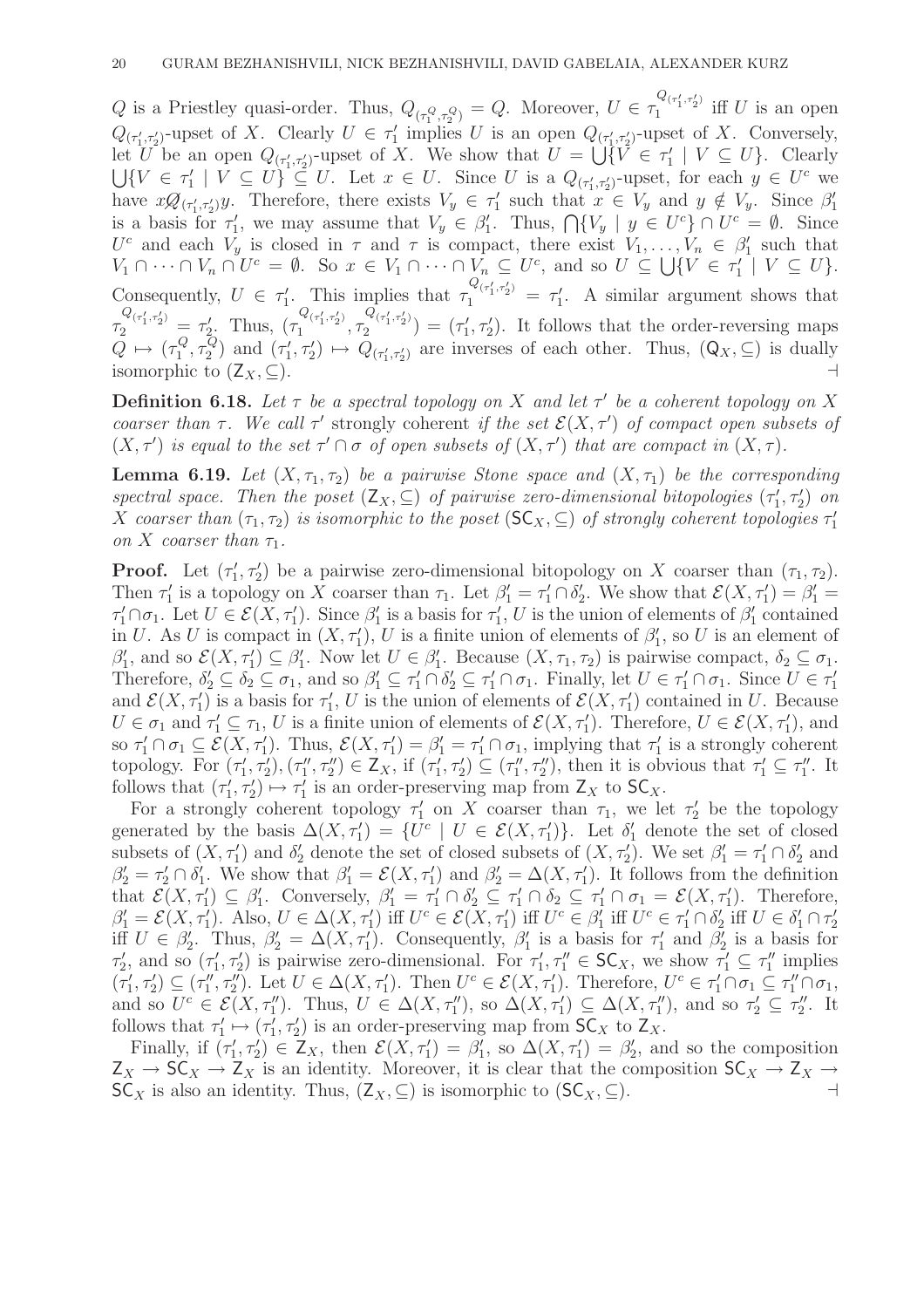Putting Theorem 6.15 and Lemmas 6.17 and 6.19 together, we obtain the following dual description of bounded sublattices of  $L$  by means of all three dual spaces of  $L$ .

**Corollary 6.20.** Let L be a bounded distributive lattice,  $(X, \tau, \leq)$  be the Priestley space of L,  $(X, \tau_1, \tau_2)$  be the pairwise Stone space of L, and  $(X, \tau_1)$  be the spectral space of L. Then the poset  $(S_L, \subset)$  of bounded sublattices of L is dually isomorphic to the poset  $(Q_X, \subset)$  of Priestley quasi-orders on X extending  $\leq$ , and is isomorphic to the poset  $(Z_X, \subseteq)$  of pairwise zero-dimensional bitopologies on X coarser than  $(\tau_1, \tau_2)$ , and to the poset  $(\mathsf{SC}_X, \subseteq)$  of strongly coherent topologies on X coarser than  $\tau_1$ .

6.4. Canonical completions, MacNeille completions, and complete lattices. In the theory of completions of lattices, or more generally of posets, the MacNeille and canonical completions play a prominent role. Let  $L$  be a lattice. We recall that a subset  $S$  of  $L$  is *join-dense* in L if for each  $a \in L$  we have  $a = \sqrt{(\n\log n S)}$ , and that S is meet-dense in L if for each  $a \in L$  we have  $a = \bigwedge (\uparrow a \cap S)$ . We further recall that the *MacNeille completion* of L is a unique up to isomorphism complete lattice  $\overline{L}$  together with a lattice embedding  $i: L \to L$  such that  $i[L]$  is both join-dense and meet-dense in L. Furthermore, we recall that the *canonical completion* of L is a unique up to isomorphism complete lattice  $L^{\sigma}$  together with a lattice embedding  $j: L \to L^{\sigma}$  such that (i) for each filter F and ideal I of L, from  $F \cap I = \emptyset$  it follows that  $\bigwedge j[F] \not\leq \bigvee j[I]$ , (ii) the set  $K_L = \{\bigwedge j[S] \mid S \subseteq L\}$  of closed elements of  $L^{\sigma}$  is join-dense in  $L^{\sigma}$ , and (iii) the set  $O_L = \{ \bigvee j[S] \mid S \subseteq L \}$  of open elements of  $L^{\sigma}$  is meet-dense in  $L^{\sigma}$ .

For a Priestley space  $(X, \tau, \leq)$ , following [15, Sec. 3], we define two maps  $\mathbf{D} : \mathsf{OpUp}(X) \to$ CIUp(X) and  $J: ClUp(X) \to OpUp(X)$  by  $D(U) = \uparrow Cl(U)$  and  $J(K) = (\downarrow (Int K)^c)^c$  for  $U \in \text{OpUp}(X)$  and  $K \in \text{ClUp}(X)$ . Then it follows from [15, Lemma 3.4] that **D** and **J** form a Galois connection between  $(\mathsf{OpUp}(X), \subseteq)$  and  $(\mathsf{ClUp}(X), \supseteq)$ . Let RgOpUp(X) denote the set of fixpoints of  $J \circ D$ ; that is,  $RgOpUp(X) = \{U \in OpUp(X) \mid JDU = U\}$ . The next theorem is well-known. The first half of it can be found in [15, Thm. 3.5], and the second half in [13, Sec. 2].

**Theorem 6.21.** Let L be a bounded distributive lattice and  $(X, \tau, \leq)$  be the Priestley space of L. Then  $\overline{L}$  is isomorphic to  $\mathsf{RgOplp}(X)$  and  $L^{\sigma}$  is isomorphic to  $\mathsf{Up}(X)$ .

Let L be a bounded distributive lattice,  $(X, \tau, \leq)$  be the Priestley space of L,  $(X, \tau_1, \tau_2)$ be the pairwise Stone space of L, and  $(X, \tau_1)$  be the spectral space of L. Since  $Up(X) =$  $S_1(X) = \mathsf{CS}_2(X)$ , we immediately obtain the following dual description of the canonical completion of L.

**Theorem 6.22.** Let L be a bounded distributive lattice,  $(X, \tau, \leq)$  be the Priestley space of L,  $(X, \tau_1, \tau_2)$  be the pairwise Stone space of L, and  $(X, \tau_1)$  be the spectral space of L. Then  $L^{\sigma}$  is isomorphic to  $\mathsf{Up}(X) = \mathsf{S}_1(X) = \mathsf{CS}_2(X)$ .

Let L be a bounded distributive lattice,  $(X, \tau, \leq)$  be the Priestley space of L, and  $(X, \tau_1, \tau_2)$ be the pairwise Stone space of L. Since  $\text{OpUp}(X) = \tau_1$ ,  $\text{ClUp}(X) = \delta_2$ ,  $\text{D}(U) = \text{Cl}_2(U)$ , and  $J(U) = Int_1(U)$  for  $U \subseteq X$ , we obtain that  $Cl_2 : \tau_1 \to \delta_2$  and  $Int_1 : \delta_2 \to \tau_1$  form a Galois connection between  $(\tau_1, \subseteq)$  and  $(\delta_2, \supseteq)$ , and so the MacNeille completion L of L is isomorphic to the fixpoints of Int<sub>1</sub>  $\circ$  Cl<sub>2</sub>, we denote by  $\mathsf{RgOp}_{12}(X)$ .

Let  $(X, \tau_1)$  be the spectral space corresponding to the pairwise Stone space  $(X, \tau_1, \tau_2)$ . Then  $\delta_2 = \mathsf{KS}_1(X)$  and  $\mathrm{Cl}_2(U) = \mathrm{Sat}_1\mathrm{Cl}(U)$  for  $U \subseteq X$ . Let  $\mathrm{S}_1 = \mathrm{Sat}_1 \circ \mathrm{Cl}$ . Then  $S_1 : \tau_1 \to {\sf KS}_1(X)$  and  $\mathrm{Int}_1 : {\sf KS}_1(X) \to \tau_1$  form a Galois connection between  $(\tau_1, \subseteq)$  and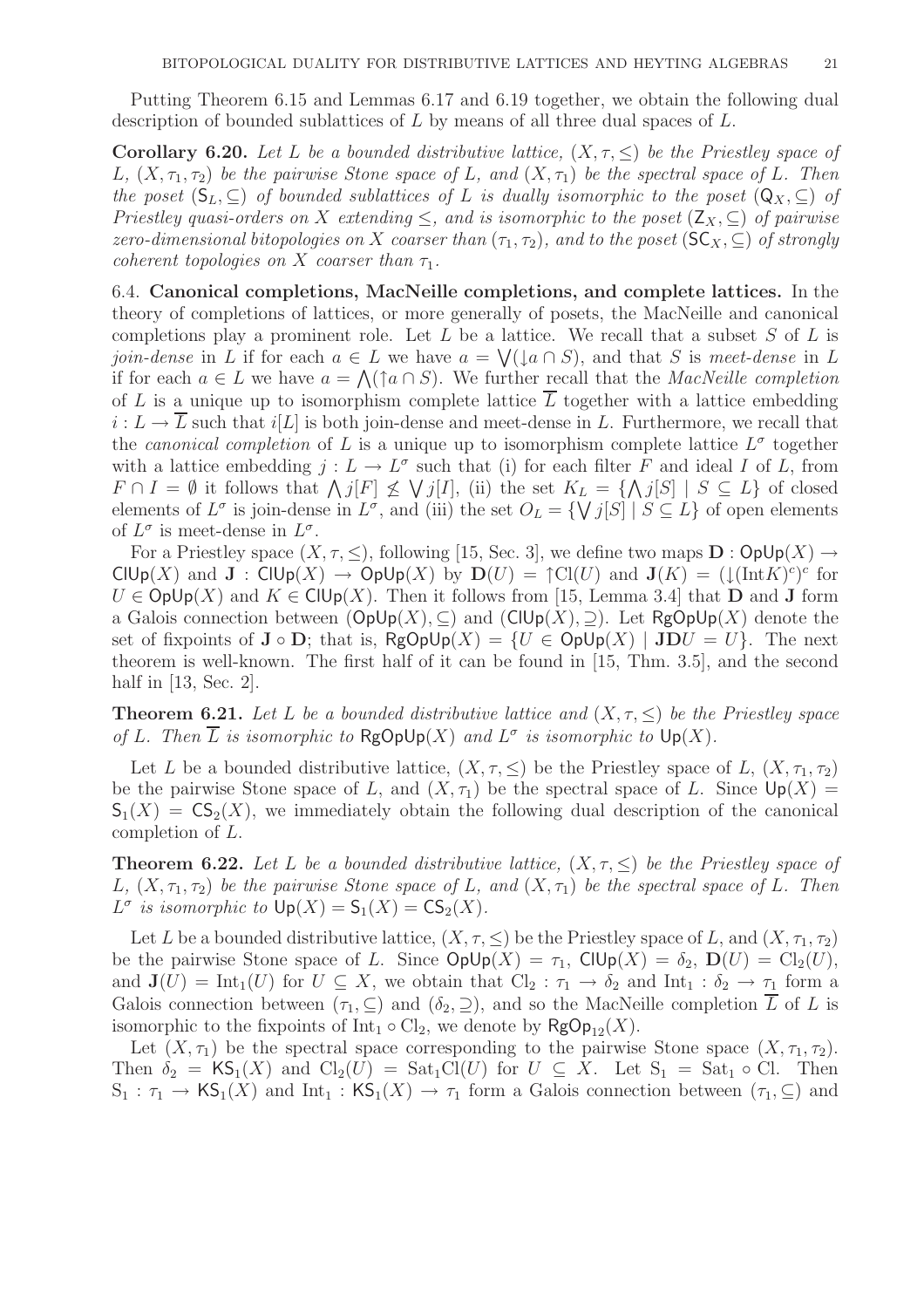$(KS_1(X), \supseteq)$ , and so the MacNeille completion  $\overline{L}$  of L is isomorphic to the fixpoints of Int<sub>1</sub>  $\circ$  S<sub>1</sub>, we denote by  $\mathsf{SatOp}_1(X)$ . Consequently, we obtain the following dual description of the MacNeille completion of L.

**Theorem 6.23.** Let L be a bounded distributive lattice,  $(X, \tau, \leq)$  be the Priestley space of L,  $(X, \tau_1, \tau_2)$  be the pairwise Stone space of L, and  $(X, \tau_1)$  be the spectral space of L. Then L is isomorphic to  $\mathsf{RgOplp}(X) = \mathsf{RgOp}_{12}(X) = \mathsf{SatOp}_1(X)$ .

The bitopological description of  $\overline{L}$  provides a nice generalization of the characterization of the MacNeille completion of a Boolean algebra  $B$  by means of the regular open subsets of the Stone space  $(X, \tau)$  of B. We recall that the regular open subsets of  $(X, \tau)$  are exactly the fixpoints of the composition of the maps Cl :  $\tau \to \delta$  and Int :  $\delta \to \tau$ . When working with a pairwise Stone space  $(X, \tau_1, \tau_2)$ , we consider the fixpoints of the composition of the maps Cl<sub>2</sub> and Int<sub>1</sub> between  $\tau_1$  and  $\delta_2$ , respectively. Therefore, whenever  $\tau_1 = \tau_2$ , the pairwise Stone space  $(X, \tau_1, \tau_2)$  becomes the Stone space  $(X, \tau)$ , where  $\tau = \tau_1 = \tau_2$ . So  $\tau_1 = \tau$ ,  $\delta_2 = \delta$ , Cl<sub>2</sub> = Cl, Int<sub>1</sub> = Int, and the fixpoints of Int<sub>1</sub>  $\circ$  Cl<sub>2</sub> are exactly the regular open subsets of  $(X, \tau)$ . As a corollary, we obtain the well-known dual description of the MacNeille completion of a Boolean algebra:

**Corollary 6.24.** Let  $B$  be a Boolean algebra and  $X$  be the Stone space of  $B$ . Then the MacNeille completion  $\overline{B}$  of B is isomorphic to the regular open subsets  $\mathsf{RgOp}(X)$  of X.

Since L is a complete lattice iff L is isomorphic to  $\overline{L}$ , it follows from the construction of L that L is complete iff in the dual Priestley space  $(X, \tau, \leq)$  of L we have RgOpUp $(X)$  =  $CpUp(X)$  (see [26, Prop. 16] and [15, p. 948]). Such Priestley spaces were called *extremally* order disconnected in [26, p. 521]. This together with Theorem 6.23 immediately give us the following dual description of complete distributive lattices.

**Theorem 6.25.** Let L be a bounded distributive lattice,  $(X, \tau, \leq)$  be the Priestley space of L,  $(X, \tau_1, \tau_2)$  be the pairwise Stone space of L, and  $(X, \tau_1)$  be the spectral space of L. Then the following conditions are equivalent:

- $(1)$  *L* is complete.
- (2)  $\mathsf{RgOpUp}(X) = \mathsf{CpUp}(X)$ .
- (3) RgOp<sub>12</sub> $(X) = \beta_1$ .
- (4)  $\mathsf{SatOp}_1(X) = \mathcal{E}(X, \tau_1).$

In Table 1 we gather together the dual descriptions of different algebraic concepts for bounded distributive lattices by means of their Priestley spaces, pairwise Stone spaces, and spectral spaces obtained in this section. This can be thought of as a dictionary of duality theory for bounded distributive lattices, complementing the dictionary given in [27].

## 7. Duality for Heyting algebras

A rather natural subclass of the class of distributive lattices is the class of Heyting algebras, which plays an important role in the study of superintuitionistic logics. The first duality for Heyting algebras was developed by Esakia [8]. It is a restricted version of Priestley's duality. In this section we develop duality for Heyting algebras by means of pairwise Stone spaces and spectral spaces, thus providing the bitopological and spectral alternatives to the Esakia duality.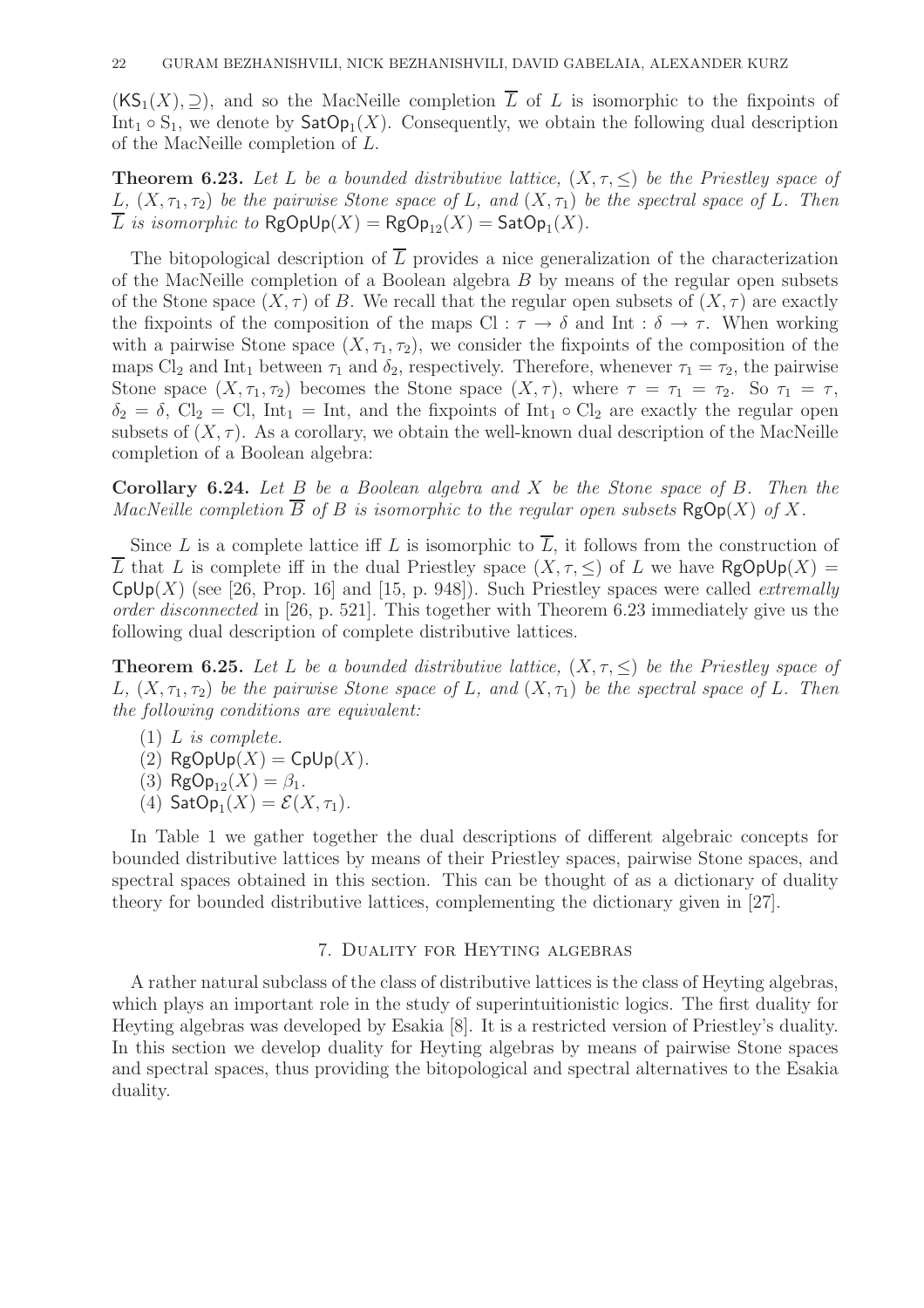| <b>DLat</b>          | Pries                                      | <b>PStone</b>                      | <b>Spec</b>                          |
|----------------------|--------------------------------------------|------------------------------------|--------------------------------------|
| filter               | closed upset                               | $\tau_2$ -closed set               | compact saturated set                |
| ideal                | open upset                                 | $\tau_1$ -open set                 | open set                             |
| prime filter         | $\alpha$                                   | $\text{Cl}_2(x)$                   | $\text{Sat}(x)$                      |
| prime ideal          | $(\downarrow x)^c$                         | $[\mathrm{Cl}_1(x)]^c$             | $[C(x)]^c$                           |
| maximal filter       | $\uparrow x = \{x\}$                       | $Cl_2(x) = \{x\}$                  | $\text{Sat}(x) = \{x\}$              |
| maximal ideal        | $(\downarrow \! x)^c = \{\overline{x}\}^c$ | $[\text{Cl}_1(x)]^c = \{x\}^c$     | $[Cl(x)]^c = \{x\}^c$                |
| homomorphic image    | closed subset                              | pairwise compact subset            | spectral subset                      |
| subalgebra           | $Q \in \mathsf{Q}_X$                       | $(\tau_1',\tau_2')\in\mathsf{Z}_X$ | $\tau' \in \mathsf{SC}_X$            |
| canonical completion | Up(X)                                      | $S_1(X) = CS_2(X)$                 | S(X)                                 |
| MacNeille completion | RgOpUp(X)                                  | $RgOp_{12}(X)$                     | $\mathsf{SatOp}(X)$                  |
| complete lattice     | $\mathsf{RgOpUp}(X) = \mathsf{CpUp}(X)$    | $\beta_1 = \mathsf{RgOp}_{12}(X)$  | $\mathcal{E}(X) = \mathsf{SatOp}(X)$ |

Table 1. Dictionary for DLat, Pries, PStone, and Spec.

We recall that a *Heyting algebra* is a bounded distributive lattice  $(A, \wedge, \vee, 0, 1)$  with a binary operation  $\rightarrow: A^2 \rightarrow A$  such that for all  $a, b, c \in A$  we have:

$$
c \le a \to b \text{ iff } a \land c \le b.
$$

Let **Heyt** denote the category of Heyting algebras and Heyting algebra homomorphisms. For a topological space  $(X, \tau)$ , let  $\mathsf{Cp}(X)$  denote the set of clopen subsets of X.

**Definition 7.1.** Let  $(X, \tau, \leq)$  be a Priestley space. We call  $(X, \tau, \leq)$  an Esakia space if  $A \in \mathsf{Cp}(X)$  implies  $\downarrow A \in \mathsf{Cp}(X)$ .

Let  $(X, \leq)$  and  $(X', \leq')$  be two posets. We recall that a map  $f : X \to X'$  is a p-morphism if it is order-preserving and for each  $x \in X$  and  $x' \in X'$ , from  $f(x) \leq x'$  it follows that there is  $y \in X$  such that  $x \leq y$  and  $f(y) = x'$ . For two Esakia spaces  $(X, \tau, \leq)$  and  $(X', \tau', \leq')$ , we call a map  $f: X \to X'$  an Esakia morphism if it is a continuous p-morphism. Let Esa denote the category of Esakia spaces and Esakia morphisms. Then we have the following theorem established in [8]:

## Theorem 7.2. Heyt is dually equivalent to Esa.

In fact, the same functors establishing the dual equivalence of DLat and Pries restricted to Heyt and Esa, respectively, establish the required dual equivalence. In order to describe the pairwise Stone spaces and spectral spaces dual to Heyting algebras, it is sufficient to characterize those pairwise Stone spaces and spectral spaces that correspond to Esakia spaces. As an immediate consequence of Lemma 6.9 and Theorem 6.11, we obtain:

**Lemma 7.3.** Let  $(X, \tau, \leq)$  be a Priestley space,  $(X, \tau_1, \tau_2)$  be the corresponding pairwise Stone space, and  $(X, \tau_1)$  be the corresponding spectral space. For  $Y \subseteq X$ , the following conditions are equivalent:

- (1) Y is clopen in  $(X, \tau, \leq)$ .
- (2) Y and  $Y^c$  are pairwise compact in  $(X, \tau_1, \tau_2)$ .
- (3) Y and Y<sup>c</sup> are spectral subsets of  $(X, \tau_1)$ .

Let  $(X, \tau_1, \tau_2)$  be a pairwise Stone space. We call  $Y \subseteq X$  pairwise clopen if both Y and  $Y^c$  are pairwise compact in  $(X, \tau_1, \tau_2)$ . Let  $PC(X)$  denote the set of pairwise clopen subsets of  $(X, \tau_1, \tau_2)$ .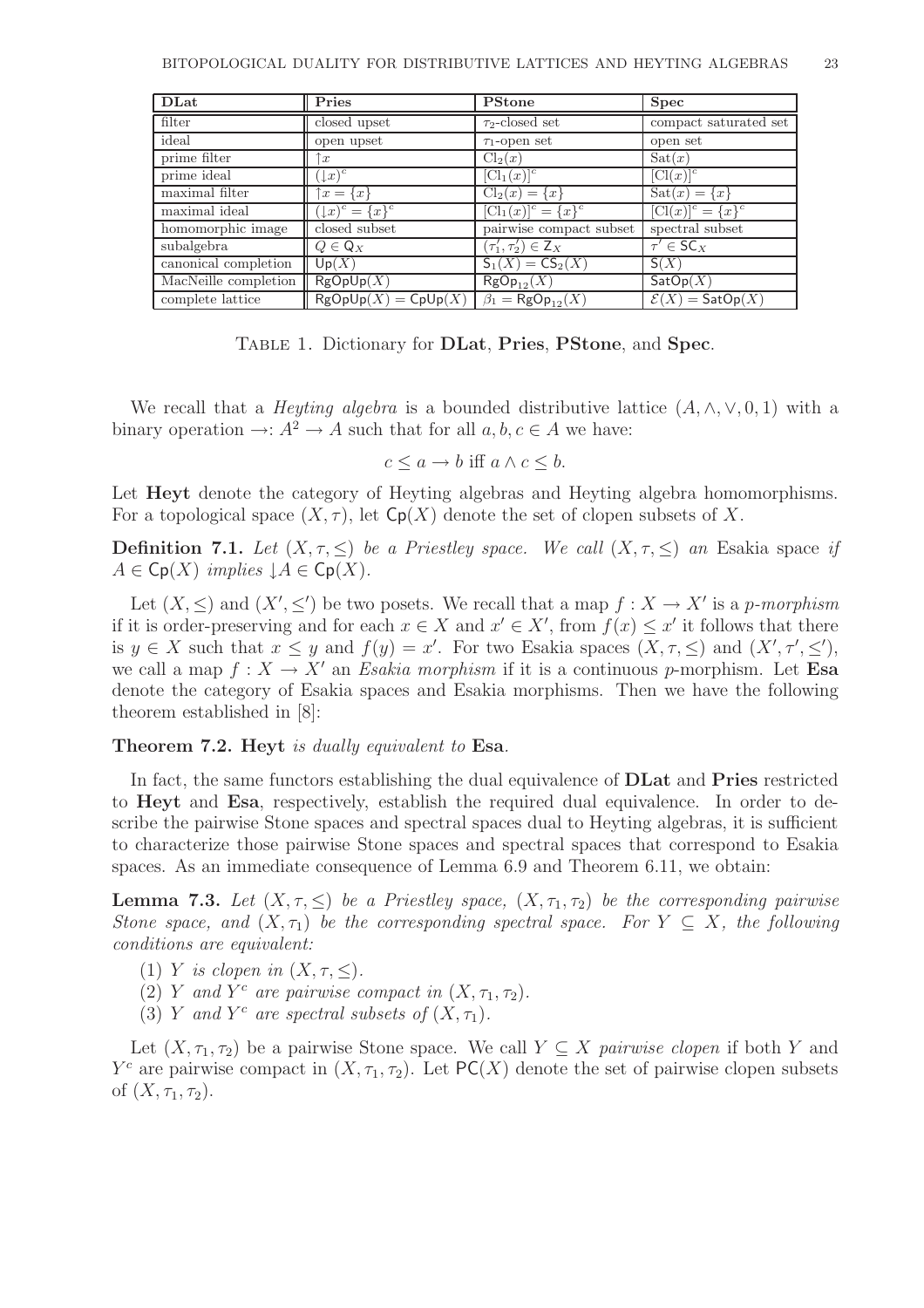**Definition 7.4.** Let  $(X, \tau_1, \tau_2)$  be a pairwise Stone space. We call  $(X, \tau_1, \tau_2)$  a bitopological Esakia space if  $A \in PC(X)$  implies  $Cl_1(A) \in PC(X)$ .

For a pairwise Stone space  $(X, \tau_1, \tau_2)$ , we recall that  $\delta_1$  denotes the collection of closed subsets of  $(X, \tau_1)$ , that  $\delta_2$  denotes the collection of closed subsets of  $(X, \tau_2)$ , that  $\beta_1 = \tau_1 \cap \delta_2$ , and that  $\beta_2 = \tau_2 \cap \delta_1$ .

**Theorem 7.5.** Let  $(X, \tau_1, \tau_2)$  be a pairwise Stone space. Then  $(X, \tau_1, \tau_2)$  is a bitopological Esakia space iff for each  $A \in \beta_1$  and  $B \in \beta_2$  we have  $\text{Cl}_1(A \cap B) \in \beta_2$ .

**Proof.** Let  $(X, \tau, \leq)$  be the Priestley space corresponding to  $(X, \tau_1, \tau_2)$ . Suppose that  $(X, \tau_1, \tau_2)$  is a bitopological Esakia space,  $A \in \beta_1$ , and  $B \in \beta_2$ . Then  $A \in \delta_2$  and  $A^c \in \delta_1$ . Therefore, both A and  $A^c$  are closed in  $(X, \tau, \leq)$ . A similar argument shows that both B and  $B^c$  are closed in  $(X, \tau, \leq)$ . Thus, both  $A \cap B$  and  $(A \cap B)^c = A^c \cup B^c$  are closed in  $(X, \tau, \leq)$ . By Lemma 6.9, both  $A \cap B$  and  $(A \cap B)^c$  are pairwise compact in  $(X, \tau, \leq)$ , implying that  $A \cap B \in PC(X)$ . Since  $(X, \tau_1, \tau_2)$  is a bitopological Esakia space, we have  $Cl_1(A \cap B) \in \mathsf{PC}(X)$ . By Lemma 7.3,  $Cl_1(A \cap B)$  is clopen in  $(X, \tau, \leq)$ . Moreover, since ≤ is the specialization order of  $(X, \tau_1)$ , we have that Cl<sub>1</sub>(A ∩ B) is a downset of  $(X, \tau, ≤)$ . Therefore,  $\text{Cl}_1(A \cap B) \in \text{CpDo}(X)$ . By Proposition 3.4,  $\text{CpDo}(X) = \beta_2$ . Thus,  $\text{Cl}_1(A \cap B) \in$  $\beta_2$ .

Conversely, suppose that  $(X, \tau_1, \tau_2)$  is a pairwise Stone space and for each  $A \in \beta_1$  and  $B \in \beta_2$  we have  $\text{Cl}_1(A \cap B) \in \beta_2$ . Let  $A \in \text{PC}(X)$ . By Lemma 7.3, A is clopen in  $(X, \tau, \leq)$ . Since CpUp $(X) \cup$ CpDo $(X)$  is a subbasis for  $\tau$  and A is compact in  $(X, \tau)$ , we have  $A = (U_1 \cap V_1) \cup \cdots \cup (U_n \cap V_n)$  for some  $U_1, \ldots, U_n \in \text{Cplp}(X)$  and  $V_1, \ldots, V_n \in \text{Cplp}(X)$ . By Proposition 3.4,  $CpUp(X) = \beta_1$  and  $CpDo(X) = \beta_2$ . Therefore, for each  $i = 1, ..., n$  we have  $\text{Cl}_1(U_i \cap V_i) \in \beta_2$ . Thus,  $\text{Cl}_1(A) = \text{Cl}_1[(U_1 \cap V_1) \cup \cdots \cup (U_n \cap V_n)] = \text{Cl}_1(U_1 \cap V_1) \cup \cdots$  $\cdots \cup Cl_1(U_n \cap V_n) \in \beta_2 = \mathsf{CpDo}(X)$ . This implies that  $Cl_1(A)$  is clopen in  $(X, \tau, \leq),$  so by Lemma 7.3, Cl<sub>1</sub>(A)  $\in$  PC(X), and so  $(X, \tau_1, \tau_2)$  is a bitopological Esakia space. ⊣

From now on we will call a pairwise Stone space a bitopological Esakia space if it satisfies the condition of Theorem 7.5.

**Theorem 7.6.** Let  $(X, \tau, \leq)$  be a Priestley space and  $(X, \tau_1, \tau_2)$  be the corresponding pairwise Stone space. Then  $(X, \tau, \leq)$  is an Esakia space iff  $(X, \tau_1, \tau_2)$  is a bitopological Esakia space.

**Proof.** Since  $\text{Cp}(X) = \text{PC}(X)$  and for  $A \in \text{PC}(X)$  we have  $\text{Cl}_1(A) = \downarrow A$ , the result follow. ⊣

In order to characterize morphisms between bitopological Esakia spaces, we recall the following characterization of p-morphisms.

**Lemma 7.7.** [10, pp. 17-18] For two posets  $(X, \leq)$  and  $(X', \leq')$  and a map  $f : X \to X'$ , the following conditions are equivalent:

- $(1)$  f is a p-morphism.
- (2) For each  $x \in X$  we have  $f(\uparrow x) = \uparrow f(x)$ .
- (3) For each  $x' \in X'$  we have  $f^{-1}(\downarrow x') = \downarrow f^{-1}(x')$ .

**Definition 7.8.** Let  $(X, \tau_1, \tau_2)$  and  $(X', \tau'_1, \tau'_2)$  be two bitopological Esakia spaces. We call a map  $f: X \to X'$  a bitopological Esakia morphism if f is bi-continuous and  $f(\text{Cl}_2(x)) =$  $\text{Cl}'_2(f(x))$  for each  $x \in X$ .

Let  $(X, \tau, \leq)$  and  $(X', \tau', \leq')$  be two Esakia spaces,  $(X, \tau_1, \tau_2)$  and  $(X', \tau'_1, \tau'_2)$  be the corresponding bitopological Esakia spaces, and  $f : X \to X'$  be bi-continuous. By Corollary 6.6,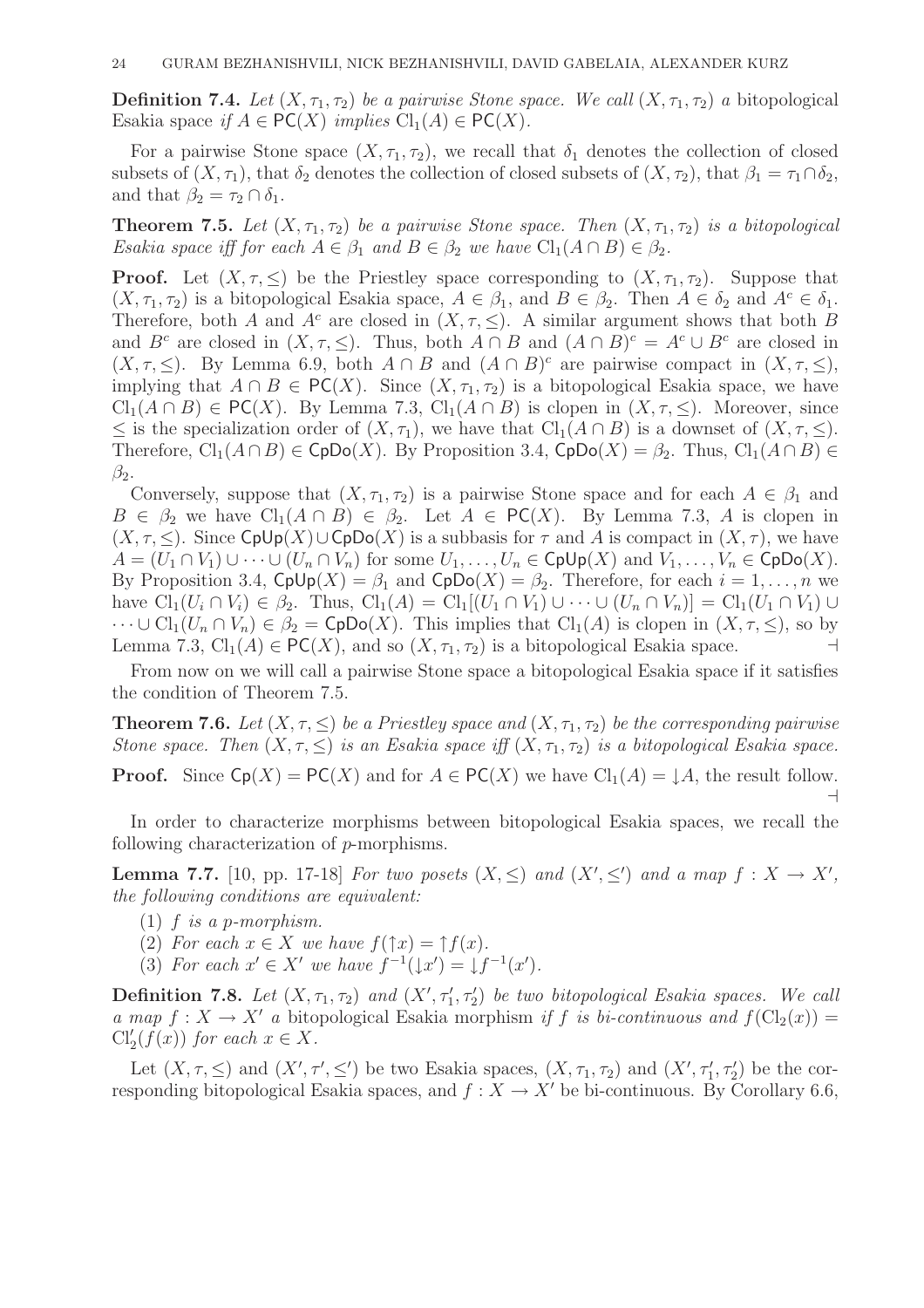for each  $x \in X$  we have  $\uparrow x = \text{Cl}_2(x)$  and  $\downarrow x = \text{Cl}_1(x)$ . Therefore, by Lemma 7.7, f is an Esakia morphism iff f is a bitopological Esakia morphism iff  $f^{-1}(\text{Cl}_1(x')) = \text{Cl}_1(f^{-1}(x'))$ .

Let BEsa denote the category of bitopological Esakia spaces and bitopological Esakia morphisms. Clearly **BEsa** is a proper subcategory of **PStone**. Moreover, putting the results obtained above together, we obtain:

Theorem 7.9. The categories Esa and BEsa are isomorphic. Consequently, Heyt is dually equivalent to BEsa.

Let  $(X, \tau)$  be a spectral space. We call  $Y \subseteq X$  a *doubly spectral subset* of  $(X, \tau)$  if both Y and  $Y^c$  are spectral subsets of  $(X, \tau)$ . Let  $DS(X)$  denote the set of doubly spectral subsets of  $X$ .

**Definition 7.10.** Let  $(X, \tau)$  be a spectral space. We call  $(X, \tau)$  a spectral Esakia space if  $A \in DS(X)$  implies  $Cl(A) \in DS(X)$ .

**Theorem 7.11.** Let  $(X, \tau_1, \tau_2)$  be a pairwise Stone space and  $(X, \tau_1)$  be the corresponding spectral space. Then  $(X, \tau_1, \tau_2)$  is a bitopological Esakia space iff  $(X, \tau_1)$  is a spectral Esakia space.

**Proof.** By Lemma 7.3,  $PC(X) = DS(X)$ . The result follows. ⊣

For two spectral Esakia spaces  $(X, \tau)$  and  $(X', \tau')$ , we call a map  $f : X \to X'$  a spectral Esakia morphism if f is spectral and  $f(\text{Sat}(x)) = \text{Sat}'(f(x))$ .

Let  $(X, \tau_1, \tau_2)$  and  $(X', \tau'_1, \tau'_2)$  be two bitopological Esakia spaces and  $(X, \tau_1)$  and  $(X', \tau'_1)$ be the corresponding spectral Esakia spaces. By Corollary 6.6, for each  $x \in X$  we have  $\text{Cl}_2(x) = \text{Sat}_1(x)$  and  $\text{Cl}_1(x) = \text{Sat}_2(x)$ . Therefore, a bi-continuous map  $f: X \to X'$  is a bi-Esaki morphism iff f is a spectral Esakia morphism iff  $f^{-1}(\text{Cl}_1(x')) = \text{Cl}_1(f^{-1}(x'))$ .

Let SpecE denote the category of spectral Esakia spaces and spectral Esakia morphisms. Clearly SpecE is a proper subcategory of Spec. Moreover, putting the results obtained above together, we obtain:

Theorem 7.12. The categories Esa, BEsa, and SpecE are isomorphic. Consequently, Heyt is also dually equivalent to SpecE.

Remark 7.13. In Remark 5.4 we pointed out that the duality between DLat and the categories Pries, PStone, and Spec can be obtained through the schizophrenic object 2. On the other hand, there is no schizophrenic object that induces the duality for Heyting algebras. To see this, let there exist a schizophrenic object  $S$  in **Heyt** such that the duality between Heyt and, say, Esa is obtained through S. Then S is also an object of Esa and the functors  $(-)_* : \textbf{Heyt} \to \textbf{Esa}$  and  $(-)^* : \textbf{Esa} \to \textbf{Heyt}$  can be described through S; that is, for each object A of Heyt, the carrier of  $A_*$  is the set Hom<sub>Hevt</sub> $(A, S)$  and for each object X of Esa, the carrier of  $X^*$  is the set  $\text{Hom}_{\text{Esa}}(X, S)$ . Therefore, the isomorphism  $\varphi: A \to A_*^*$ is given by  $\varphi(a)(h) = h(a)$  for each  $a \in A$  and  $h \in A_*$ . Thus, if  $a \neq b$  in A, then there exists  $h \in \text{Hom}_{\textbf{Hext}}(A, S)$  such that  $h(a) \neq h(b)$ . We show that this leads to a contradiction. Let A be a linearly ordered Heyting algebra with the second largest element a. Then  $a \neq 1$ . We observe that each  $h \in \text{Hom}_{\textbf{Heyt}}(A, S)$  for which  $h(a) \neq 1$  is injective. Indeed, let  $b < c \leq a$ . If  $h(b) = h(c)$ , then  $h(b) = h(c \rightarrow b) = h(c) \rightarrow h(b) = 1$ . This together with  $h(b) \leq h(a)$ imply  $h(a) = 1$ , a contradiction. Consequently, such an S cannot exist because it would contain a subset of an arbitrarily large cardinality. Clearly this argument does not depend on the category **Esa**. In fact, it shows that there is no *co-generating* object in **Heyt**, and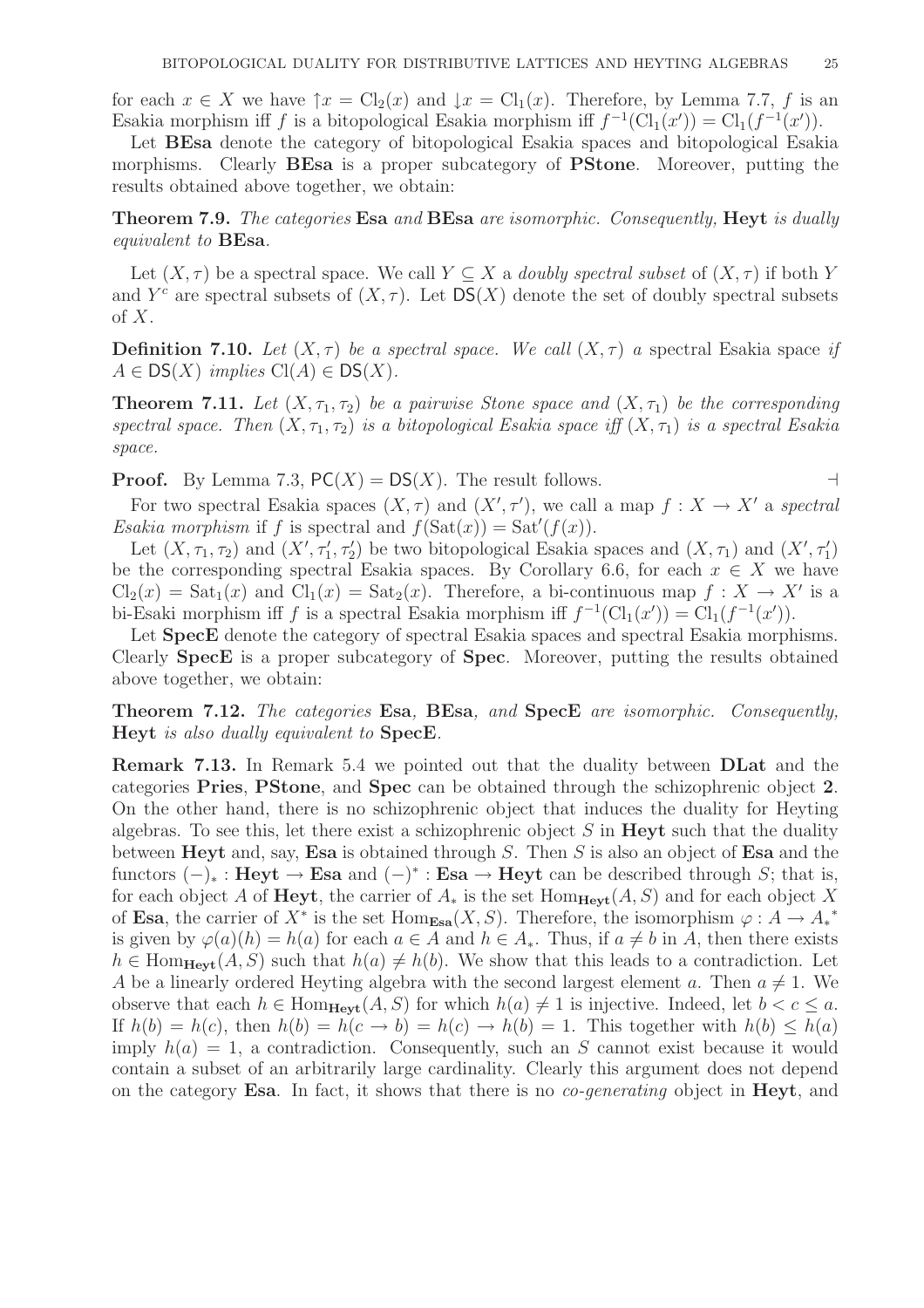hence the duality for Heyting algebras can not be induced by a schizophrenic object. For a general discussion of co-generators and dualities which are obtained through schizophrenic objects we refer to Johnstone [17, p. 254].

The dual description of algebraic concepts important for the study of Heyting algebras is similar to that of bounded distributive lattices. The dual description of filters, prime filters, and maximal filters as well as ideals, prime ideals, and maximal ideals is exactly the same. So is the dual description of the canonical completions. On the other hand, the dual description of the MacNeille completions gets simplified [15, Sec. 3] because in the case of Heyting algebras, we have  $D = \text{Cl}$ .

It is well-known that homomorphic images of a Heyting algebra A are characterized by its filters. Consequently, unlike the case of bounded distributive lattices, homomorphic images of a Heyting algebra A dually correspond to closed upsets of the Esakia space of A. Therefore, homomorphic images of A dually correspond to  $\tau_2$ -closed subsets of the bitopological Esakia space of A, and to compact saturated subsets of the spectral Esakia space of A.

We give the dual description of subalgebras of a Heyting algebra. For a quasi-ordered set  $(X, Q)$ , we define an equivalence relation E on X by xEy iff xQy and yQx.

**Definition 7.14.** Let  $(X, \tau, \leq)$  be a Priestley space and Q be a Priestley quasi-order on X extending  $\leq$ . We call Q an Esakia quasi-order if for each  $x, y \in X$ , from  $xQy$  it follows that there exists  $z \in X$  such that  $x \leq z$  and  $zEy$ .

**Remark 7.15.** Let  $(X, \tau, \leq)$  be a Priestley space and E be an equivalence relation on X. We call  $E$  an Esakia equivalence relation if  $E$  viewed as a quasi-order is a Priestley quasiorder on X and  $\uparrow E(x) \subseteq E(\uparrow x)$ . It is easy to see that if Q is an Esakia quasi-order, then  $E$  is an Esakia equivalence relation. For an Esakia equivalence relation  $E$ , we define  $Q$  on X by xQy iff there exists  $z \in X$  such that  $x \leq z$  and  $zEy$ . Then for an Esakia space X, it is easy to see that  $Q$  is an Esakia quasi-order. Thus, for an Esakia space  $X$ , there is an isomorphism between Esakia quasi-orders on X ordered by inclusion and Esakia equivalence relations on X ordered by inclusion.

**Theorem 7.16.** Let A be a Heyting algebra and  $(X, \tau, \leq)$  be the Esakia space of A. Then the poset  $(\text{HS}_A, \subseteq)$  of Heyting subalgebras of A is dually isomorphic to the poset  $(\text{EQ}_X, \subseteq)$  of Esakia quasi-orders on X.

**Proof.** In view of Theorem 6.15, it is sufficient to show that if  $S \in HS_A$ , then  $Q_S \in EQ_X$ , and that if  $Q \in \mathsf{EQ}_X$ , then  $S_Q \in \mathsf{HS}_A$ . Let  $S \in \mathsf{HS}_A$ . By Theorem 6.15,  $Q_S$  is a Priestley quasi-order on X extending  $\leq$ . Suppose that  $xQ_Sy$ . Then  $x \cap S \subseteq y \cap S$ . Let F be the filter of A generated by  $x \cup (y \cap S)$ . Then F is a proper filter of A with  $x \subseteq F$  and  $F \cap S = y \cap S$ . By Zorn's lemma we can extend F to a maximal such filter z. The standard argument shows that z is prime. Therefore, there exists  $z \in X$  such that  $x \leq z$ and  $zE_{S}y$ . Thus,  $Q_{S} \in \mathsf{EQ}_X$ . Now let  $Q \in \mathsf{EQ}_X$ . By Theorem 6.15,  $S_Q$  is a bounded distributive sublattice of A. For  $a, b \in S_Q$  we have  $\phi(a), \phi(b)$  are Q-upsets of X. We show that  $\phi(a \to b) = \phi(a) \to \phi(b) = [\downarrow (\phi(a) - \phi(b))]^c = \{x \in X \mid \uparrow x \cap \phi(a) \subseteq \phi(b)\}\$ is also a Q-upset of X. Let  $x \in \phi(a \to b)$  and  $xQy$ . We show that  $\uparrow y \cap \phi(a) \subseteq \phi(b)$ . Let  $u \in \uparrow y \cap \phi(a)$ . Then  $y \leq u$  and  $u \in \phi(a)$ . Therefore,  $xQu$ , and so there exists  $z \in X$  such that  $x \leq z$  and zEu. Since  $zEu$ ,  $u \in \phi(a)$ , and  $\phi(a)$  is a Q-upset, we have  $z \in \phi(a)$ . This implies that  $z \in \hat{\tau} \times \cap \phi(a)$  an as  $\hat{\tau} \times \cap \phi(a) \subseteq \phi(b)$ , we obtain  $z \in \phi(b)$ . Now  $z \in \mathcal{L}$  and  $\phi(b)$  being a Q-upset imply that  $u \in \phi(b)$ . Consequently,  $\gamma y \cap \phi(a) \subseteq \phi(b)$ , so  $y \in \phi(a \to b)$ , and so  $\phi(a \to b)$  is a Q-upset. It follows that  $a, b \in S_Q$  implies  $a \to b \in S_Q$ , and so  $S_Q \in \mathsf{HS}_A$ .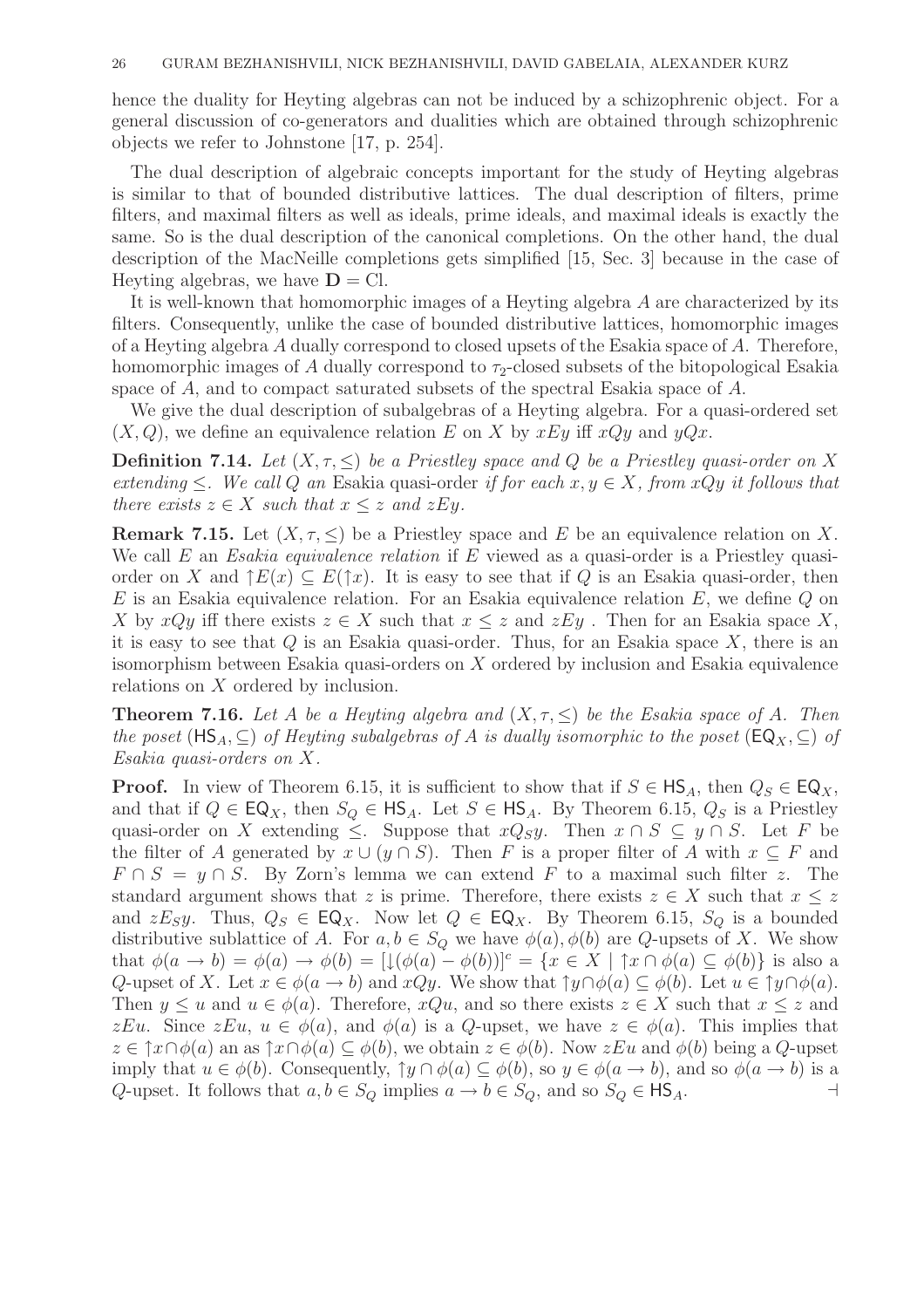As a consequence of Remark 7.15 and Theorem 7.16, we obtain the following well-known dual description of subalgebras of Heyting algebras [8, Thm. 4]: The poset of Heyting subalgebras of a Heyting algebra A is dually isomorphic to the poset of Esakia equivalence relations on the Esakia space X of A.

Now we give the dual description of subalgebras of Heyting algebras by means of bitopological Esakia spaces and spectral Esakia spaces. Let  $(X, \tau_1, \tau_2)$  be a bitopological Esakia space. We call a bitopology  $(\tau_1')$  $I'_1, \tau'_2$ ) an Esakia bitopology on X if  $(\tau'_1)$  $\left( \frac{1}{1}, \tau_{2}' \right)$  is pairwise zerodimensional and  $A \in \beta_1'$  $j'_1, B \in \beta'_2$  $\sum_{2}^{\prime}$  imply Cl<sub>1</sub>( $A \cap B$ )  $\in \beta_2^{\prime}$  $Z_2'$ . Let  $(EB_X, \subseteq)$  denote the poset of Esakia bitopologies on X coarser than  $(\tau_1, \tau_2)$ .

**Lemma 7.17.** Let  $(X, \tau, \leq)$  be an Esakia space and  $(X, \tau_1, \tau_2)$  be the corresponding bitopological Esakia space. Then  $(\mathsf{EQ}_X, \subseteq)$  is dually isomorphic to  $(\mathsf{EB}_X, \subseteq)$ .

**Proof.** In view of Lemma 6.17, we only need to show that if  $Q \in \mathsf{EQ}_X$ , then  $(\tau_1^Q)$  $^{1Q}_{1}, \tau^Q_2$  $\binom{Q}{2} \in \text{EB}_X,$ and that if  $(\tau_1)$  $Q_1$ ,  $\tau_2$ )  $\in$  EB<sub>X</sub>, then  $Q_{(\tau_1', \tau_2')}$   $\in$  EQ<sub>X</sub>. Let  $Q \in$  EQ<sub>X</sub>. By Lemma 6.17,  $\overline{(\tau_1^Q)}$  $^{Q}_{1}, \tau^{Q}_{2}$  $\binom{Q}{2}$  is a zero-dimensional bitopology coarser than  $(\tau_1, \tau_2)$ . Moreover,  $\beta_1^Q$  $\frac{1}{1}$  coincides with the set of clopen  $Q$ -upsets and  $\beta_2^Q$  $Q_2^Q$  coincides with the set of clopen Q-downsets of  $(X, \tau, \leq)$ . Therefore, for  $A \in \beta_1^Q$  $_1^Q$  and  $B \in \beta_2^Q$  we have that A is a clopen Q-upset and B is a clopen Q-downset of  $(X, \tau, \leq)$ . Since Q is an Esakia quasi-order, by Theorem 7.16, the lattice of clopen Q-upsets of  $(X, \tau, \leq)$  is a Heyting subalgebra of the Heyting algebra of all clopen upsets of  $(X, \tau, \leq)$ . Thus,  $\downarrow(A \cap B)$  is a clopen Q-downset of  $(X, \tau, \leq)$ , and so  $\downarrow(A \cap B) \in \beta_2^Q$  $\frac{Q}{2}$ . By Corollary 6.6,  $\text{Cl}_1(A \cap B) = \downarrow (A \cap B)$ . Consequently,  $\text{Cl}_1(A \cap B) \in \beta_2^Q$  $\sigma_2^Q$ , and so  $(\tau_1^Q)$  $^{1Q}_{1}, \tau^Q_2$  $2^Q$ )  $\in$  EB<sub>X</sub>. Now suppose that  $(\tau_1)$  $(\tau_1', \tau_2') \in \text{EB}_X$ . By Lemma 6.17,  $Q_{(\tau_1', \tau_2')}$  is a Priestley quasi-order on X extending  $\leq$ . We show that the lattice of clopen  $Q_{(\tau_1', \tau_2')}$ -upsets of  $(X, \tau, \leq)$  is closed under  $\rightarrow$ . Let A and B be clopen  $Q_{(\tau_1', \tau_2')}$ -upsets of  $(X, \tau, \leq)$ . Then  $A \in \beta_1'$  and  $B^c \in \beta_2'$  $\frac{1}{2}$ . Therefore,  $\mathsf{Cl}_1(A \cap B^c) \in \beta_2'$ ', and so  $\mathsf{CI}_1(\overline{A} \cap B^c)$  is a clopen  $Q_{(\tau'_1, \tau'_2)}$ -downset of  $(X, \tau, \le)$ . By Corollary 6.6,  $Cl_1(A \cap B^c) = \downarrow (A \cap B^c)$ . Consequently,  $\downarrow (A \cap B^c)$  is a clopen  $Q_{(\tau_1', \tau_2')}$ -downset of  $(X, \tau, \leq)$ , so  $A \to B = [\downarrow(A \cap B^c)]^c$  is a clopen  $Q_{(\tau_1', \tau_2')}$ -upset of  $(X, \tau, \leq)$ , and so the lattice of clopen  $Q_{(\tau_1', \tau_2')}$ -upsets of  $(X, \tau, \leq)$  is closed under  $\to$ . This implies that the lattice of clopen  $Q_{(\tau_1',\tau_2')}$ -upsets of  $(X,\tau,\leq)$  is a Heyting subalgebra of the Heyting algebra of all clopen upsets of  $(X, \tau, \leq)$ , which, by Theorem 7.16, gives us that  $Q_{(\tau_1', \tau_2')} \in \mathsf{EQ}_X$ .

Let  $(X, \tau)$  be a spectral Esakia space. We call a topology  $\tau'$  on X a spectral Esakia topology if  $\tau'$  is strongly coherent and  $A \in \mathcal{E}(X, \tau'), B \in \Delta(\overline{X}, \tau')$  imply  $\text{Cl}(A \cap B) \in \Delta(X, \tau').$  For a spectral Esakia space  $(X, \tau)$ , let  $(\mathsf{SE}_X, \subseteq)$  denote the poset of spectral Esakia topologies on X coarser than  $\tau$ .

**Lemma 7.18.** Let  $(X, \tau_1, \tau_2)$  be a bitopological Esakia space and  $(X, \tau_1)$  be the corresponding spectral Esakia space. Then  $(EB_X, \subseteq)$  is isomorphic to  $(SE_X, \subseteq)$ .

**Proof.** In view of Lemma 6.19, we only need to show that if  $(\tau_1)$  $\tau'_1, \tau'_2$ )  $\in \text{EB}_X$ , then  $\tau'_1 \in \text{SE}_X$ , and that if  $\tau_1' \in \mathsf{SE}_X$ , then  $(\tau_1')$  $\tau'_1, \tau'_2$ )  $\in \mathsf{EB}_X$ . Let  $(\tau'_1)$  $(t'_1, \tau'_2) \in \mathsf{EB}_X^{\mathsf{T}}$ . By Lemma 6.19,  $\tau'_1$  $_1'$  is a strongly coherent topology coarser than  $\tau_1$ . Moreover, since  $\beta'_1 = \mathcal{E}(X, \tau'_1)$  and  $\beta'_2 = \Delta(X, \tau'_1)$ , for  $A \in \mathcal{E}(X, \tau_1')$  and  $B \in \Delta(X, \tau_1')$ , we have  $A \in \beta_1'$  and  $B \in \beta_2'$  $\beta'_2$ , so  $\text{Cl}_1(A \cap B) \in \beta'_2$  $'_{2}$ , and so  $\text{Cl}_1(A \cap B) \in \Delta(X, \tau_1')$ . Therefore,  $\tau_1' \in \mathsf{SE}_X$ . Now let  $\tau_1' \in \mathsf{SE}_X$ . By Lemma 6.19,  $(\tau_1')$  $(\tau_1, \tau_2)$  is a zero-dimensional bitopology coarser than  $(\tau_1, \tau_2)$ . Moreover, since  $\mathcal{E}(X, \tau_1') = \beta_1'$ 1 and  $\Delta(X, \tau'_1) = \beta'_2$ '<sub>2</sub>, for  $A \in \beta'_1$  $\frac{1}{1}$  and  $\overline{B} \in \beta_2'$ <sup>2</sup><sub>2</sub>, we have  $A \in \mathcal{E}(X, \tau_1')$  and  $B \in \Delta(X, \tau_1')$ , so  $\text{Cl}_1(A \cap B) \in \Delta(X, \tau_1'),$  and so  $\text{Cl}_1(A \cap B) \in \beta_2'$ <sup>'</sup><sub>2</sub>. Thus,  $(\tau_1')$  $(\tau'_1, \tau'_2) \in \mathsf{EB}_X.$  +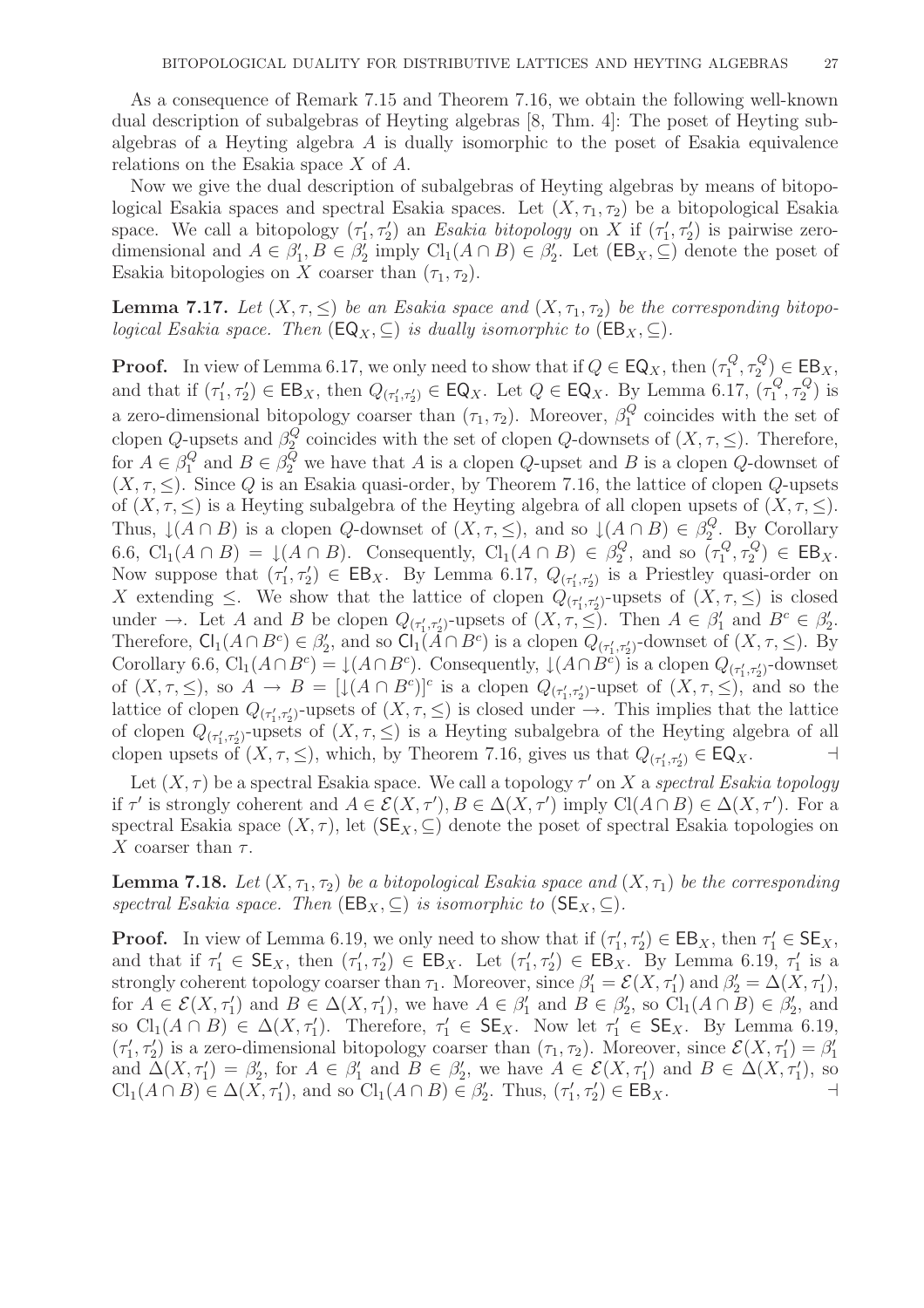| Heyt                 | Esa                                     | <b>BEsa</b>                       | SpecE                                     |
|----------------------|-----------------------------------------|-----------------------------------|-------------------------------------------|
| filter               | closed upset                            | $\tau_2$ -closed set              | compact saturated set                     |
| prime filter         | $\overline{x}$                          | $\text{Cl}_2(x)$                  | $\text{Sat}(x)$                           |
| maximal filter       | $\uparrow x = \{x\}$                    | $Cl_2(x) = \{x\}$                 | $\text{Sat}(x) = \{x\}$                   |
| ideal                | open upset                              | $\tau_1$ -open set                | open set                                  |
| prime ideal          | $(\downarrow \! x)^c$                   | $[\mathrm{Cl}_1(x)]^c$            | $[C(x)]^c$                                |
| maximal ideal        | $(\downarrow x)^c = \{\overline{x}\}^c$ | $[Cl_1(x)]^c = \{x\}^c$           | $[\overline{\mathrm{Cl}(x)]^c} = \{x\}^c$ |
| homomorphic image    | closed upset                            | $\tau_2$ -closed set              | compact saturated set                     |
| subalgebra           | $Q \in \textsf{EQ}_X$                   | $(\tau_1', \tau_2') \in EB_X$     | $\tau' \in \mathsf{SE}_X$                 |
| canonical completion | Up(X)                                   | $S_1(X) = CS_2(X)$                | S(X)                                      |
| MacNeille completion | RgOpUp(X)                               | $RgOp_{12}(X)$                    | $\mathsf{SatOp}(X)$                       |
| complete lattice     | $\mathsf{RgOpUp}(X) = \mathsf{CpUp}(X)$ | $\beta_1 = \mathsf{RgOp}_{12}(X)$ | $\mathcal{E}(X) = \mathsf{SatOp}(X)$      |

Table 2. Dictionary for Heyt, Esa, BEsa, and SpecE.

Putting Lemmas 7.17 and 7.18 together, we obtain the following dual description of Heyting subalgebras of a Heyting algebra.

**Corollary 7.19.** Let A be a Heyting algebra,  $(X, \tau, \leq)$  be the Esakia space of A,  $(X, \tau_1, \tau_2)$ be the bitopological Esakia space of A, and  $(X, \tau_1)$  be the spectral Esakia space of A. Then  $(HS_A, \subseteq)$  is dually isomorphic to  $(\mathsf{EQ}_X, \subseteq)$ , and is isomorphic to  $(\mathsf{EB}_X, \subseteq)$  and  $(\mathsf{SE}_X, \subseteq)$ .

In Table 2 we gather together the dual descriptions of different algebraic concepts for Heyting algebras by means of their Esakia spaces, bitopological Esakia spaces, and spectral Esakia spaces obtained in this section. This can be thought of as a dictionary of duality theory for Heyting algebras.

We conclude by mentioning that two more natural subclasses of the class of distributive lattices that play an important role in the study of non-classical logics are the classes of co-Heyting algebras and bi-Heyting algebras, respectively. We recall that a co-Heyting algebra is a bounded distributive lattice A with a binary operation  $\leftarrow: A^2 \rightarrow A$  such that for all  $a, b, c \in A$  we have:

$$
c \ge a \leftarrow b \text{ iff } b \vee c \ge a.
$$

We also recall that  $(A, \rightarrow, \leftarrow)$  is a bi-Heyting algebra if  $(A, \rightarrow)$  is a Heyting algebra and  $(A, \leftarrow)$  is a co-Heyting algebra. The first duality for co-Heyting algebras and bi-Heyting algebras was developed by Esakia [9]. It is a restricted version of Priestley's duality, and is a modified version of Esakia's duality for Heyting algebras [8]. The bitopological and spectral dualities for co-Heyting and bi-Heyting algebras can be developed by an obvious modification of the bitopological and spectral dualities for Heyting algebras developed in this section. We skip the details, which can be recovered by an appropriate modification of the proofs given above, and only mention that there is a dictionary of duality theory for co-Heyting algebras and bi-Heyting algebras similar to the one for Heyting algebras given in Table 2.

### **ACKNOWLEDGMENTS**

The authors would like to thank Achim Jung and Drew Moshier for drawing their attention to the bitopological duality of distributive lattices and for many encouraging discussions on the topic of this paper. We are also grateful to Mamuka Jibladze for many useful comments, especially on when a duality between two categories is induced by a schizophrenic object. Finally, thanks are due to the referees for several useful suggestions.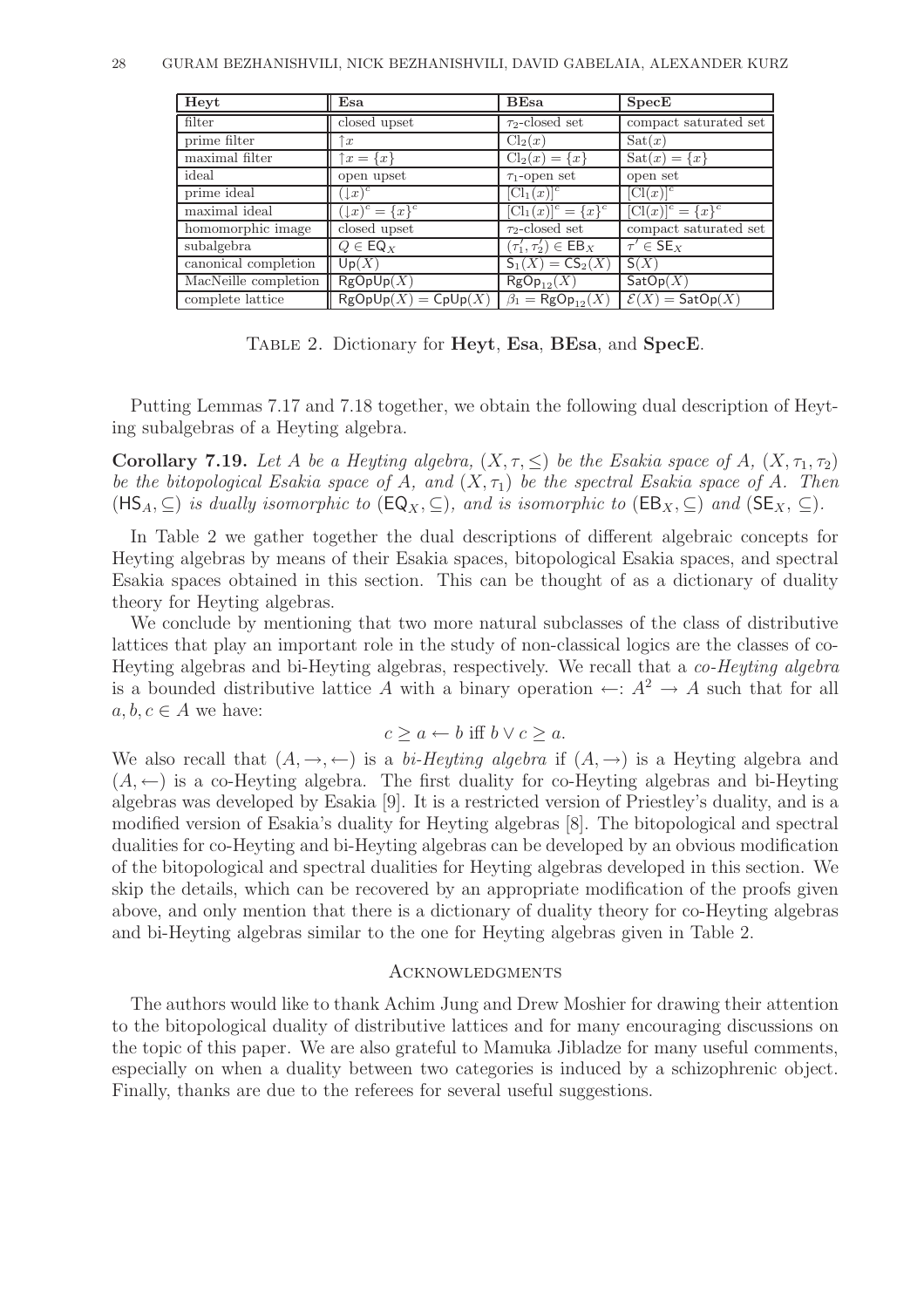#### **REFERENCES**

- [1] S. Abramsky. Domain theory in logical form. Ann. Pure Appl. Logic, 51(1-2):1–77, 1991.
- [2] M. E. Adams. The Frattini sublattice of a distributive lattice. Algebra Universalis, 3:216–228, 1973.
- [3] M. Alvarez-Manilla, A. Jung, and K. Keimel. The probabilistic powerdomain for stably compact spaces. Theoret. Comput. Sci., 328(3):221–244, 2004.
- [4] M. Bonsangue and A. Kurz. Pi-calculus in logical form. In 22nd IEEE Symposium on Logic in Computer Science (LICS 2007), pages 303–312. IEEE, 2007.
- [5] R. Cignoli, S. Lafalce, and A. Petrovich. Remarks on Priestley duality for distributive lattices. Order, 8(3):299–315, 1991.
- [6] W. H. Cornish. On H. Priestley's dual of the category of bounded distributive lattices. Mat. Vesnik, 12(27)(4):329–332, 1975.
- [7] B. P. Dvalishvili. Bitopological spaces: theory, relations with generalized algebraic structures, and applications, volume 199 of North-Holland Mathematics Studies. Elsevier Science B.V., Amsterdam, 2005.
- [8] L. L. Esakia. Topological Kripke models. Soviet Math. Dokl., 15:147–151, 1974.
- [9] L. L. Esakia. The problem of dualism in the intuitionistic logic and Browerian lattices. In V Inter. Congress of Logic, Methodology and Philosophy of Science, pages 7–8. Canada, 1975.
- [10] L. L. Esakia. Heyting Algebras I. Duality Theory (Russian). "Metsniereba", Tbilisi, 1985.
- [11] I. Fleisher. Priestley's duality from Stone's. Adv. in Appl. Math., 25(3):233–238, 2000.
- [12] M. Gehrke, S Grigorieff, and J-E. Pin. Duality and equational theory of regular languages. In L. Aceto, I. Damgaard, L.A. Goldberg, M.M. Halldorsson, A. Ingolfsdottir, and I. Walkiewicz, editors, Automata, Languages and Programming, volume 5125 of LNCS, pages 246–257. Springer, 2008.
- [13] M. Gehrke and B. Jónsson. Bounded distributive lattices with operators. *Math. Japon.*,  $40(2):207-215$ , 1994.
- [14] G. Gierz, K. H. Hofmann, K. Keimel, J. D. Lawson, M. Mislove, and D. S. Scott. Continuous lattices and domains, volume 93 of Encyclopedia of Mathematics and its Applications. Cambridge University Press, Cambridge, 2003.
- [15] J. Harding and G. Bezhanishvili. MacNeille completions of Heyting algebras. Houston Journal of Mathematics, 30:937–952, 2004.
- [16] M. Hochster. Prime ideal structure in commutative rings. Trans. Amer. Math. Soc., 142:43–60, 1969.
- [17] P. T. Johnstone. Stone spaces. Cambridge University Press, Cambridge, 1982.
- [18] A. Jung, M. Kegelmann, and M. A. Moshier. Multilingual sequent calculus and coherent spaces. In Mathematical foundations of programming semantics (Pittsburgh, PA, 1997), volume 6 of Electron. Notes Theor. Comput. Sci. Elsevier, Amsterdam, 1997. 18 pp. (electronic).
- [19] A. Jung, M. Kegelmann, and M. A. Moshier. Stably compact spaces and closed relations. In S. Brookes and M. Mislove, editors, 17th Conference on Mathematical Foundations of Programming Semantics, volume 45 of Electron. Notes in Theor. Comput. Sci., Amsterdam, 2001. Elsevier. 24 pp. (electronic).
- [20] A. Jung and M. A. Moshier. On the bitopological nature of Stone duality. Technical Report CSR-06-13, School of Computer Science, University of Birmingham, 2006.
- [21] A. Jung and P. Sünderhauf. On the duality of compact vs. open. In Papers on general topology and applications (Gorham, ME, 1995), volume 806 of Ann. New York Acad. Sci., pages 214–230. New York Acad. Sci., New York, 1996.
- [22] J. C. Kelly. Bitopological spaces. Proc. London Math. Soc. (3), 13:71–89, 1963.
- [23] R. Kopperman. Asymmetry and duality in topology. Topology Appl., 66(1):1–39, 1995.
- [24] J. D. Lawson. Order and strongly sober compactifications. In Topology and category theory in computer science (Oxford, 1989), Oxford Sci. Publ., pages 179–205. Oxford Univ. Press, New York, 1991.
- [25] H. A. Priestley. Representation of distributive lattices by means of ordered Stone spaces. Bull. London Math. Soc., 2:186–190, 1970.
- [26] H. A. Priestley. Ordered topological spaces and the representation of distributive lattices. Proc. London Math. Soc. (3), 24:507–530, 1972.
- [27] H. A. Priestley. Ordered sets and duality for distributive lattices. In Orders: description and roles (L'Arbresle, 1982), volume 99 of North-Holland Math. Stud., pages 39–60. North-Holland, Amsterdam, 1984.
- [28] I. L. Reilly. Zero dimensional bitopological spaces. Indag. Math., 35:127–131, 1973.